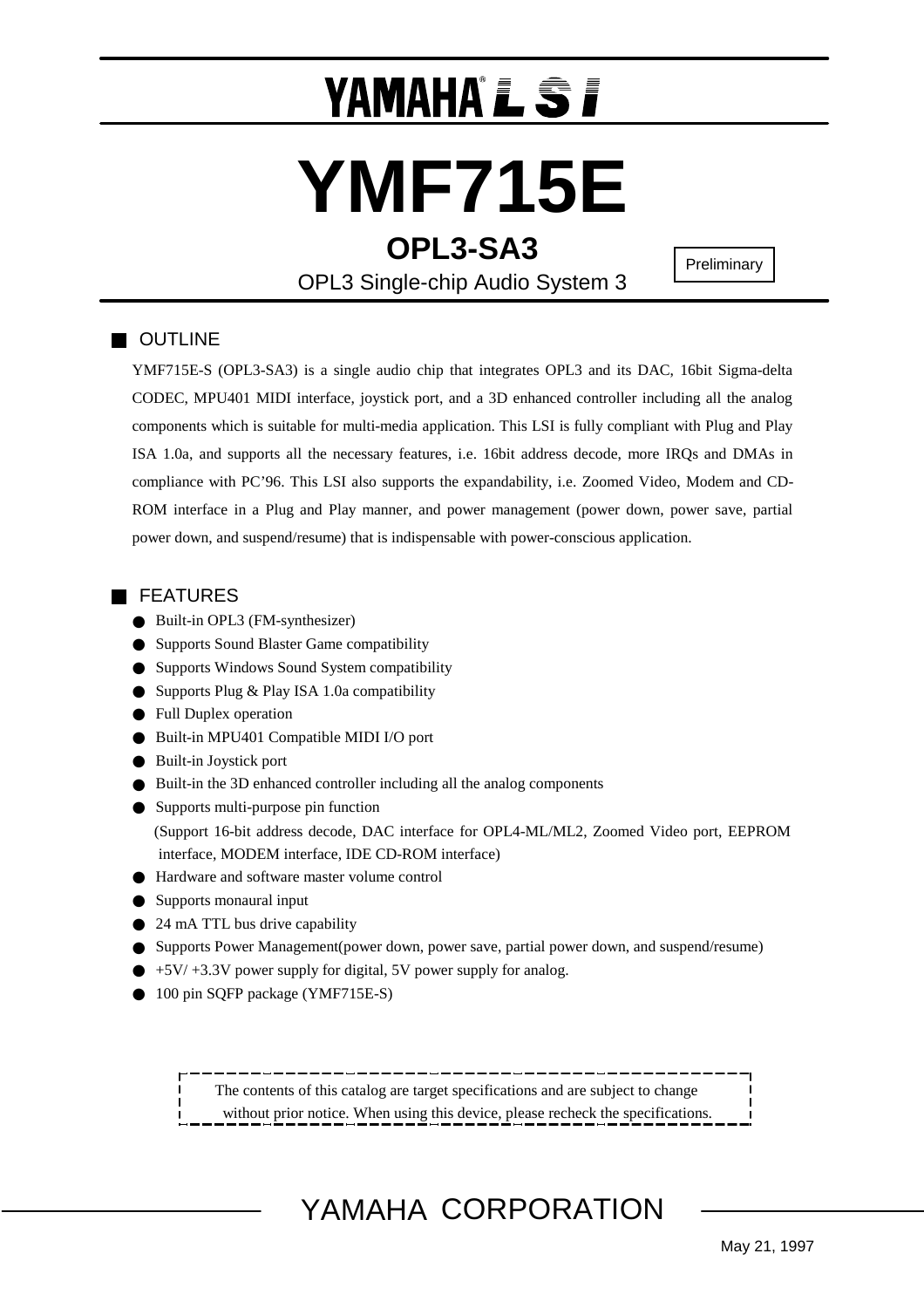## **YMF715E** WANATHA

## PIN CONFIGURATION

YMF715E-S

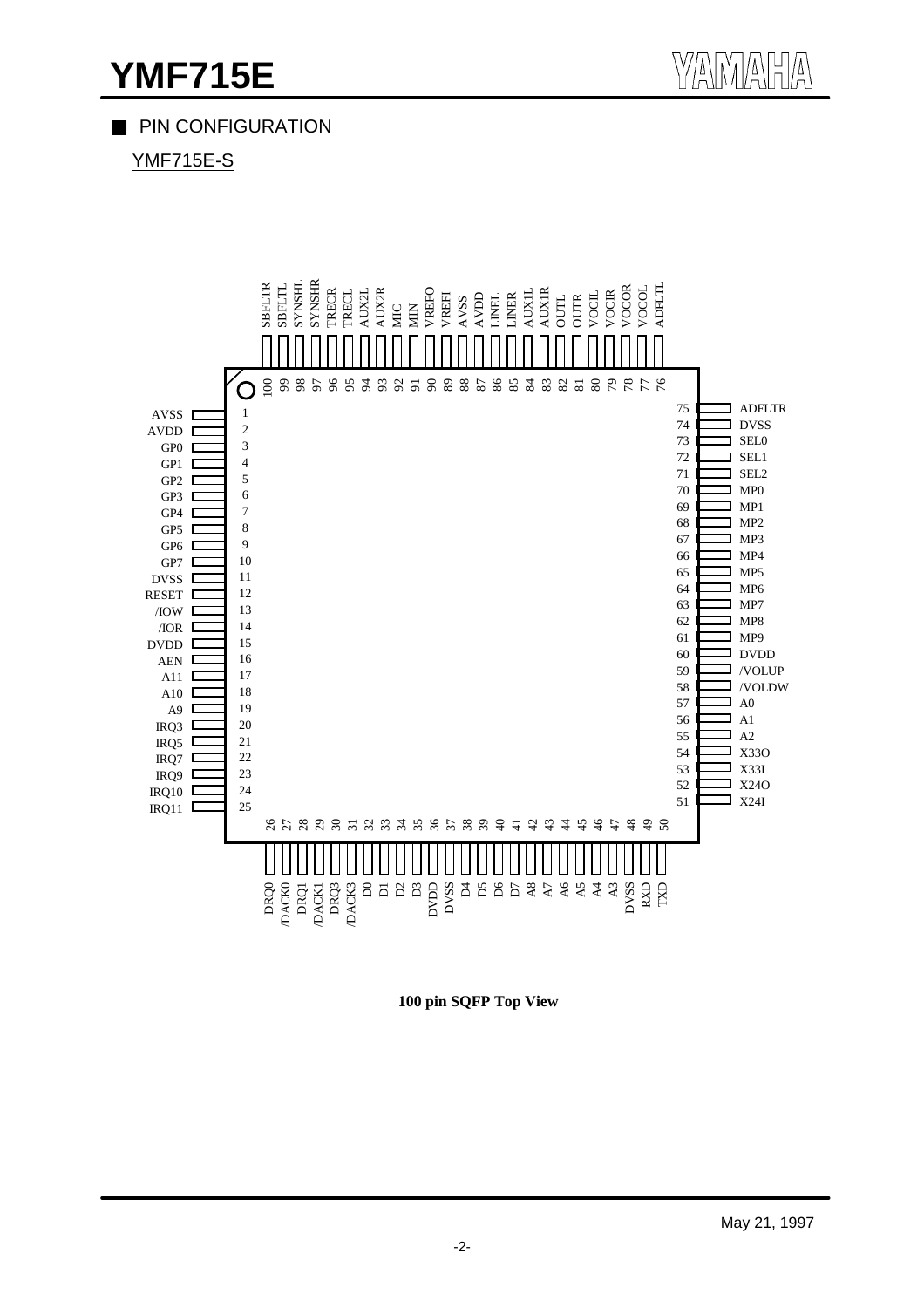## PIN DESCRIPTION

| ISA bus interface: 36 pins |      |          |            |             |                           |  |  |  |  |
|----------------------------|------|----------|------------|-------------|---------------------------|--|--|--|--|
| name                       | pins | $\rm LO$ | type       | <b>Size</b> | function                  |  |  |  |  |
| $D7-0$                     | 8    | I/O      | <b>TTL</b> | 24mA        | Data Bus                  |  |  |  |  |
| $A11-0$                    | 12   |          | <b>TTL</b> | ۰           | <b>Address Bus</b>        |  |  |  |  |
| <b>AEN</b>                 |      |          | <b>TTL</b> | ۰           | <b>Address Bus Enable</b> |  |  |  |  |
| /IOW                       |      | I        | Schmitt    | -           | Write Enable              |  |  |  |  |
| /IOR                       |      | I        | Schmitt    | ÷           | <b>Read Enable</b>        |  |  |  |  |
| <b>RESET</b>               |      |          | Schmitt    | ۰           | Reset                     |  |  |  |  |
| IRQ3,5,7,9,10,11           | 6    | T        | <b>TTL</b> | 12mA        | Interrupt request         |  |  |  |  |
| DRQ0, 1, 3                 | 3    | T        | <b>TTL</b> | 12mA        | <b>DMA</b> Request        |  |  |  |  |
| /DACK0, 1, 3               | 3    |          | <b>TTL</b> |             | DMA Acknowledge           |  |  |  |  |

| Analog Input & Output : 24 pins |              |                          |                              |                              |                                      |  |  |
|---------------------------------|--------------|--------------------------|------------------------------|------------------------------|--------------------------------------|--|--|
| name                            | pins         | $\rm I/O$                | type                         | size                         | function                             |  |  |
| <b>OUTL</b>                     |              | $\mathbf{O}$             | $\overline{\phantom{a}}$     | $\blacksquare$               | Left mixed analog output             |  |  |
| <b>OUTR</b>                     | 1            | $\Omega$                 | $\overline{\phantom{a}}$     | $\blacksquare$               | Right mixed analog output            |  |  |
| <b>VREFI</b>                    | 1            | $\mathbf I$              | $\overline{\phantom{a}}$     | $\overline{\phantom{a}}$     | Voltage reference input              |  |  |
| <b>VREFO</b>                    | 1            | $\Omega$                 | $\overline{\phantom{0}}$     | $\qquad \qquad \blacksquare$ | Voltage reference output             |  |  |
| <b>AUX1L</b>                    | 1            | I                        | $\overline{a}$               | $\overline{\phantom{a}}$     | Left AUX1 input                      |  |  |
| <b>AUX1R</b>                    | 1            | I                        | $\overline{\phantom{a}}$     | $\blacksquare$               | Right AUX1 input                     |  |  |
| AUX2L                           | 1            | I                        | $\overline{\phantom{a}}$     | $\blacksquare$               | Left AUX2 input                      |  |  |
| AUX2R                           | 1            | I                        | $\overline{\phantom{0}}$     | $\blacksquare$               | Right AUX2 input                     |  |  |
| <b>LINEL</b>                    | $\mathbf{1}$ | I                        | $\overline{\phantom{0}}$     | $\qquad \qquad \blacksquare$ | Left LINE input                      |  |  |
| <b>LINER</b>                    | $\mathbf{1}$ | $\mathbf I$              | $\overline{\phantom{a}}$     | $\overline{\phantom{a}}$     | Right LINE input                     |  |  |
| <b>MIC</b>                      | $\mathbf{1}$ | I                        | $\overline{\phantom{a}}$     | $\blacksquare$               | MIC input                            |  |  |
| <b>MIN</b>                      | $\mathbf{1}$ | $\mathbf I$              | $\overline{\phantom{a}}$     | $\overline{\phantom{a}}$     | Monaural input                       |  |  |
| <b>TRECL</b>                    | 1            |                          | $\overline{a}$               | $\overline{a}$               | Left Treble capacitor                |  |  |
| <b>TRECR</b>                    | 1            | $\blacksquare$           | $\overline{\phantom{a}}$     | $\overline{\phantom{a}}$     | Right Treble capacitor               |  |  |
| <b>SBFLTL</b>                   | 1            | $\blacksquare$           | $\overline{\phantom{a}}$     | $\blacksquare$               | Left SBDAC filter                    |  |  |
| <b>SBFLTR</b>                   | 1            | $\overline{\phantom{a}}$ | ۰                            | $\overline{\phantom{a}}$     | Right SBDAC filter                   |  |  |
| <b>SYNSHL</b>                   | 1            | $\overline{\phantom{a}}$ | $\overline{\phantom{0}}$     | $\Box$                       | Left SYNDAC sample / hold capacitor  |  |  |
| <b>SYNSHR</b>                   | $\mathbf{1}$ | $\blacksquare$           | $\overline{\phantom{a}}$     | $\overline{\phantom{a}}$     | Right SYNDAC sample / hold capacitor |  |  |
| <b>ADFLTL</b>                   | 1            | $\blacksquare$           | $\overline{\phantom{a}}$     | $\overline{\phantom{a}}$     | Left input filter                    |  |  |
| <b>ADFLTR</b>                   | $\mathbf{1}$ | $\blacksquare$           | $\overline{\phantom{m}}$     | $\overline{\phantom{a}}$     | Right input filter                   |  |  |
| <b>VOCOL</b>                    | $\mathbf 1$  | $\Omega$                 | $\qquad \qquad \blacksquare$ | $\overline{\phantom{a}}$     | Left voice output                    |  |  |
| <b>VOCOR</b>                    | 1            | $\Omega$                 | $\overline{\phantom{a}}$     | $\overline{\phantom{a}}$     | Right voice output                   |  |  |
| <b>VOCIL</b>                    | 1            | I                        | $\overline{\phantom{a}}$     | $\overline{\phantom{a}}$     | Left voice input                     |  |  |
| <b>VOCIR</b>                    | 1            | I                        | $\overline{\phantom{a}}$     | $\overline{\phantom{a}}$     | Right voice input                    |  |  |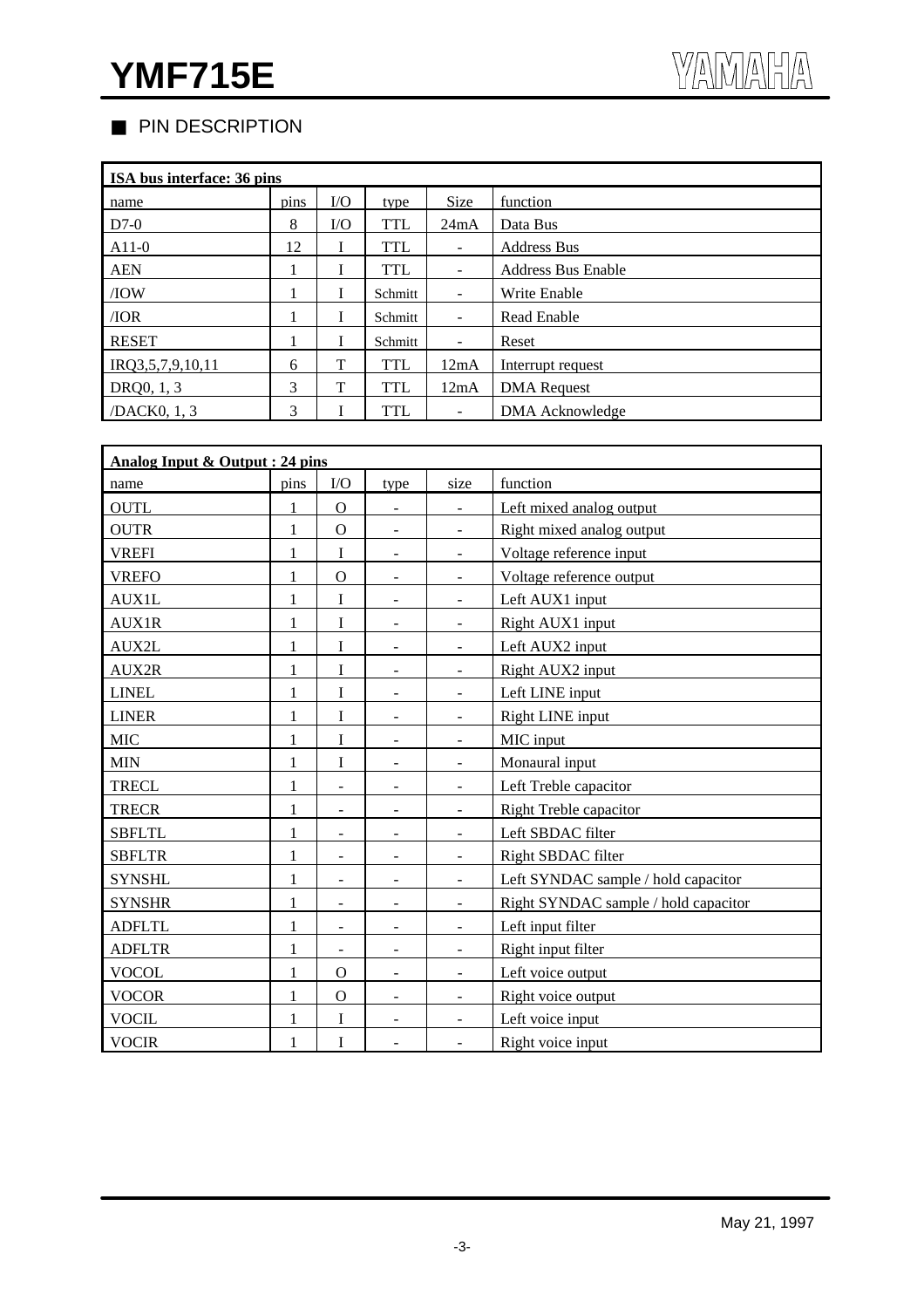| Multi-purpose pins : 13 pins |      |         |            |        |                                       |  |
|------------------------------|------|---------|------------|--------|---------------------------------------|--|
| name                         | pins | I/O     | type       | size   | function                              |  |
| $SEL2-0$                     |      |         | CMOS       | $\sim$ | Refer to "Multi-purpose pins" section |  |
| $MP9-0$                      | 10   | $(+/C)$ | <b>TTL</b> | 2mA    | Refer to "multi-purpose pins" section |  |

| Others: 27 pins |      |                          |             |                          |                                                    |
|-----------------|------|--------------------------|-------------|--------------------------|----------------------------------------------------|
| name            | pins | $\rm I/O$                | type        | size                     | function                                           |
| $GP3-0$         | 4    | IA                       |             |                          | Game Port                                          |
| $GP7-4$         | 4    | $I+$                     | Schmitt     | $\sim$                   | Game Port                                          |
| <b>RXD</b>      |      | $I+$                     | Schmitt     | ۰                        | <b>MIDI</b> Data Receive                           |
| <b>TXD</b>      |      | $\Omega$                 | <b>TTL</b>  | 4mA                      | <b>MIDI</b> Data Transfer                          |
| /VOLUP          | 1    | $I+$                     | Schmitt     | $\blacksquare$           | Hardware Volume (Up)                               |
| /VOLDW          |      | $I+$                     | Schmitt     | $\blacksquare$           | Hardware Volume (Down)                             |
| X33I            |      |                          | <b>CMOS</b> | $\blacksquare$           | 33.8688 MHz                                        |
| X330            |      | $\Omega$                 | <b>CMOS</b> | 2mA                      | 33.8688 MHz                                        |
| X24I            |      |                          | <b>CMOS</b> | $\blacksquare$           | 24.576 MHz                                         |
| X240            |      | $\Omega$                 | <b>CMOS</b> | 2mA                      | 24.576 MHz                                         |
| <b>AVDD</b>     | 2    |                          |             |                          | Analog Power Supply (put on $+5.0V$ )              |
| <b>DVDD</b>     | 3    | ۰                        |             | $\blacksquare$           | Digital Power Supply (put on $+5.0$ V or $+3.3V$ ) |
| <b>AVSS</b>     | 2    | $\overline{\phantom{a}}$ | -           | $\overline{\phantom{a}}$ | Analog GND                                         |
| <b>DVSS</b>     | 4    |                          |             |                          | Digital GND                                        |

#### **Total : 100 pins**

- Note : I+: Input Pin with Pull up Resistor T: TTL-tri-state output pin Schmitt: TTL-Schmitt input pin
	-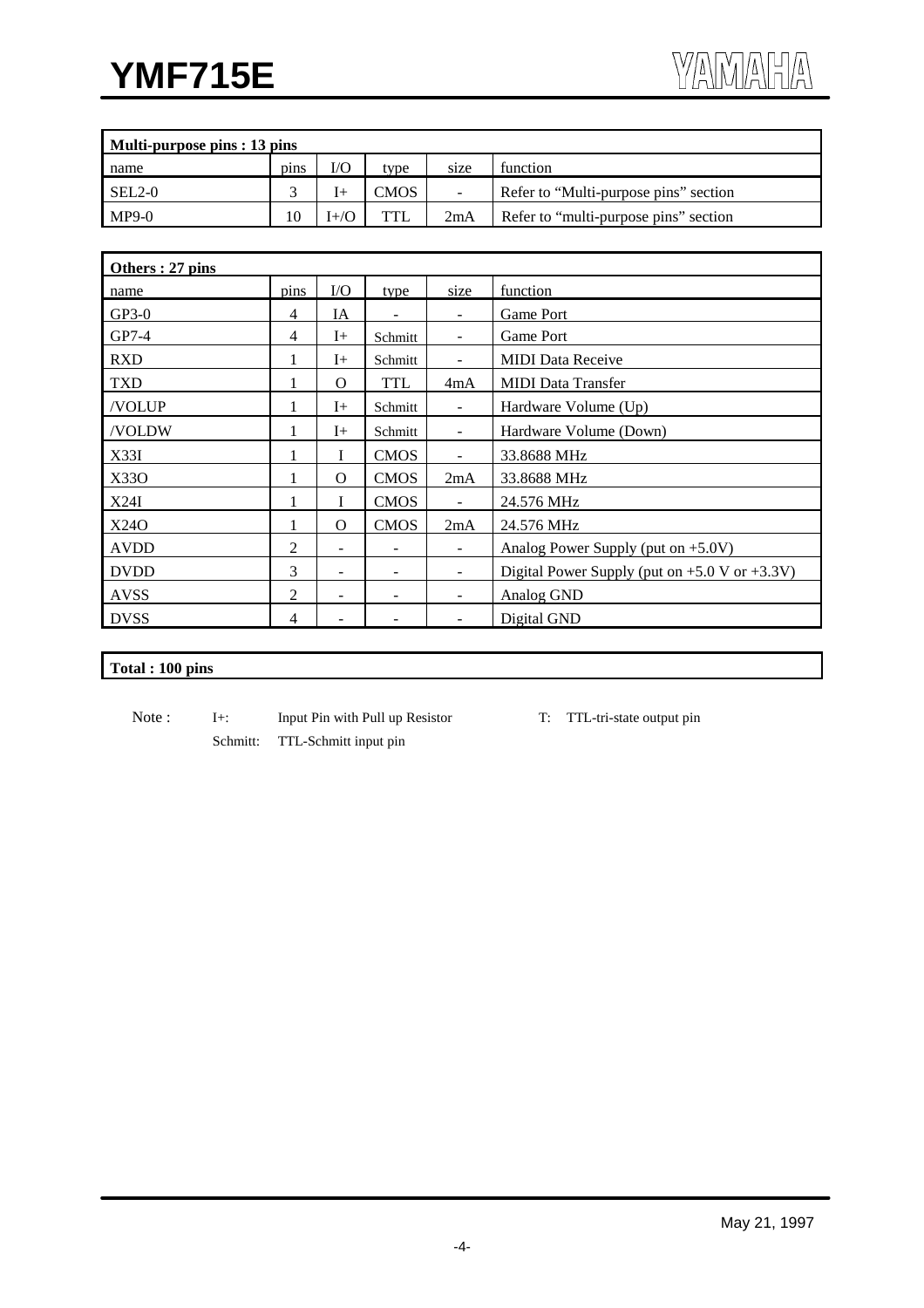BLOCK DIAGRAM

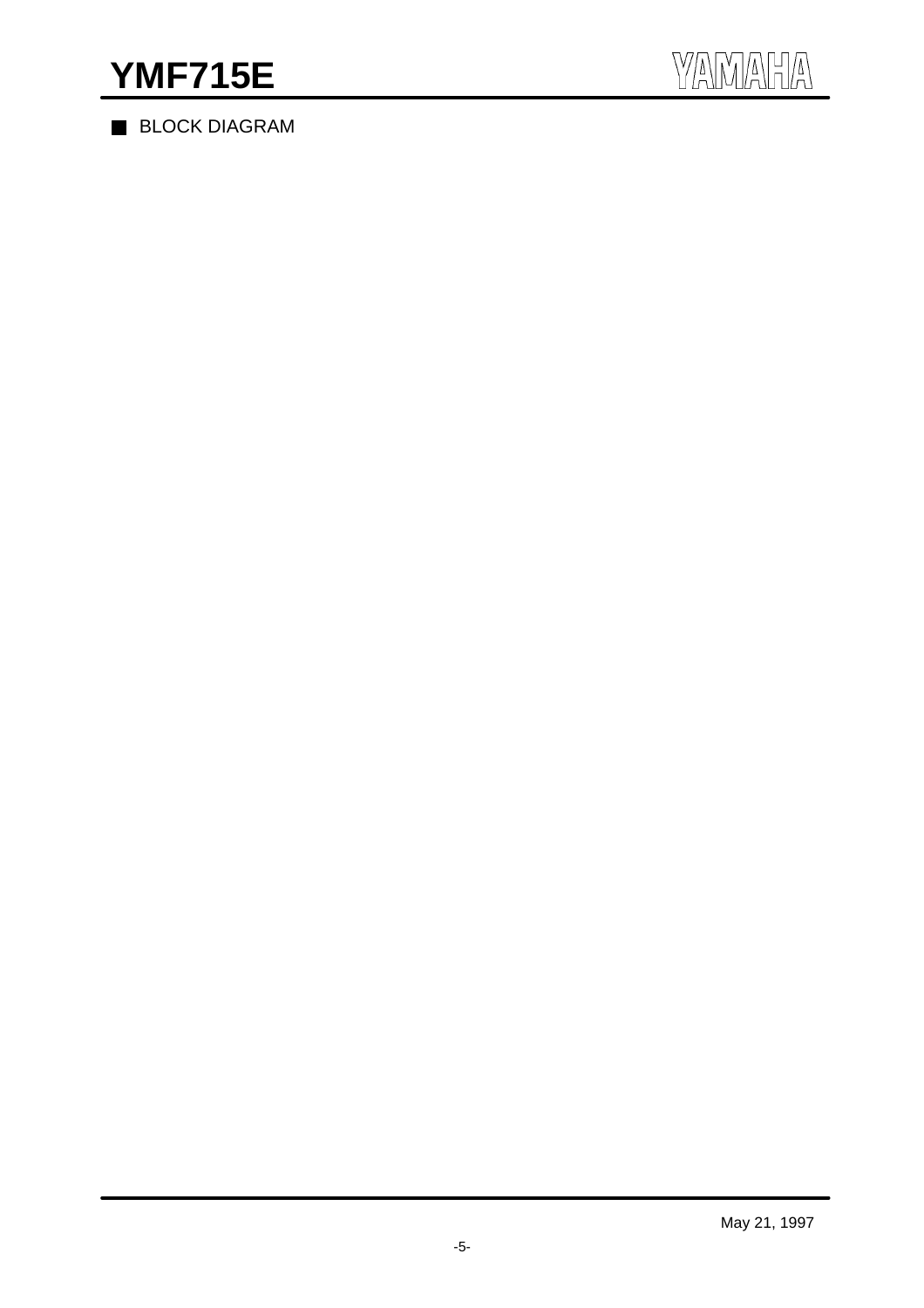## **YMF715E**

## FUNCTION OVERVIEW

1. Multi-purpose pin

### 1-1. Multi-purpose function

OPL3-SA3 can support the various functions listed below by programming SEL2-0 pins.

- A. 16-bit address decode
- B. EEPROM interface
- C. Zoomed video port
- D. CPU and DAC interface for OPL4-ML/ML2
- E. MODEM interface
- F. IDE CD-ROM interface

Following table shows what combinations of the above functions are available for each SEL2-0 pins.

| <b>SEL</b>     | 16bit Dec. | <b>EEPROM</b>            | ZV port | OPL4-ML/ML2 | <b>MODEM</b> | <b>CDROM</b>             | Remark              |
|----------------|------------|--------------------------|---------|-------------|--------------|--------------------------|---------------------|
| 0              |            | ٠                        |         |             | ٠            | $\overline{\phantom{a}}$ | Test mode           |
|                | $(*1)$     |                          |         | $(*2)$      |              | $(*1)$                   | $S/C, C/C$ (add-in) |
| $\overline{2}$ |            |                          |         | $(*3)$      |              | ۰                        | S/C (add-in)        |
| 3              | $(*4)$     |                          |         |             |              | ۰                        | S/C (add-in)        |
| 4              | $(*4)$     | $\overline{\phantom{0}}$ |         |             | ۰            | $\overline{\phantom{a}}$ | Note PC             |
| 5              |            |                          |         | $(*3)$      |              | $\overline{\phantom{a}}$ | Note PC             |
| 6              |            |                          |         |             | -            | $\overline{\phantom{a}}$ | reserved            |
|                |            |                          |         |             |              | $\overline{\phantom{a}}$ | M/B, Note PC        |

Where,

S/C : Sound Card

C/C : Combo Card (Sound and Modem)

M/B : Desktop Mother Board

|          | $SEL=0$ | $SEL=1$   $SEL=2$   $SEL=3$   $SEL=4$   $SEL=5$   $SEL=6$ |  |  | $SEL=7$ |
|----------|---------|-----------------------------------------------------------|--|--|---------|
| SEL0 pin |         |                                                           |  |  |         |
| SEL1 pin |         |                                                           |  |  |         |
| SEL2 pin |         |                                                           |  |  |         |

Notice

- \*1 : External PAL is needed.
- \*2 : External wavetable synthesizer (ex.OPL4-ML/ML2) is mixed as analog signal using external DAC.
- \*3 : Clock module (ex.MK1420) is used to generate the clock for OPL4-ML/ML2 and it will be mixed analog signal by having an additional DAC.
- \*4 : External TTLs (ex.LS138) is needed.
- See section 1-2 and 1-3 for implementation detail.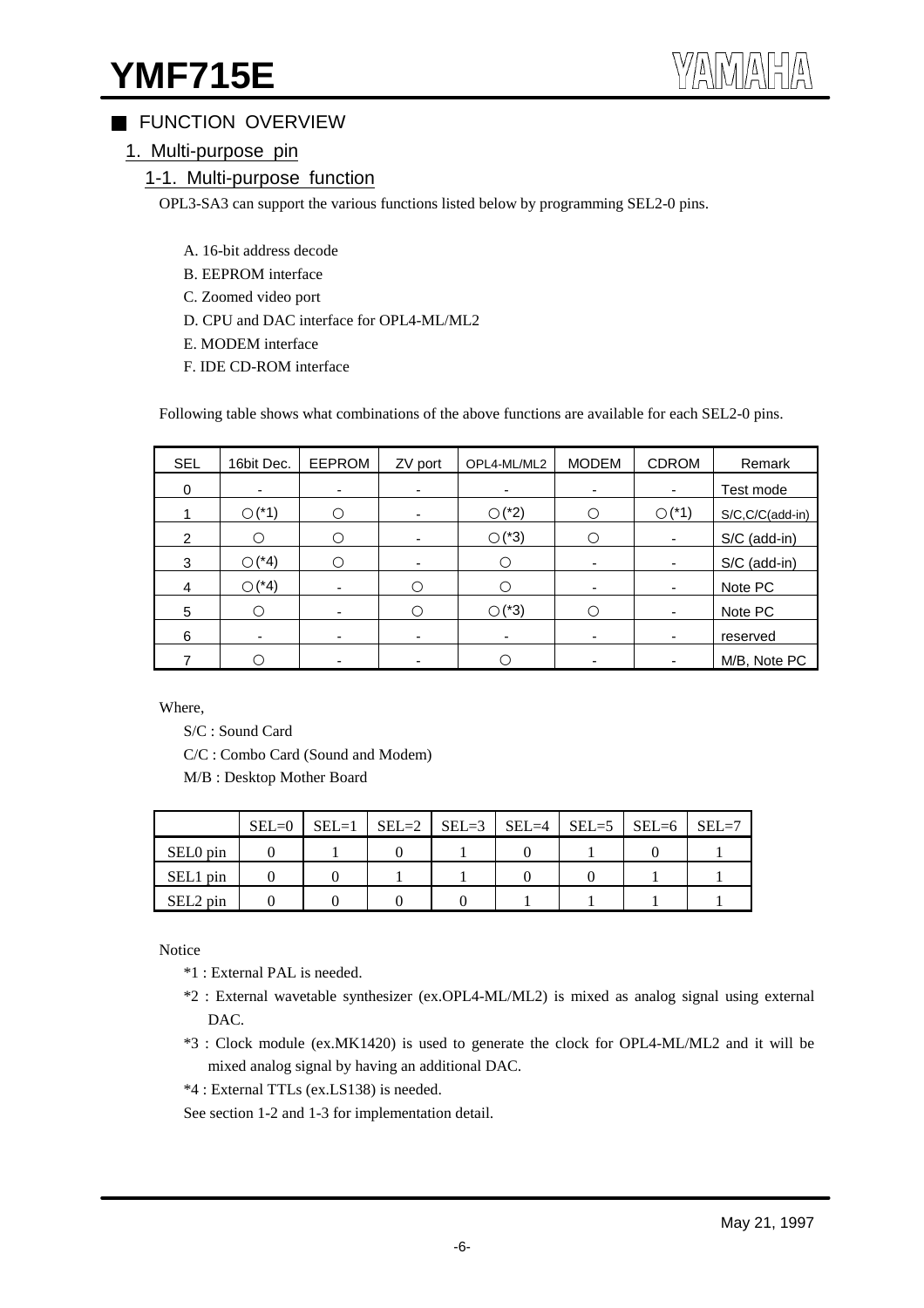## 1-2. Pin description

|                 | $SEL = 0$ | $SEL = 1$     | $SEL = 2$       | $SEL = 3$      | $SEL = 4$      | $SEL = 5$       | $SEL = 6$                | $SEL = 7$       |
|-----------------|-----------|---------------|-----------------|----------------|----------------|-----------------|--------------------------|-----------------|
| MP <sub>0</sub> | ۰         | /MCS          | /MCS            | /EXTEN         | /EXTEN         | /MCS            |                          | /EXTEN          |
| MP <sub>1</sub> | ۰         | <b>MIRQ</b>   | <b>MIRQ</b>     | /SYNCS         | /SYNCS         | <b>MIRQ</b>     |                          | /SYNCS          |
| MP <sub>2</sub> | ۰         | <b>ROMCLK</b> | <b>ROMCLK</b>   | <b>ROMCLK</b>  | <b>BCLK ZV</b> | A <sub>12</sub> |                          | A12             |
| MP <sub>3</sub> | ٠         | <b>ROMCS</b>  | <b>ROMCS</b>    | <b>ROMCS</b>   | LRCK_ZV        | A <sub>13</sub> | ۰                        | A <sub>13</sub> |
| MP4             | ۰         | <b>ROMDI</b>  | <b>ROMDI</b>    | <b>ROMDI</b>   | SIN ZV         | A14             |                          | A14             |
| MP <sub>5</sub> | ۰         | <b>ROMDO</b>  | <b>ROMDO</b>    | <b>ROMDO</b>   | /XRST          | A <sub>15</sub> |                          | A <sub>15</sub> |
| MP <sub>6</sub> | ۰         | /CDCS0        | A12             | <b>BCLK ML</b> | <b>BCLK ML</b> | BCLK ZV         | $\overline{\phantom{a}}$ | <b>BCLK ML</b>  |
| MP7             | ۰         | /CDCS1        | A <sub>13</sub> | <b>LRCK ML</b> | LRCK ML        | LRCK ZV         |                          | <b>LRCK ML</b>  |
| MP8             | ۰         | <b>CDIRQ</b>  | A14             | SIN ML         | SIN ML         | SIN_ZV          | ٠                        | SIN ML          |
| MP <sub>9</sub> |           | <b>CLKO</b>   | A15             | <b>CLKO</b>    | <b>CLKO</b>    | /XRST           |                          | <b>CLKO</b>     |

Note : do not select SEL=0 and SEL=6.

SEL=0; TEST mode SEL=6; reserved

| <b>Mutil-purpose pins:</b> |                |                                                 |
|----------------------------|----------------|-------------------------------------------------|
| name                       | $\rm LO$       | function                                        |
| /MCS                       | $\Omega$       | Chip select output for MODEM chip (COM)         |
| <b>MIRQ</b>                | $I+$           | Interrupt request input for MODEM (COM)         |
| <b>ROMCLK</b>              | $\Omega$       | Serial data clock output for external EEPROM    |
| <b>ROMCS</b>               | $\Omega$       | Chip select output for external EEPROM          |
| <b>ROMDI</b>               | $\mathrm{I}+$  | Serial data input for external EEPROM           |
| <b>ROMDO</b>               | $\Omega$       | Serial data output for external EEPROM          |
| /CDCS0                     | $\Omega$       | Chip select output for IDE CD-ROM (/CS1FX)      |
| /CDCS1                     | $\overline{O}$ | Chip select output for IDE CD-ROM (/CS3FX)      |
| <b>CDIRQ</b>               | $I+$           | Interrupt request input for IDE CD-ROM          |
| $A12 - 15$                 | I              | Address bus for ISA-bus                         |
| /EXTEN                     | $I+$           | Enable OPL4-ML/ML2 interface                    |
| /SYNCS                     | $\mathbf{O}$   | Chip select output for OPL4-ML/ML2              |
| <b>BCLK_ML</b>             | $I+$           | Bit clock input for OPL4-ML/ML2                 |
| LRCK_ML                    | $I+$           | L/R clock input for OPL4-ML/ML2                 |
| SIN_ML                     | $I+$           | Serial data input for OPL4-ML/ML2               |
| <b>CLKO</b>                | $\Omega$       | Master clock output (33.8688MHz)                |
| <b>BCLK_ZV</b>             | $I+$           | Bit clock input for Zoomed Video port $(I2S)$   |
| LRCK_ZV                    | $I+$           | L/R clock input for Zoomed Video port $(I^2S)$  |
| SIN_ZV                     | $I+$           | Serial data input for Zoomed Video port $(I2S)$ |
| /XRST                      | $\Omega$       | Inverted RESET output                           |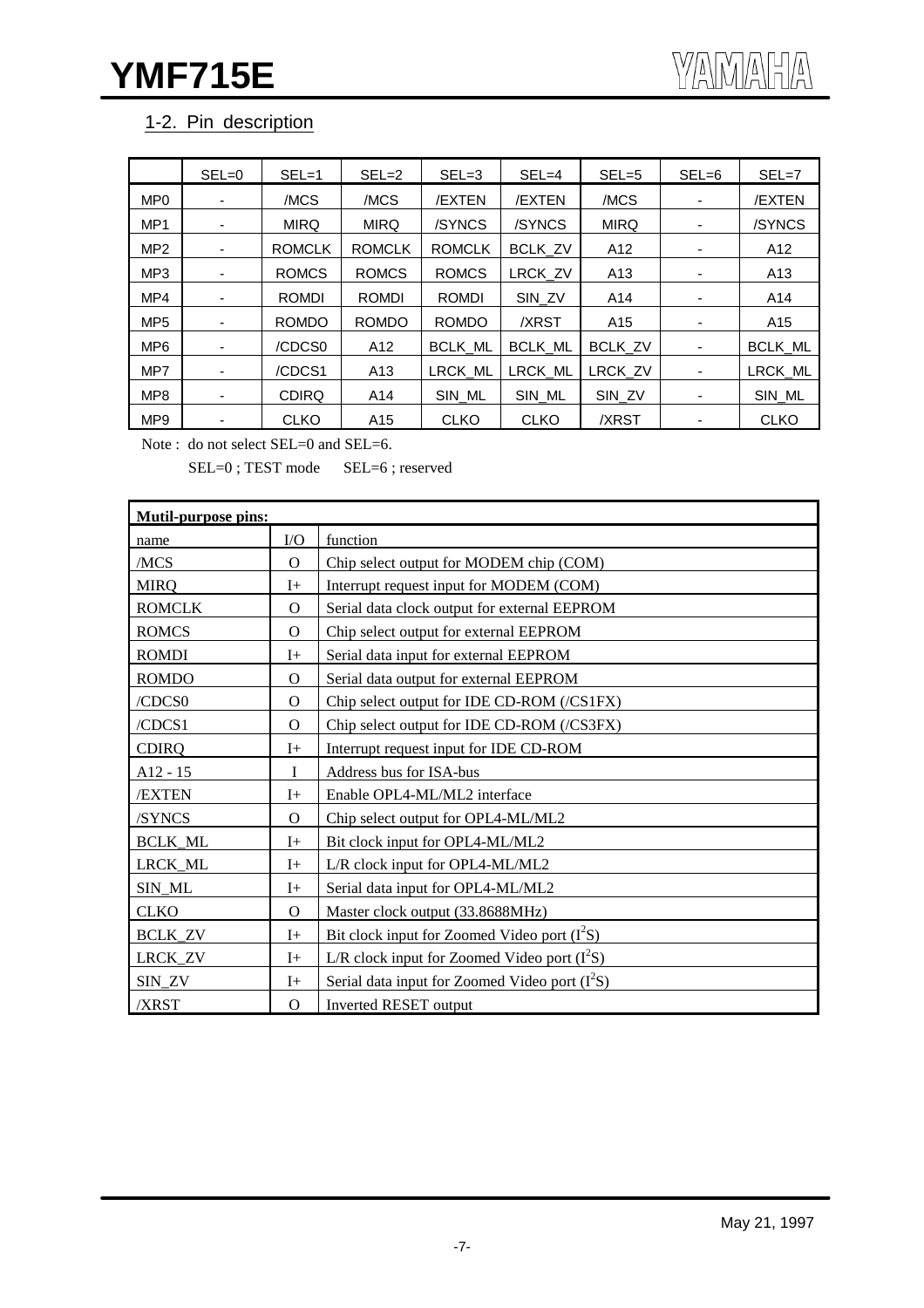## **YMF715E**

#### 1-3. System Block Diagram





- 1. External PAL(16V8 etc.)
	- (i) connect the signal AEN\* generated by decoding SA15-12 and AEN to the AEN of OPL3- SA3.
	- (ii) generate the /G(enable) signal for Data Bus Buffer (LS245) by decoding the /CDCS1-0 and SA2-0.
	- (iii) generate the /RESET signal from RESETDRV.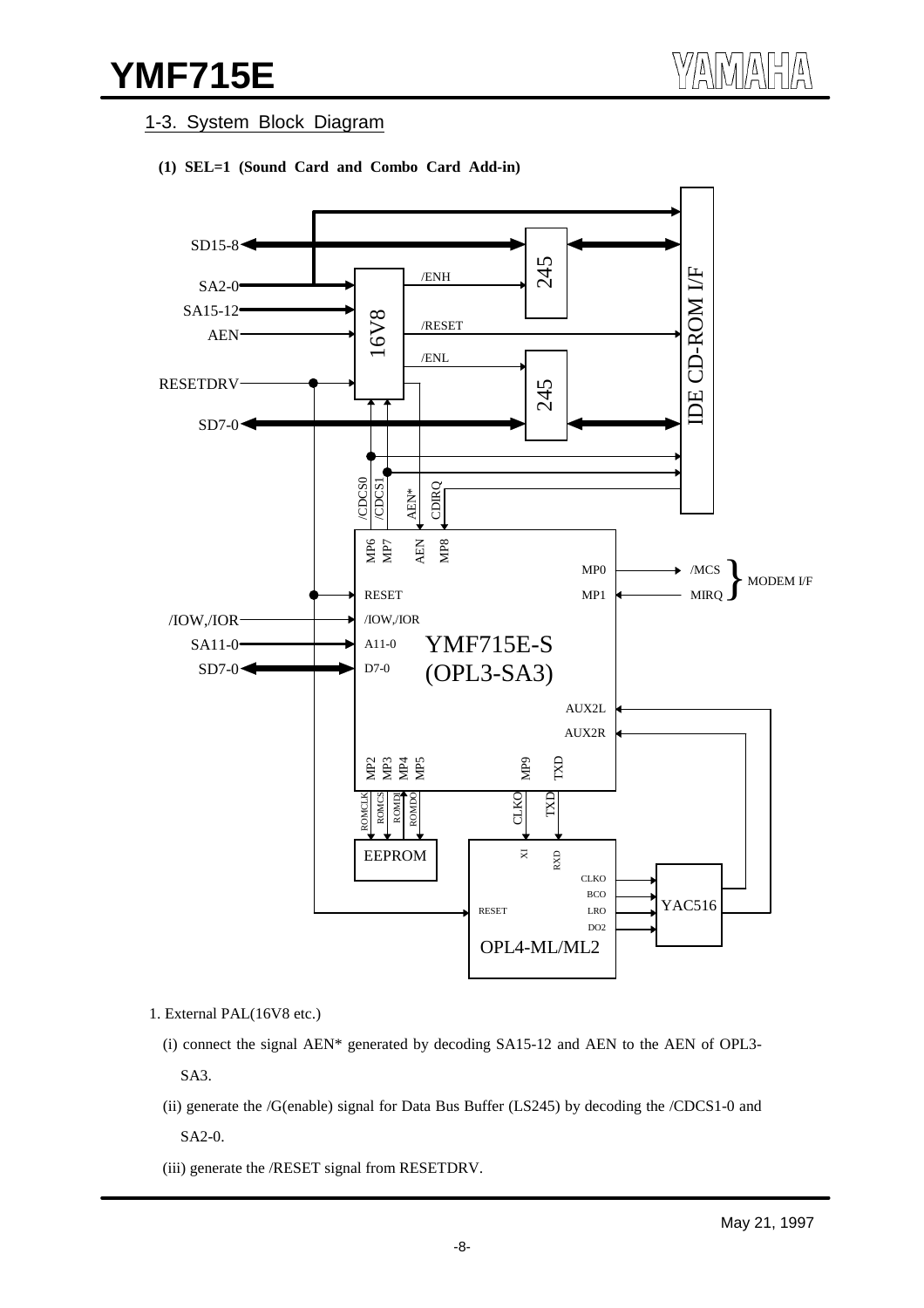#### 2. Master Clock

Both 33.8688MHz and 24.576MHz are used or 14.31818MHz and clock module

(ex.MK1420 by Micro Clock) are used.

3. OPL4-ML/ML2

The external DAC (YAC516) is necessary for wavetable upgrade.

#### **(2) SEL=2 (Sound Card and Combo Card for Add-in)**



#### 1. OPL4-ML/ML2

The external DAC (YAC516) and the clock module (ex.MK1420 by Micro Clock) are necessary for wavetable upgrade.

#### 2. MK1420

The MK1420 is the clock module that generates all clocks necessary for this chipset . It is by Micro Clock and its package is SOP8.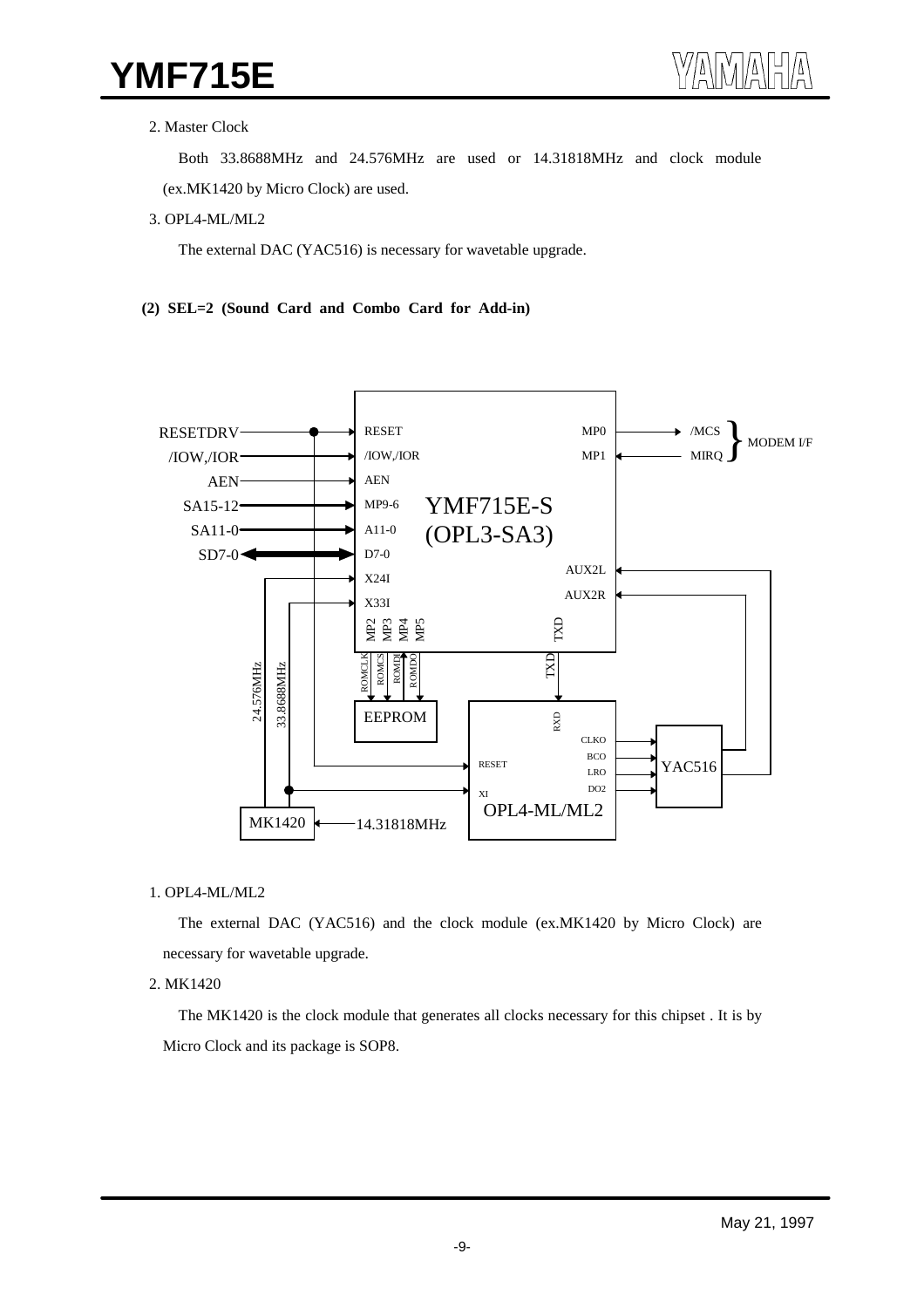**(3) SEL=3 (Sound Card for Add-in)**



1. 16bit Address Decode

The signal AEN\* generated by decoding SA15-12 and AEN needs to be connected to the AEN of OPL3-SA3.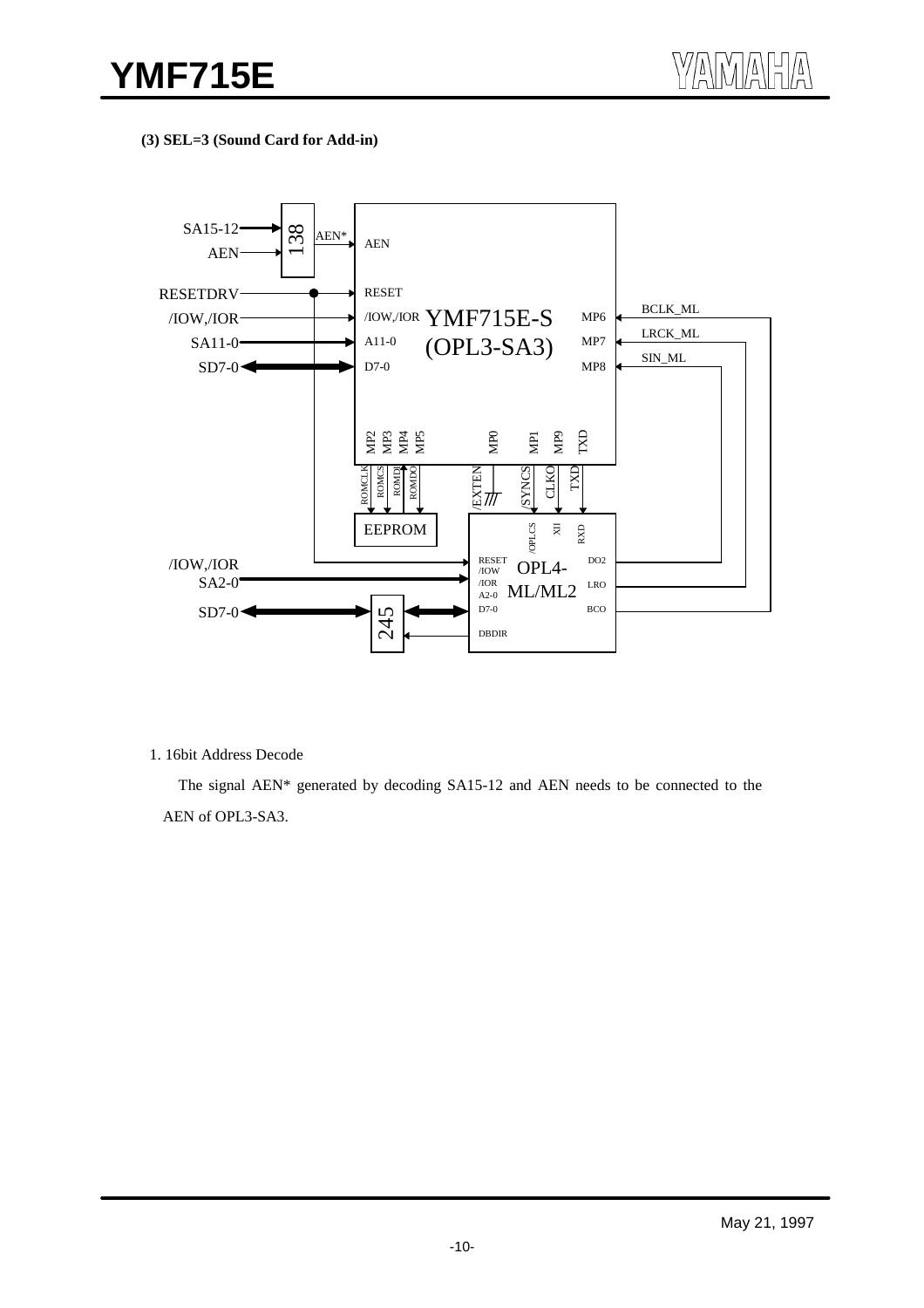**(4) SEL=4 (for Notebook PC)**



1. 16bit Address Decode

The signal AEN\* generated by decoding SA15-12 and AEN needs to be connected to the AEN of OPL3-SA3.

2. ZV Port and OPL4-ML/ML2 I/F

ZV port is supported by using the internal DAC of OPL3-SA3 that is originally dedicated for the use of internal OPL3.

- (i) either OPL4-ML/ML2 or ZV port is active at a time and simultaneous use is not possible.
- (ii) which function the internal DAC is used for is determined by the SA3 Control register, index 02h, VZE bit.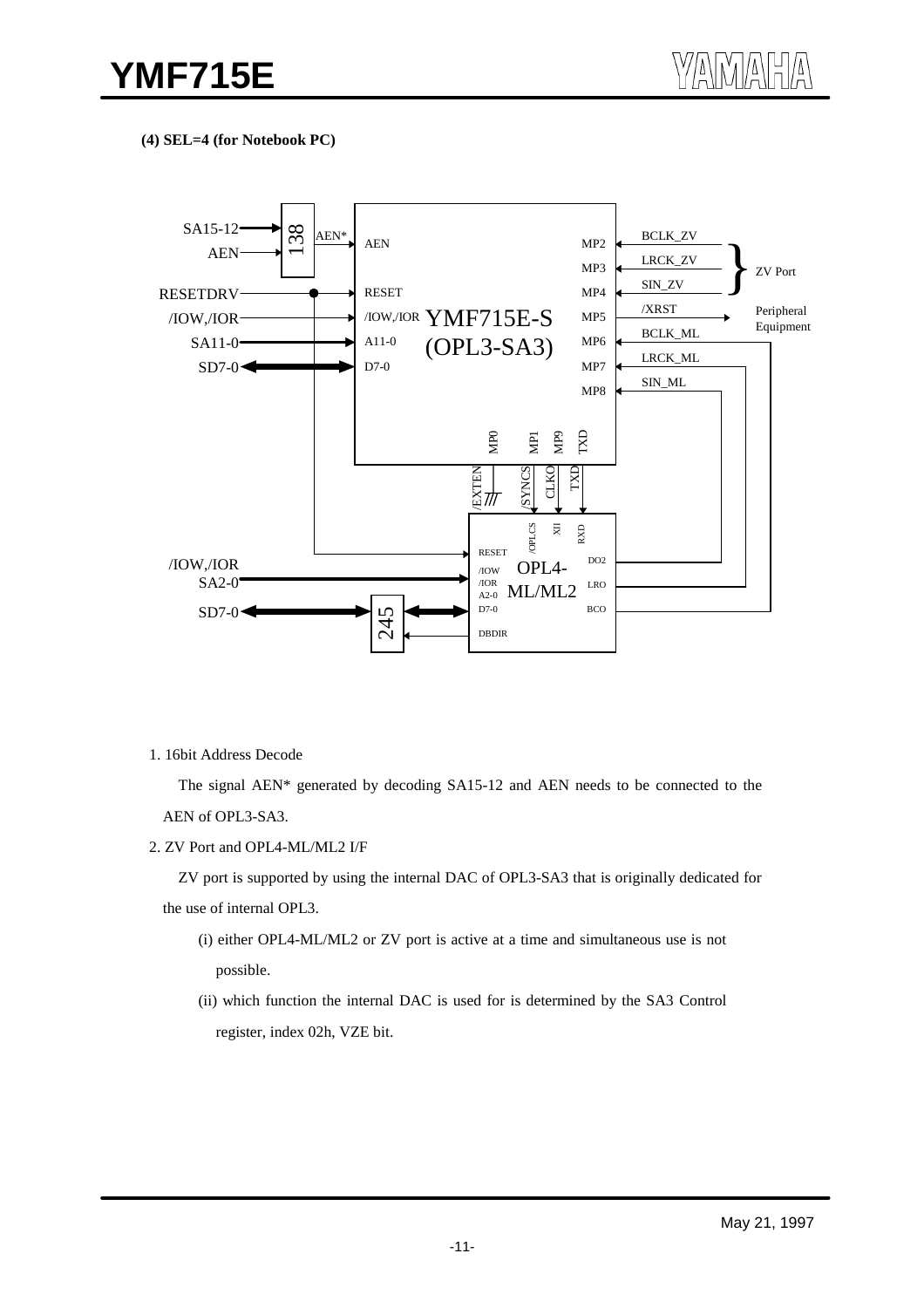**(5) SEL=5 (for Notebook PC)**



#### 1. Internal DAC

The internal OPL3 and the ZV Port shares the internal DAC, which is very similar to the case mentioned the previous section.

- (i) either internal OPL3 or ZV port is active at a time and simultaneous use is not possible.
- (ii) which function the internal DAC is used for is determined by the SA3 control register, index 02h, VZE bit.

#### 2. OPL4-ML/ML2

The external DAC (YAC516) and the clock module (ex.MK1420 by Micro Clock) are necessary for wave table upgrade.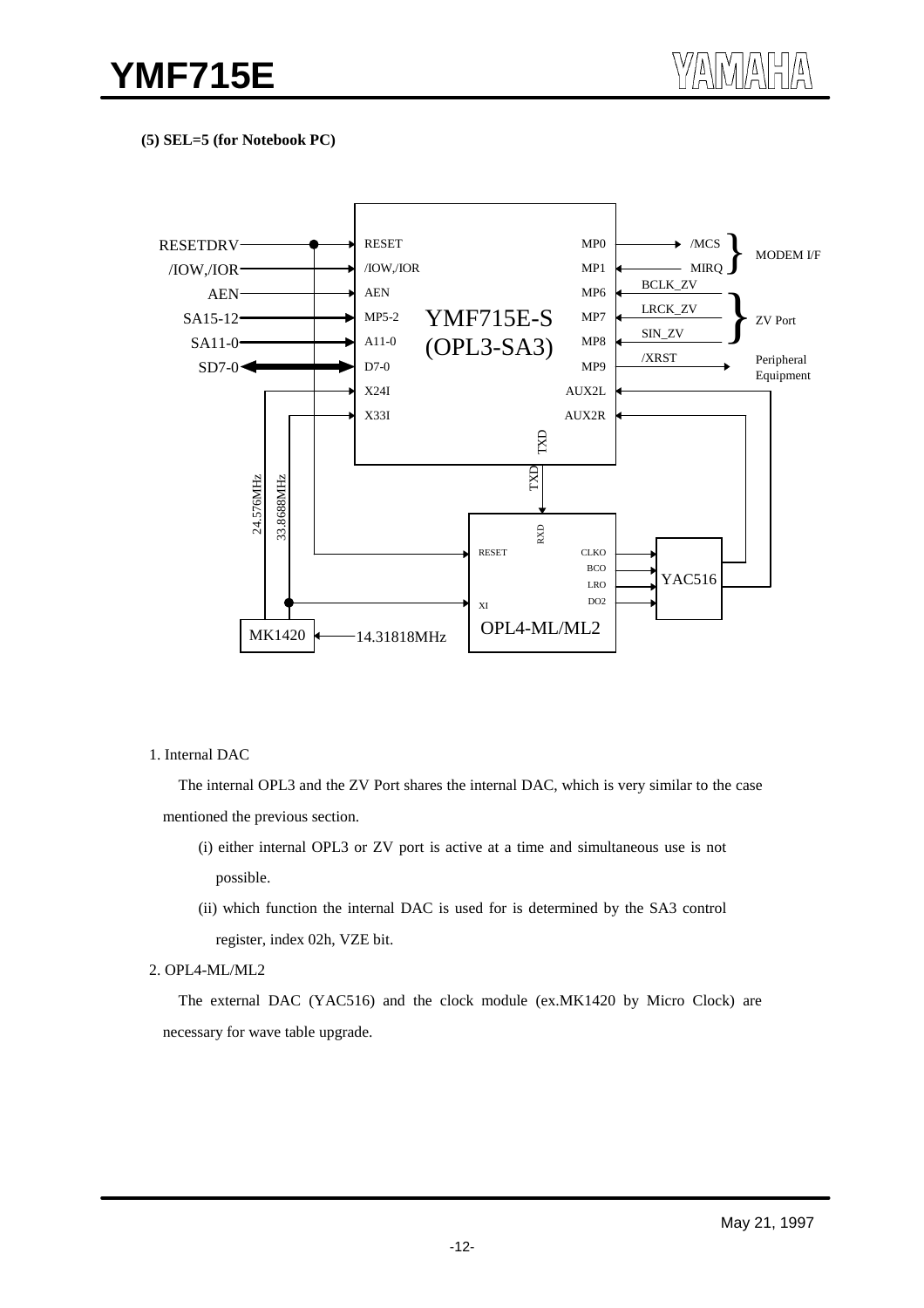**(6) SEL=7 (for Notebook PC, Desktop PC)**

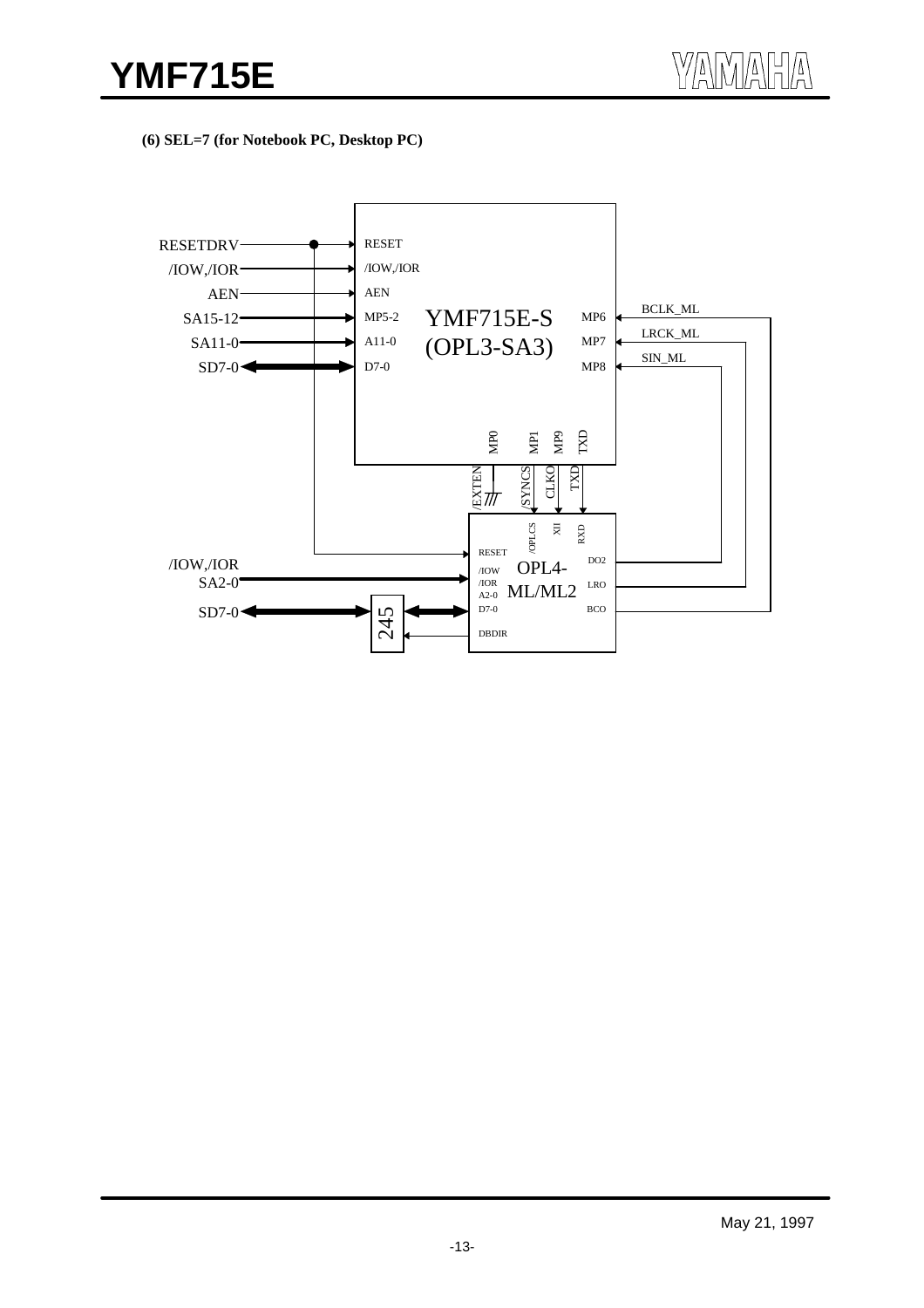## 2. ISA Interface

OPL3-SA3 supports ISA Plug and Play (PnP) that frees the users from configuring the I/O address, IRQ and DMA channel. Those system resources are set automatically by the system. However even when used in Non PnP system, the configuration can be changed with software.

## 2-1. PnP Auto-Configuration mode

OPL3-SA3 has the following I/O port to support the Plug and Play ISA.

| Address port:               | 279h         |
|-----------------------------|--------------|
| Write Data Port:            | A79h         |
| Relocatable Read Data Port: | 203h - 03FFh |

The following four Logical Devices are supported by OPL3-SA3.

| Logical Device No. 0                     |              |
|------------------------------------------|--------------|
| Sound Blaster compatible Playback system | (SB Base)    |
| 16-bit CODEC                             | (WSS Base)   |
| <b>MPU401</b>                            | (MPU Base)   |
| OPL <sub>3</sub>                         | (AdLib Base) |
| OPL3-SA3 control register                | (CTRL Base)  |
| Logical Device No. 1                     |              |
| <b>Joy Stick</b>                         |              |
| Logical Device No. 2 (Optional)          |              |
| MODEM (COM port)                         |              |
| Logical Device No. 3 (Optional)          |              |
| <b>IDE CD-ROM</b> interface              |              |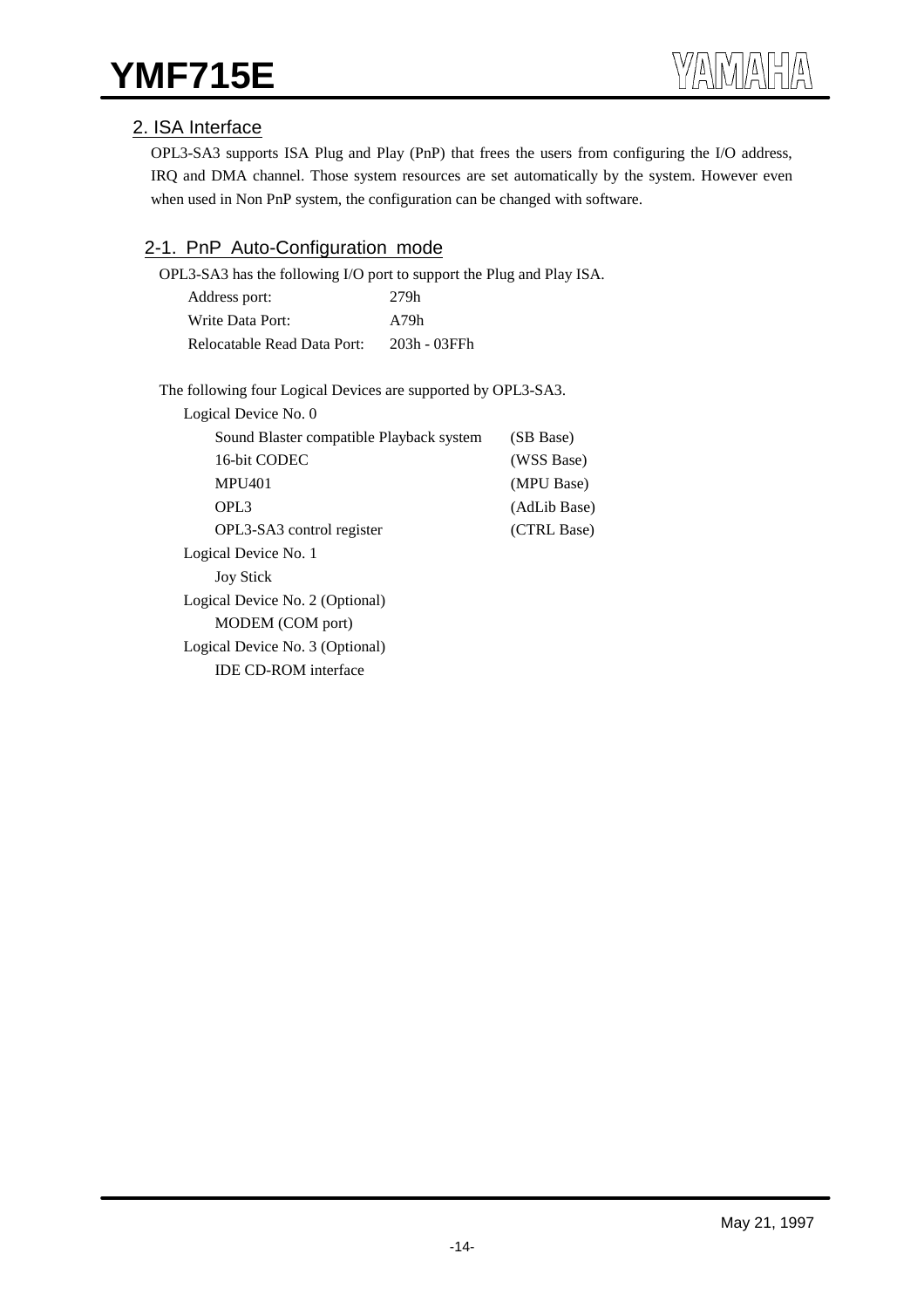## 2-2. PnP ISA Configuration Register

OPL3-SA3 has the following Registers defined in the PnP ISA software.



Listed below is the register map of card control register and logical device registers. For the detailed description of each register, please refer to the *Plug and Play ISA Specification 1.0a*

| Index           | R/W | D7 | D <sub>6</sub>        | D <sub>5</sub> | D <sub>4</sub>             | D <sub>3</sub>        | D <sub>2</sub> | D <sub>1</sub> | D <sub>0</sub> |
|-----------------|-----|----|-----------------------|----------------|----------------------------|-----------------------|----------------|----------------|----------------|
| 00h             | W   |    |                       |                |                            | Set RD_DATA           |                |                |                |
| 01h             | R   |    |                       |                |                            | Serial Isolation      |                |                |                |
| 02 <sub>h</sub> | W   |    |                       |                |                            | <b>Config Control</b> |                |                |                |
| 03h             | W   |    |                       |                |                            | Wake [CSN]            |                |                |                |
| 04h             | R   |    |                       |                |                            | Resource Data         |                |                |                |
| 05h             | R   |    |                       |                | <b>Status</b>              |                       |                |                |                |
| 06h             | R/W |    |                       |                | <b>Card Select Number</b>  |                       |                |                |                |
| 07h             | R/W |    | Logical Device Number |                |                            |                       |                |                |                |
| 20h             | W   |    |                       |                | <b>Resource Data Write</b> |                       |                |                |                |
| 21h             | W   |    |                       |                |                            |                       |                | <b>IKD</b>     | <b>RDWE</b>    |

#### Card Control Registers

RDWE : Resource Data Write Enable

 Setting "1" to this bit means the host can download the resources data to EEPROM and internal SRAM via 20h.

IKD : Initiation Key Disable

 Setting "1" to this bit means OPL3-SA3 should not detect the initiation key in the Wait for Key state.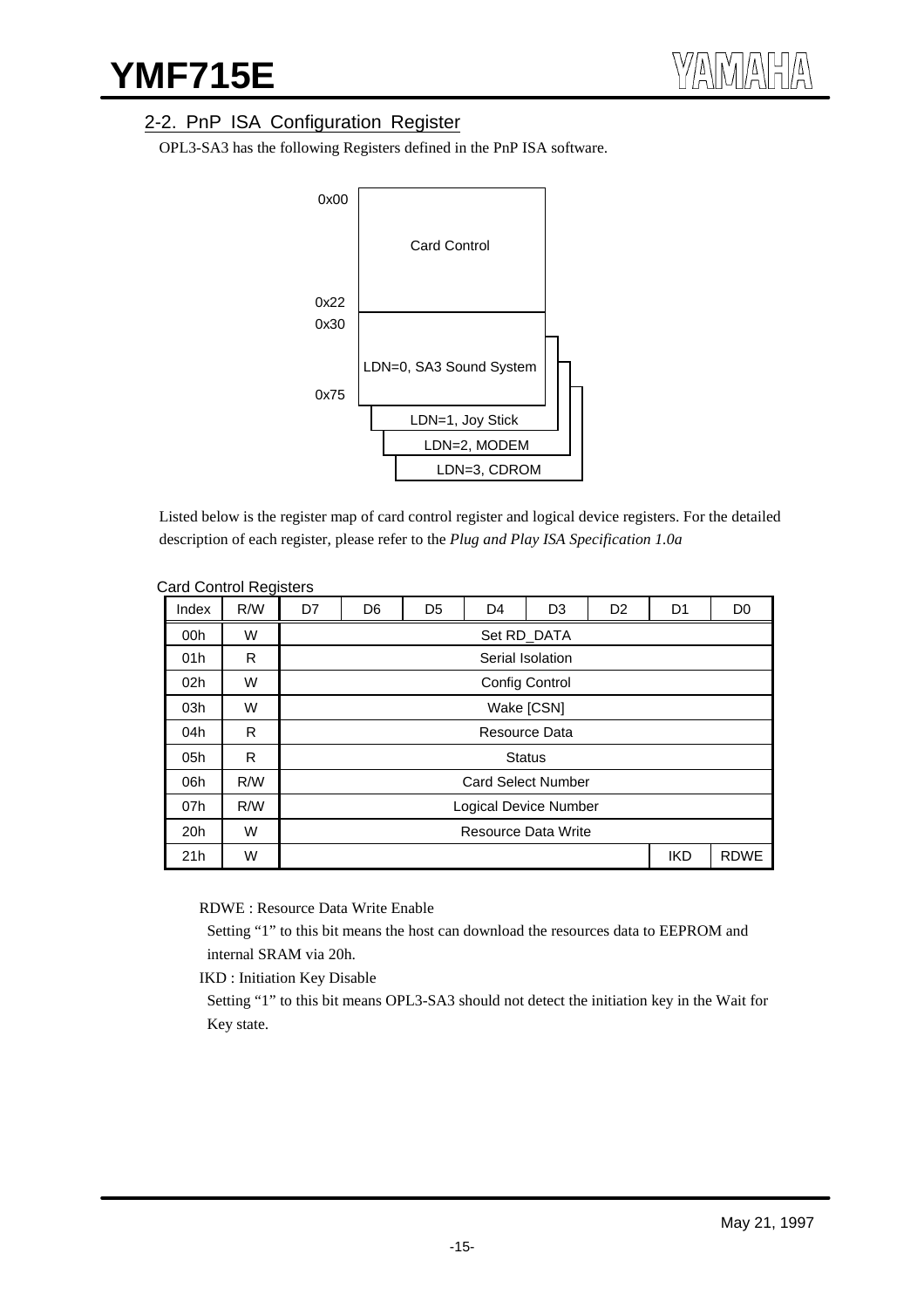### Logical Device Number = 0 : SA3 Sound System

| 30h | R/W | Activate                                              |
|-----|-----|-------------------------------------------------------|
| 60h | R/W | I/O port base address[158], Descriptor 0 (SB base)    |
| 61h | R/W | I/O port base address[70], Descriptor 0 (SB base)     |
| 62h | R/W | I/O port base address[158], Descriptor 1 (WSS base)   |
| 63h | R/W | I/O port base address [70], Descriptor 1 (WSS base)   |
| 64h | R/W | I/O port base address[158], Descriptor 2 (AdLib base) |
| 65h | R/W | I/O port base address[70], Descriptor 2 (AdLib base)  |
| 66h | R/W | I/O port base address[158], Descriptor 3 (MPU base)   |
| 67h | R/W | I/O port base address [70], Descriptor 3 (MPU base)   |
| 68h | R/W | I/O port base address[158], Descriptor 4 (CTRL base)  |
| 69h | R/W | I/O port base address[70], Descriptor 4 (CTRL base)   |
| 70h | R/W | Interrupt request level select 0 (for IRQ-A)          |
| 71h | R.  | Interrupt request type select 0 (for IRQ-A)           |
| 72h | R/W | Interrupt request level select 1 (for IRQ-B)          |
| 73h | R   | Interrupt request type select 1 (for IRQ-B)           |
| 74h | R/W | DMA channel select 0 (for DMA-A)                      |
| 75h | R/W | DMA channel select 1 (for DMA-B)                      |

#### Logical Device Number = 1 : Joystick

| 30h | R/W | Activate                   |
|-----|-----|----------------------------|
| 60h | R/W | I/O port base address[158] |
| 61h | R/W | I/O port base address[70]  |

## Logical Device Number = 2 : MODEM (Optional)

| 30h | R/W | Activate                       |
|-----|-----|--------------------------------|
| 60h | R/W | I/O port base address[158]     |
| 61h | R/W | I/O port base address[70]      |
| 70h | R/W | Interrupt request level select |
| 71h | R   | Interrupt request type select  |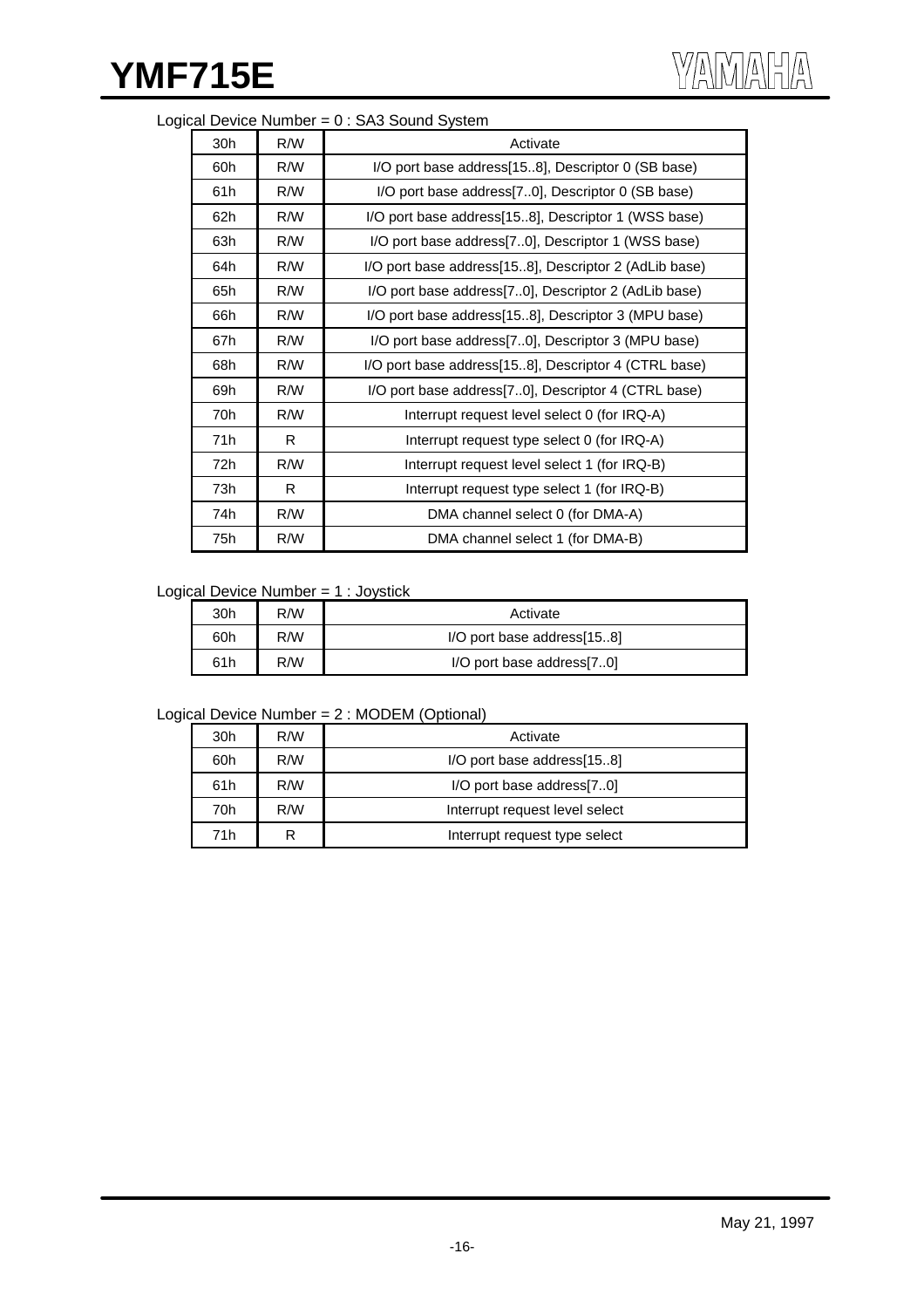## YMF715E

| Logical Device Number = 3 : CD-ROM (Optional) |
|-----------------------------------------------|
|-----------------------------------------------|

| 30h<br>R/W |                                                                                                                        | Activate                                            |
|------------|------------------------------------------------------------------------------------------------------------------------|-----------------------------------------------------|
| 60h        | R/M                                                                                                                    | I/O port base address [15.8], Descriptor 0 (/CDCS0) |
| 61h        | I/O port base address [70], Descriptor 0 (/CDCS0)<br>R/W<br>I/O port base address [15.8], Descriptor 1 (/CDCS1)<br>R/W |                                                     |
| 62h        |                                                                                                                        |                                                     |
| R/M<br>63h |                                                                                                                        | I/O port base address [70], Descriptor 1 (/CDCS1)   |
| 70h        | R/W                                                                                                                    | Interrupt request level select                      |
| 71h        | R                                                                                                                      | Interrupt request type select                       |

## 2-3. Recommended Resource Data

The recommended resource data is the followings.

### **(1) LDN=0:SA3 Sound System**

I/O (SB base): 16bit address decode

| Index     | <b>Best</b> | Acceptable1 | Acceptable2 | Acceptable3 |
|-----------|-------------|-------------|-------------|-------------|
| I/O       | 220h        | 240h        | 220-280h    | ←           |
| Length    | 16          | 16          | 16          | <-          |
| Alignment | -           |             | 16          | <-          |

#### I/O (WSS base): 16bit address decode

| Index     | <b>Best</b> | Acceptable1 | Acceptable2 | Acceptable3 |
|-----------|-------------|-------------|-------------|-------------|
| I/O       | 530h        | E80h        | 530-F48h    | <-          |
| Length    |             |             |             | <-          |
| Alignment | -           |             |             | <-          |

#### I/O (AdLib base): 16bit address decode

| Index     | <b>Best</b>    | Acceptable1 | Acceptable2 | Acceptable3 |
|-----------|----------------|-------------|-------------|-------------|
| I/O       | 388h           | ~-          | 388-3F8h    | <-          |
| Length    |                | ~-          |             | ~-          |
| Alignment | $\blacksquare$ |             |             |             |

I/O (MPU base): 16bit address decode

| Index     | <b>Best</b> | Acceptable1 | Acceptable2 | Acceptable3 |
|-----------|-------------|-------------|-------------|-------------|
| I/O       | 330h        | 300h        | 300-334h    | ←           |
| Length    |             |             |             | ⊂-          |
| Alignment | ۰           | -           |             | ⊂-          |

I/O (CTRL base): 16bit address decode

| Index     | <b>Best</b> | Acceptable1 | Acceptable2 | Acceptable3 |
|-----------|-------------|-------------|-------------|-------------|
| I/O       | 370h        | 100-FFEh    |             |             |
| Length    |             |             |             |             |
| Alignment | ۰           |             |             | ←           |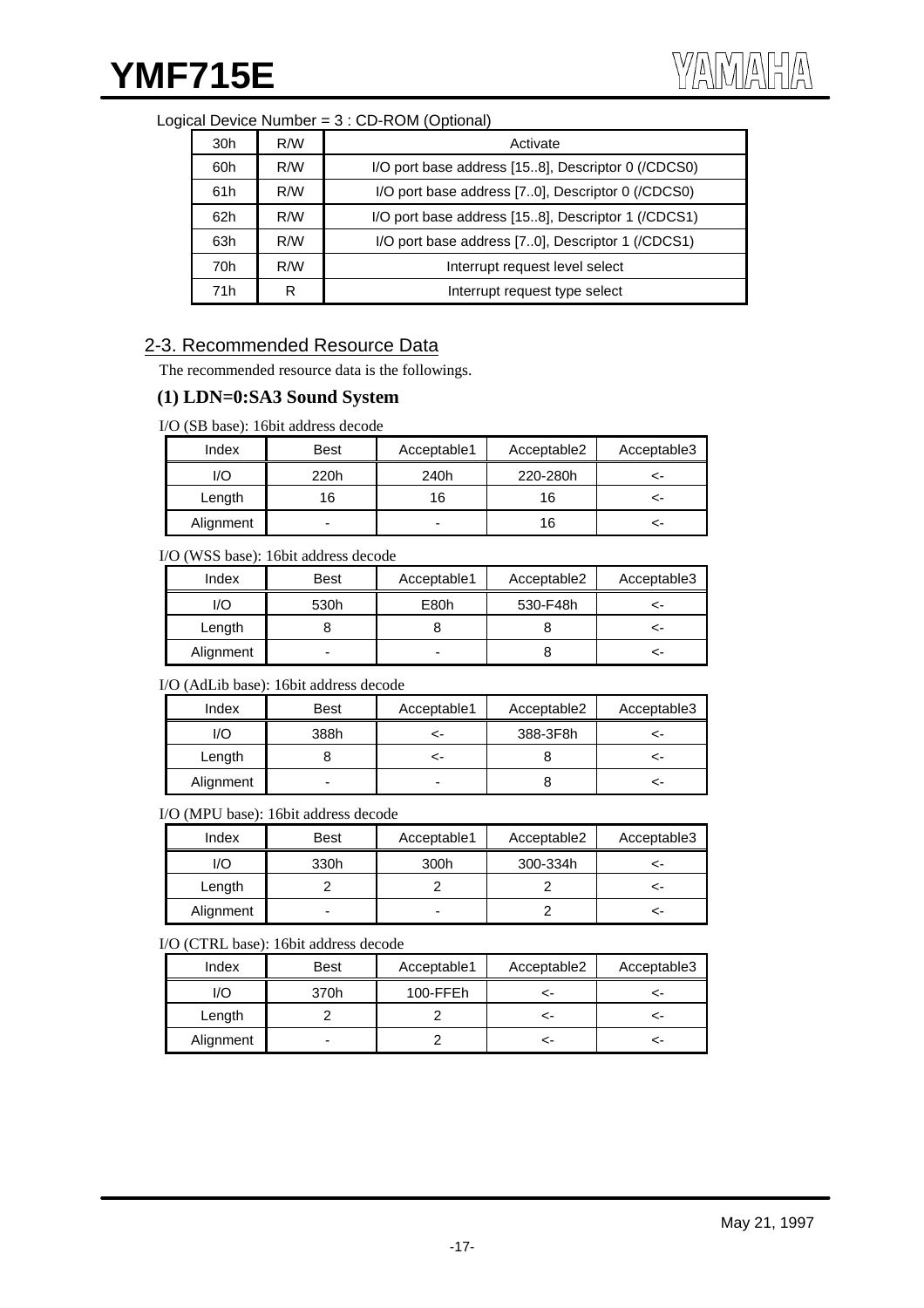#### IRQ-A: high-active, edge-sense

| Index | Best | Acceptable1 | Acceptable2 | Acceptable3 |
|-------|------|-------------|-------------|-------------|
| IRQ   | 10   | 7,9,10,11   | .9.10.11    |             |

#### IRQ-B: high-active, edge-sense

| Index | Best | Acceptable1 | Acceptable2 | Acceptable3 |
|-------|------|-------------|-------------|-------------|
| RQ    |      | ັ           | 5.7.9.10.11 |             |

#### DMA-A: 8bit, count by byte, type-A, B, F

| Index      | Best | Acceptable1 | Acceptable2                        | Acceptable3 |
|------------|------|-------------|------------------------------------|-------------|
| <b>DMA</b> |      | いいい         | $\overline{\phantom{a}}$<br>∪. ⊢.∪ |             |

#### DMA-B: 8bit, count by byte, type-A, B, F

| Index      | Best | Acceptable1 | Acceptable2 | Acceptable3 |
|------------|------|-------------|-------------|-------------|
| <b>DMA</b> |      | ∪, ∣, ∪     | ∪.∪         |             |

#### **(2) LDN=1:Joystick**

I/O (Game Port): 16bit address decode

| Index     | Best | Acceptable1 | Acceptable2 | Acceptable3 |
|-----------|------|-------------|-------------|-------------|
| I/O       | 201h | 202h        | 203h        | 204-20Fh    |
| Length    |      |             |             |             |
| Alignment | -    | -           | -           |             |

## **(3) LDN=2:MODEM**

I/O (/MCS): 16bit address decode

| Index     | <b>Best</b> | Acceptable1 | Acceptable2 | Acceptable3 |
|-----------|-------------|-------------|-------------|-------------|
| I/O       | 2F8h        | 100-FF8h    |             | ~-          |
| Length    |             |             |             |             |
| Alignment | -           |             |             |             |

IRQ: high-active, edge-sense

| Index | Best | Acceptable1 | Acceptable2 | Acceptable3 |
|-------|------|-------------|-------------|-------------|
| IRQ   |      |             |             |             |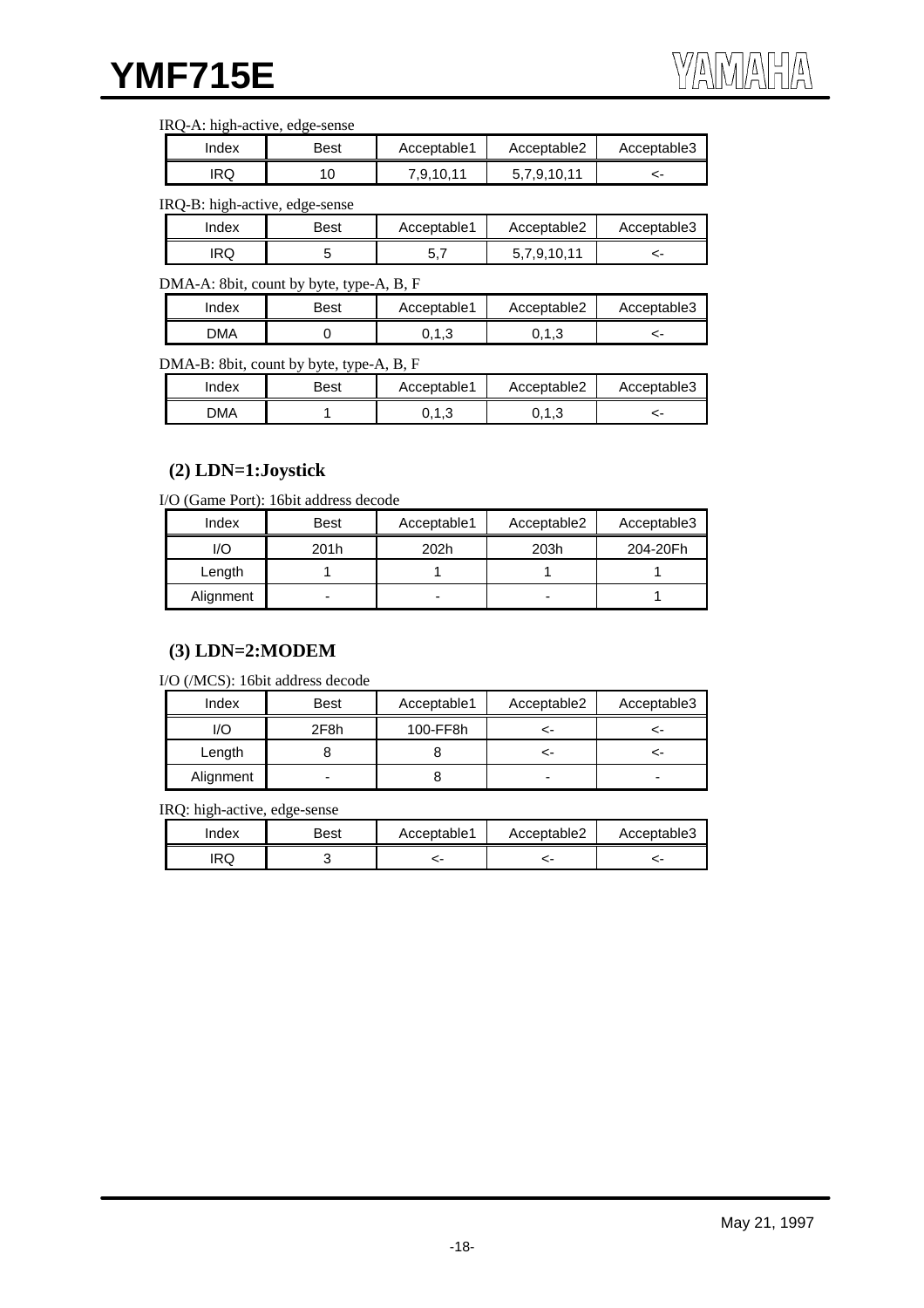## **(4) LDN=3:CD-ROM**

| I/O (/CDCS0): 16bit address decode |  |
|------------------------------------|--|
|------------------------------------|--|

| Index     | Best | Acceptable1 | Acceptable2 | Acceptable3 |
|-----------|------|-------------|-------------|-------------|
| I/O       | 1E8h | 100-1F8h    |             | <-          |
| Length    |      |             |             | ←           |
| Alignment | -    |             |             | ←           |

#### I/O (/CDCS1): 16bit address decode

| Index     | <b>Best</b> | Acceptable1 | Acceptable2 | Acceptable3 |
|-----------|-------------|-------------|-------------|-------------|
| I/O       | 3FFh        | 306-3F6h    |             |             |
| Length    |             |             |             |             |
| Alignment | -           |             |             |             |

#### IRQ: high-active, edge-sense

| Index | Best | Acceptable1   | Acceptable2 | Acceptable3 |
|-------|------|---------------|-------------|-------------|
| RQ    |      | 3,5,7,9,10,11 |             |             |

## 2-4. Manual Configuration Mode

When OPL3-SA3 is in the Wait for Key state, it can be changed to the Manual Configuration mode by sending the following YAMAHA key to Address\_Port. The Manual Configuration mode is used for downloading the resource data to EEPROM and internal SRAM, setting up the OPL3-SA3 without PnP protocol.

#### YAMAHA Key:

B1h, D8h, 6Ch, 36h, 9Bh, 4Dh, A6h, D3h, 69h, B4h, 5Ah, ADh, D6h, EBh, 75h, BAh, DDh, EEh, F7h, 7Bh, 3Dh, 9Eh, CFh, 67h, 33h, 19h, 8Ch, 46h, A3h, 51h, A8h, 54h

In the Manual Configuration mode, PnP registers can be accessed by the host without PnP protocol. Right after OPL3-SA3 is switched to the Manual Configuration mode, set **"81h"** in CSN register automatically to put OPL3-SA3 in 'Sleep' State. And when **"81h"** is written to Wake [CSN], it becomes possible to access to Configuration register of each logical device from the host.

To return from the Manual Configuration mode to PnP auto-configuration mode, the Wait for Key command should be sent.

Note :

The Manual Configuration mode can not be used in the system with more than one OPL3-SA3's card installed in the ISA slot.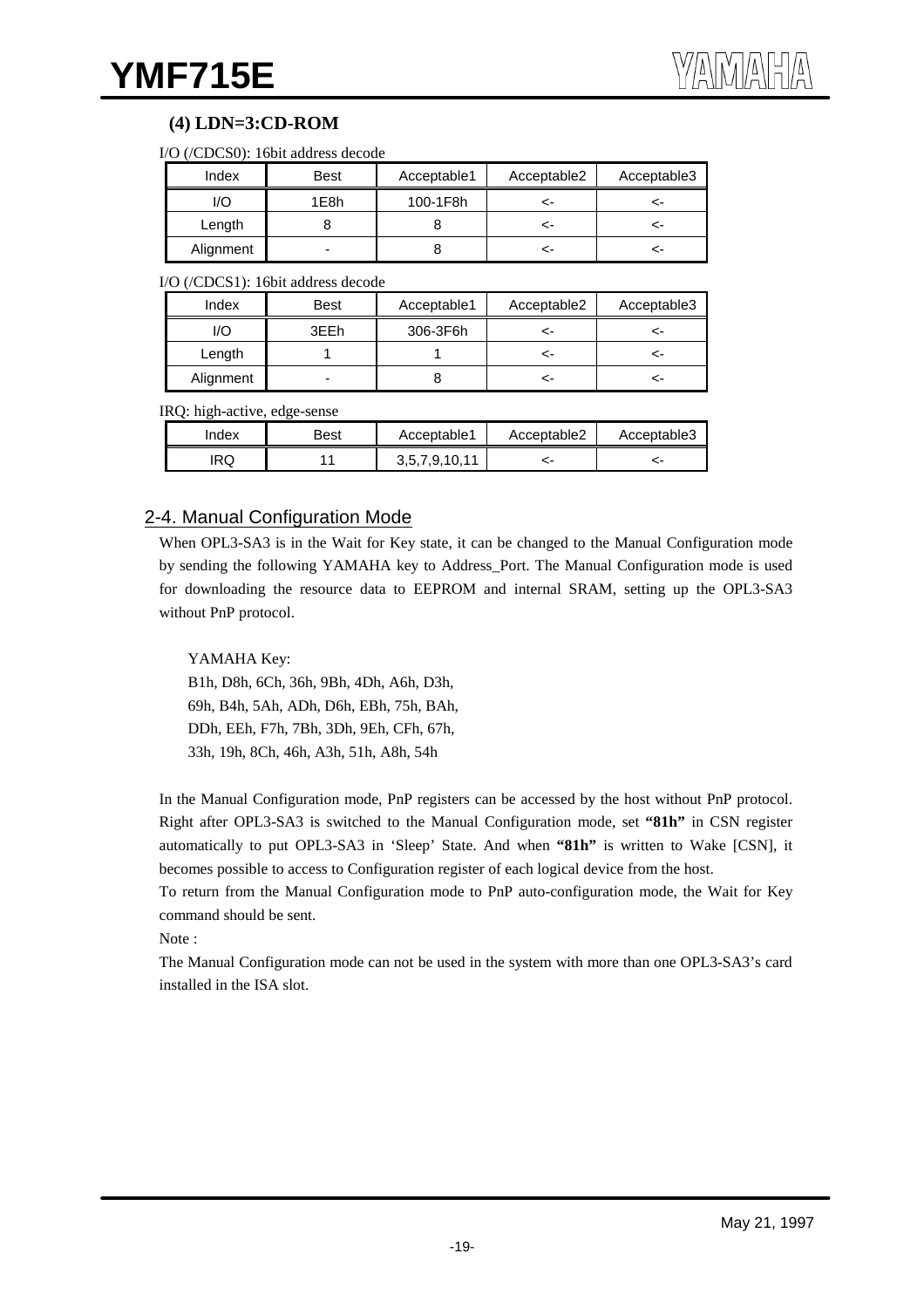## 3. Download Resource data

When OPL3-SA3 is in the Configuration state, the host can download the resources data to EEPROM and internal SRAM via 20h: Resource Data Write. To switch OPL3-SA3 into configuration mode, there are two methods.

First method is to use the normal PnP protocol. After CSN was assigned for all ISA cards by PnP software, get CSN from CM (configuration manager) and write the CSN to Wake [CSN], then OPL3-SA3 switches into configuration state.

Second method is to use the YAMAHA Key sequence which is described in the Manual Configuration mode section. After OPL3-SA3 detects YAMAHA key, OPL3-SA3 switches into the Sleep state. Writing "81h" to Wake [CSN] register changes OPL3-SA3 into Configuration state.

After OPL3-SA3 switches into the Configuration state, download the Resource data to EEPROM and internal SRAM by using following sequence.

- 1. Write "01h"(RDWE bit = "1") to 21h: Resource Data Write Enable register to reset internal address counter and to enable downloading the data.
- 2. Write Resource data to 20h: Resource Data Write register until downloading data is completed.
- 3. Write "00h" to 21h: Resource Data Write Enable register to disable downloading .

## 4. External EEPROM

The resource data information of OPL3-SA3 used for PnP auto configuration is stored in external EEPROM. And either 256 x 16-bit EEPROM or 128 x 16-bit EEPROM, such as 93C55, 93C56, 93C65, 93C66 should be used.

## 5. Hardware Volume Control

## 5-1. Hardware Volume up/down/mute Control

Two digital input pins; /VOLUP and /VOLDW can control the master volume of OPL3-SA3.

When /VOLUP is low level, register value of master volume is decremented(-1). When the value reaches to "00h"(max.0dB), the input signal will not be effective.

When /VOLDW is low level, register value of master volume is incremented $(+1)$ . When the value reaches to "0Fh"(min.-30dB), the input signal will not be effective.

When both of the /VOLUP and /VOLDW are low level simultaneously, volume is muted. When either /VOLUP or /VOLDW is low level, the previous value becomes effective, and volume is no mute.

## 5-2. Hardware Volume Interrupt

If configured VEN(Hardware Volume Enable)=1, SA3 Control Register, index 0Ah, D7 bit, when one of the hardware volume control pins /VOLUP or /VOLDW is asserted or when both are asserted to request mute, interrupt will be posted in the interrupt channel specified in SA3 Control Register, index 17h, IRQ-A MV or IRQ-B MV bit.

Note that when the muting is in effect, the subsequent mute requests which does not change any register contents will generate interrrupts. The ignored UP/DOWN requests (UP requests with 0dB Volume attn., DOWN requests with -30dB) will not generate interrupts.

This bit is cleared upon host's reading the Master Volume Lch register, SA3 Control Register, index 07h.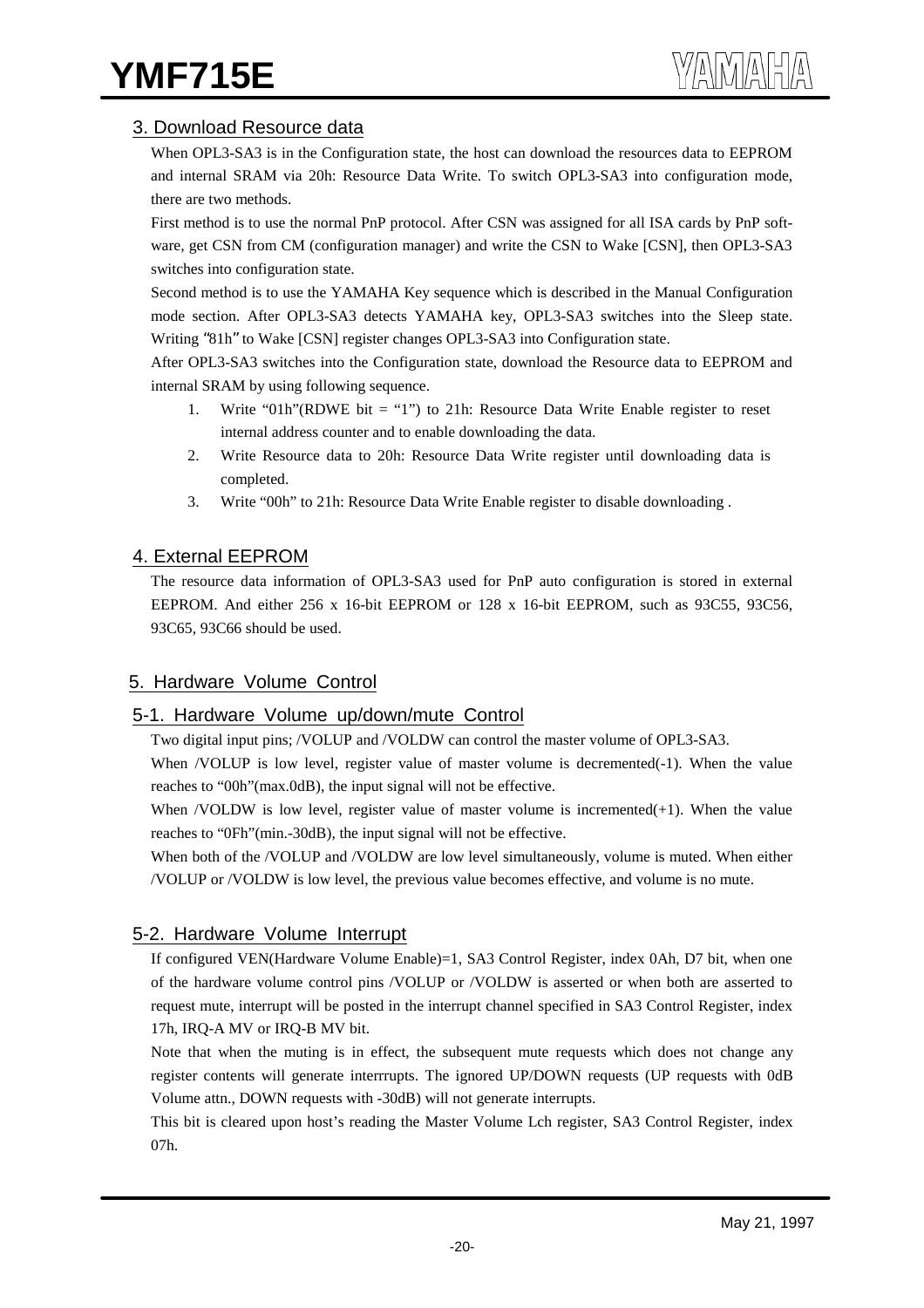## 6. DAC interface

OPL3-SA3 supports two types of DAC interface format. One is the conventional DAC interface format (very common for the consumer audio product) for OPL4-ML/ML2. Another is the  $I^2S$  format for Zoomed Video port. These two types of the formats are shown in the following Fig.6-1, 2.



**Fig.6-2 I2 S Format for Zoomed Video Port**

## 7. 3D Enhanced Control

OPL3-SA3 integrates the 3D enhanced controller including all the analog components in conventional systems. Wide, bass, and treble controls are available via SA3 control register, index 14h, 15h, 16h. One of the four 3D Enhancement modes can be selected according to the frequency response of the speaker. These are controlled by SA3 control register, index 02h D5, D4 bit (YMODE1-0).

| YMODE1 | YMODE0 | 3D Enhancement mode  | Target speaker   | Speaker size    |
|--------|--------|----------------------|------------------|-----------------|
|        |        | Desktop mode         | Standard speaker | $5 \sim 12$ cm  |
|        |        | Notebook PC mode (1) | Small speaker    | 3cm             |
|        |        | Notebook PC mode (2) | Smaller speaker  | 1.5cm           |
|        |        | Hi-Fi mode           | Hi-Fi speaker    | $16 \sim 38$ cm |

Following diagram(Fig.7-1) shows the 3D enhanced controller sub-system.



**Fig.7-1 3D Enhanced Control Block Diagram**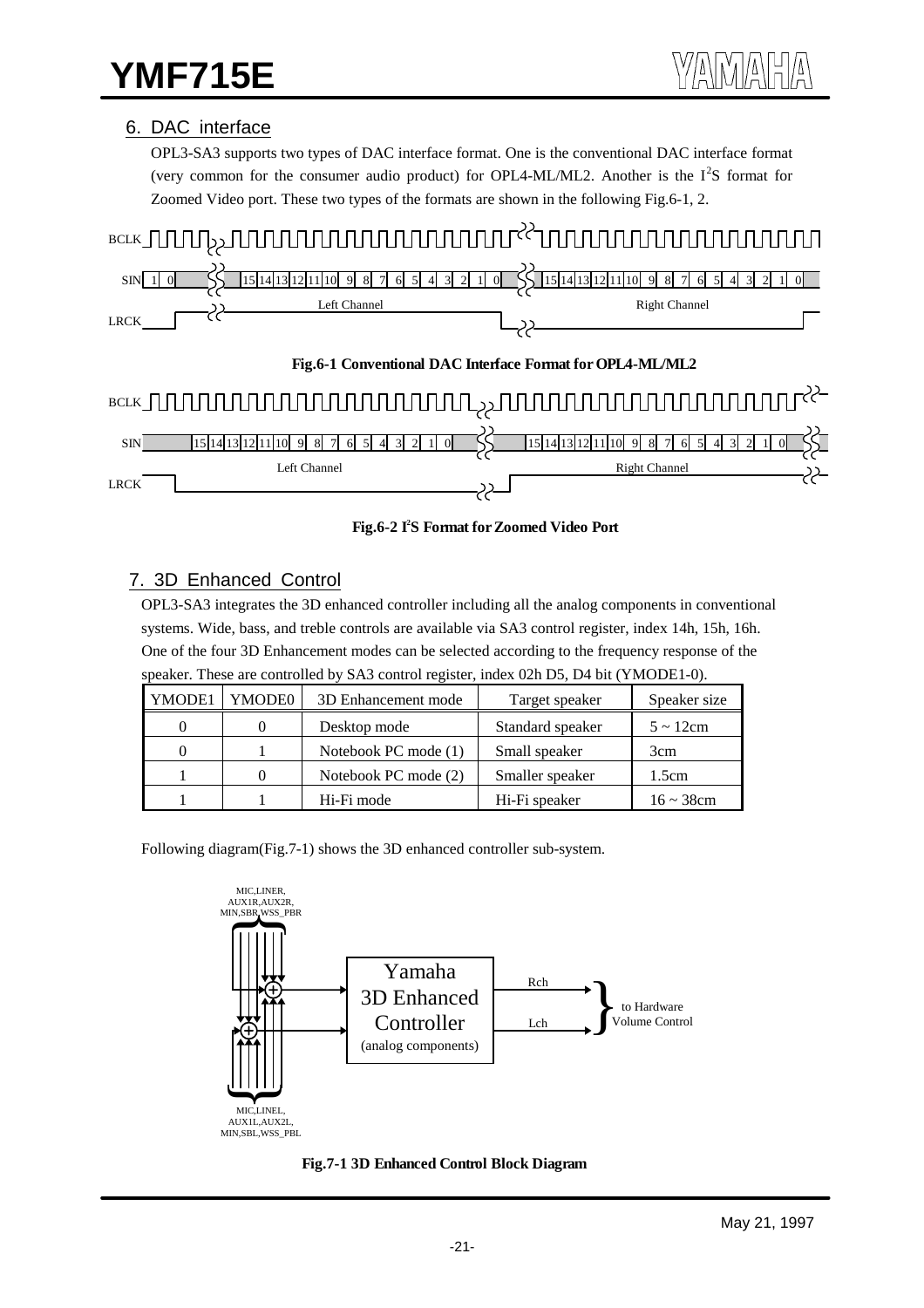## 8. Power Management

Following 4 functionalities are provided for APM(Advanced Power Management) compliance.

- (1) Partial Power Down Mode
- (2) Power Save Mode
- (3) Global Power Down Mode
- (4) Suspend/Resume Mode



Partial Power Down (digital) : 8 digital blocks can be disabled independently.

Partial Power Down (analog) : 5 analog blocks can be disabled independently.

**Fig.8-1 Power Management**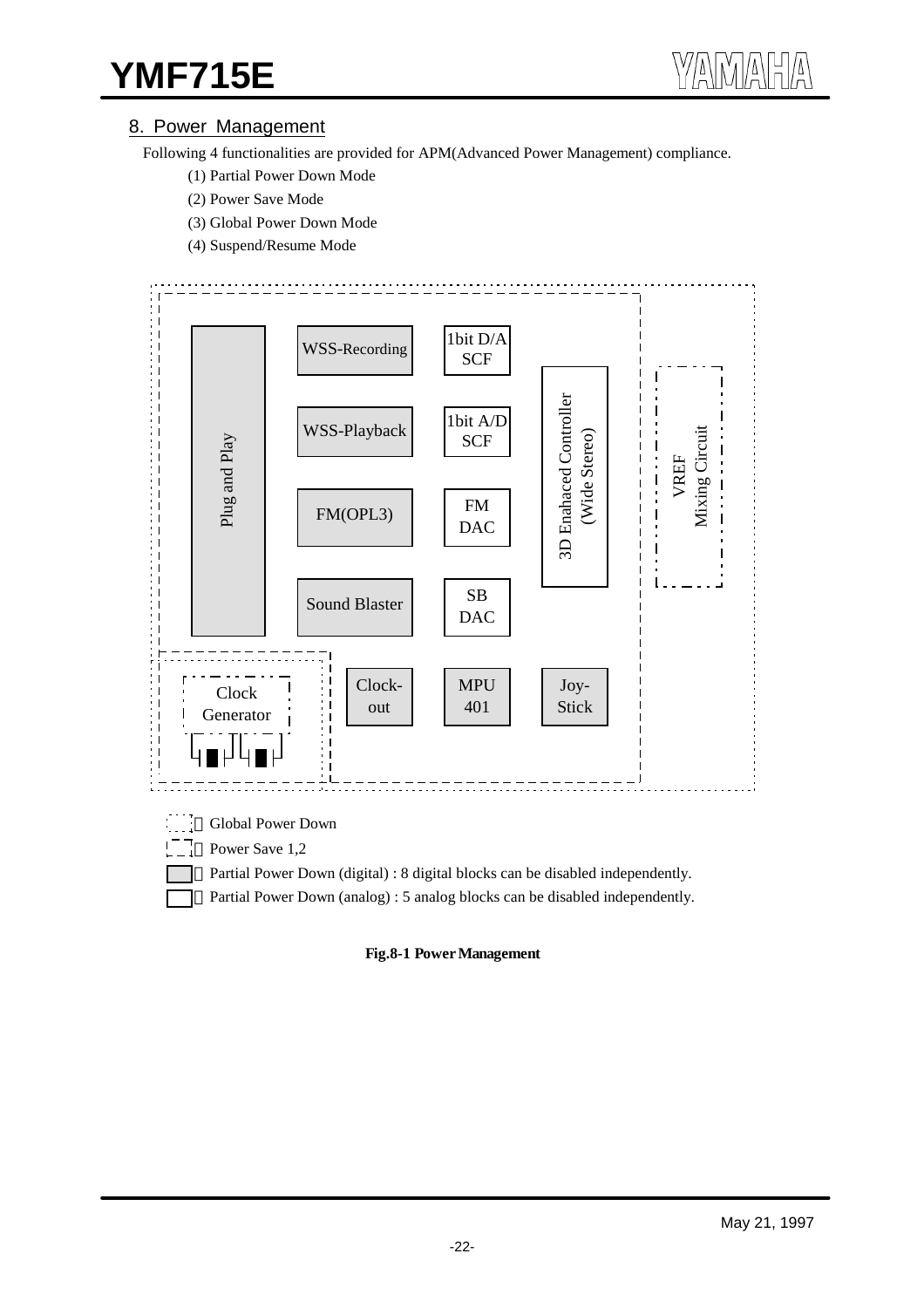## **YMF715E**

### 8-1. Partial Power Down Mode

Functional blocks comprising OPL3-SA3 which are shown in Fig.8-1, are designed so they can be disabled independent of each other. SA3 control register, index 12h and 13h, implements these controls (see section 9-1-5).

blocks in the above diagram show those that can be disabled/enabled. Note, however, the OPL3-SA3 dissipates more power with all these blocks "partial power down"ed than that can be achieved in "power save mode 2".

In this mode, master volume is not muted, so all analog input sources and enabled digital sources (i.e. FM, SB, WSS etc.) can be heard.

Note :

AUX2 inputs are exceptions in this regard since setting FM-DAC at index 13h of SA3 Control Register inhibits the inputs altogether.

## 8-2. Power Save Mode

SA3 control register, index 01h, PSV and PDX bits, implement these controls.

Clock generator can be controlled under either two options.

(i) Power Save Mode 1 (Clock Generator Control : Disabled (stop)) (PSV=PDX=1)

It is necessary to take some time before clock oscillation to stabilize. Power dissipation of digital portion becomes about 100uA(typ.), and that of analog portion becomes about 5mA(typ.). (ii) Power Save Mode 2 (Clock Generator Control : Enabled (crystals keep on oscillating))

 $(PSV=1, PDX=0)$ 

Leaving power save mode gets the OPL3-SA3 back into function instantly. Power dissipation of digital portion becomes about 10mA(typ.), and that of analog portion becomes about 5mA(typ.).

In these power save modes, the OUTL/R pins will keep the VREF voltage. During these modes, master volume is automatically muted, so all audio sources can not heard. After resuming from these modes, master volume is still muted.

## 8-3. Global Power Down Mode (PDN=PDX=1)

This mode is to minimize power dissipation by stopping all the function of OPL3-SA3. It is necessary to take some time before clock oscillation to stabilize. Total dissipation becomes about 10uA(typ.).

VREF voltage slowly decays to ground on transition into this mode, and quickly returns to VREF on transition from this mode. During this mode, master volume is automatically muted, so all audio sources can not heard. After resuming from this mode, master volume is still muted.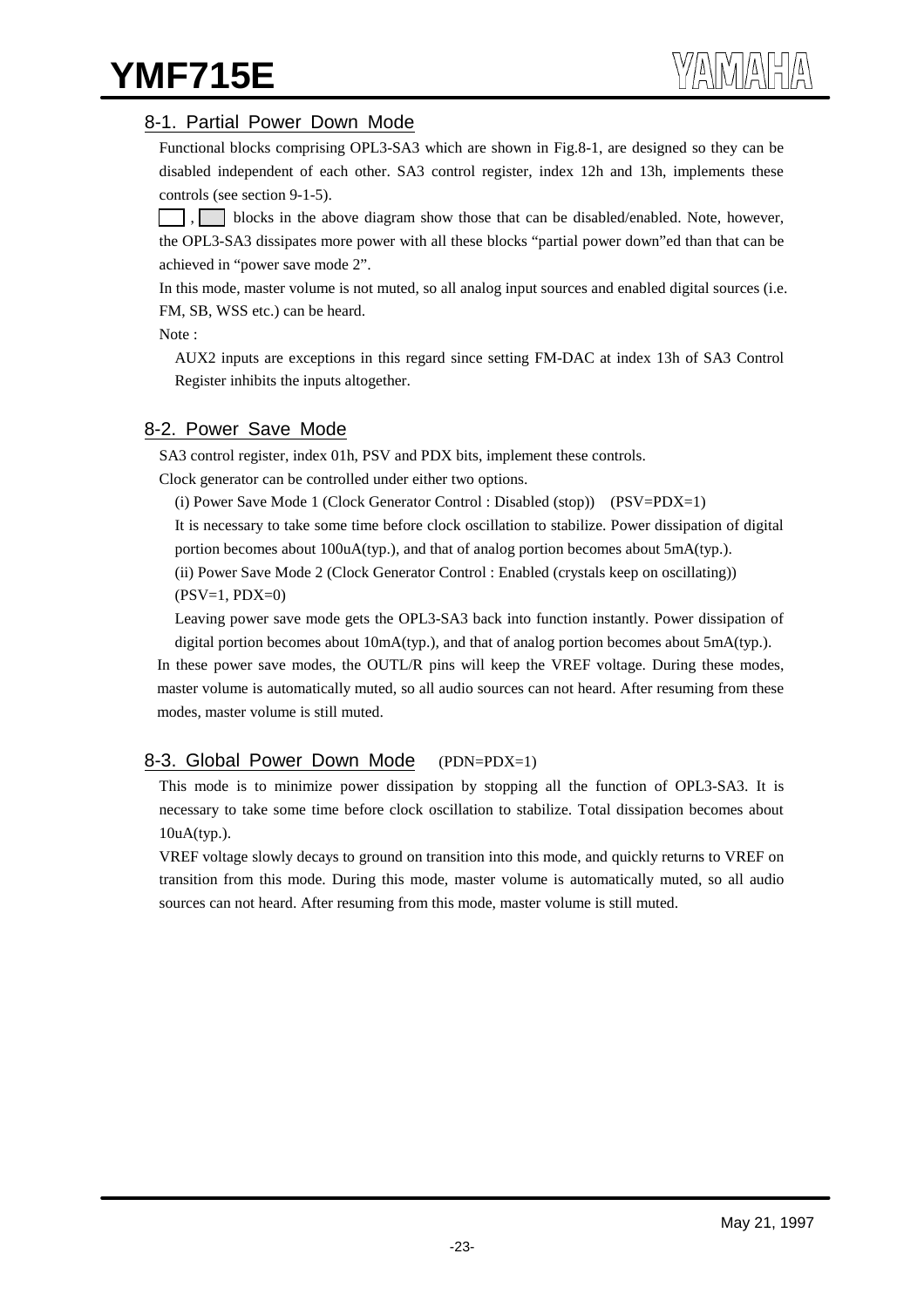## **YMF715E** WAWARAHA

## 8-4. Suspend/Resume Mode

There is no "read only" or "hidden state" registers in OPL3-SA3. This means you can always read and save these values before power off and can set those values back in registers after reset or power on to achieve the suspend/resume capability.

#### Correspondence to APM

| <b>APM</b>         | OPL3-SA3           | WIN(Driver) | <b>BIOS</b> |
|--------------------|--------------------|-------------|-------------|
| ON                 | ON                 |             |             |
| <b>APM</b> Enabled | Partial Power Down |             | X           |
| <b>APM Standby</b> | Power Save(Down)   |             |             |
| <b>APM</b> Suspend | OFF                |             |             |
| OFF                | OFF                |             |             |

Note : Analog Power OFF Feature

OPL3-SA3 has the special feature that the Analog power supplies can be removed from OPL3-SA3. This feature is independent of digital portion.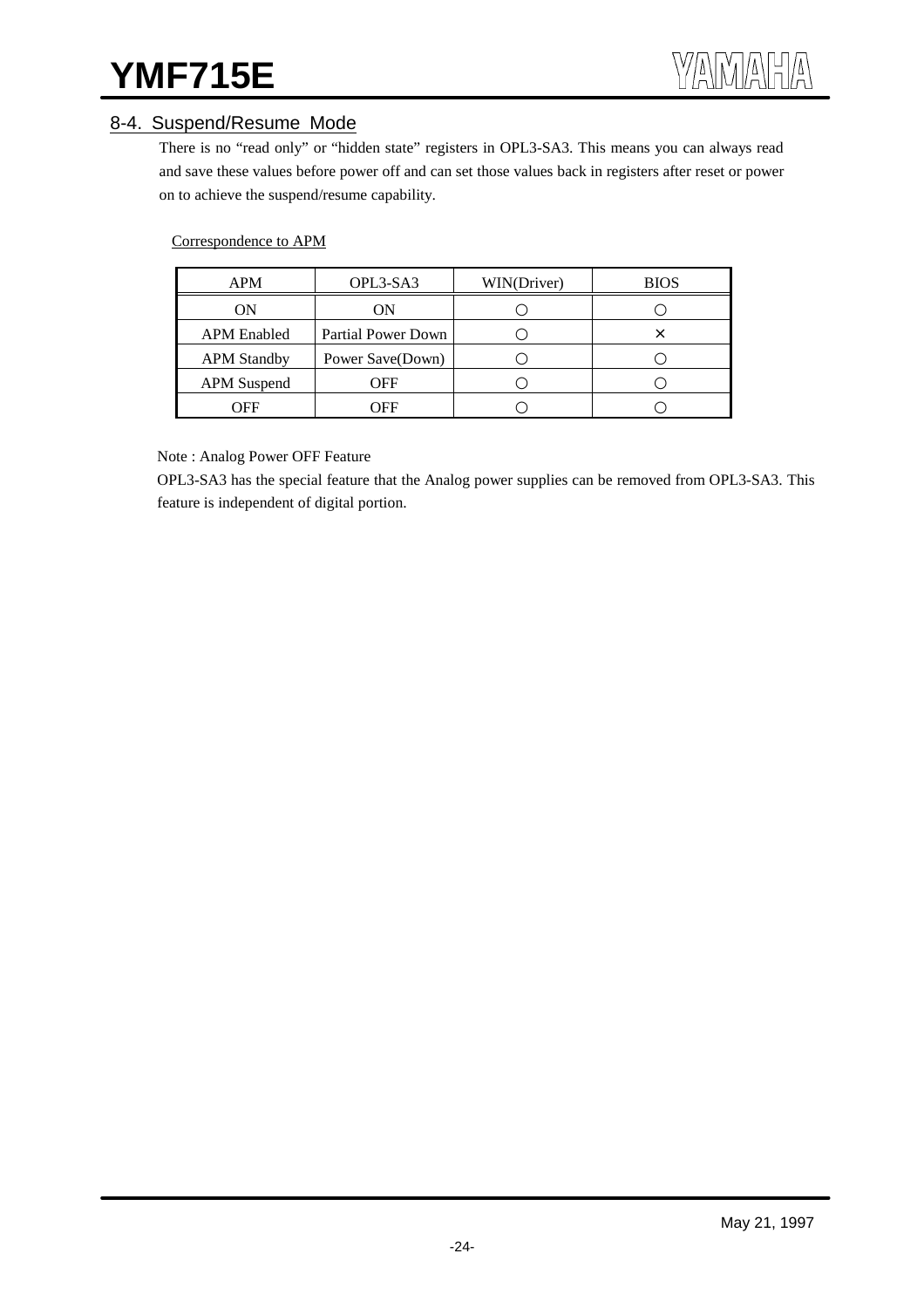### 9. Register description

## 9-1. SA Sound System

## 9-1-1. OPL3

Listed below are the OPL3-L register for AdLib compatibility.

| AdLib base      | (R)   | Status Register port              |
|-----------------|-------|-----------------------------------|
| AdLib base      | (W)   | Address port for Register Array 0 |
| AdLib base $+1$ | (R/W) | Data port                         |
| AdLib base $+2$ | (W)   | Address port for Register Array 1 |
| AdLib base $+3$ | (R/W) | Data port                         |

Wavetable upgrade (OPL4-ML/ML2) is available by setting /EXTEN (SEL=3, 4, 7) to "L". And, additional I/O ports listed below can also be accessed. In case of SB mode, AdLib base + 2, 3 is write only registers.

| AdLib base $+4$ | (R)   | Status port for Wavetable Register  |
|-----------------|-------|-------------------------------------|
| AdLib base $+4$ | (W)   | Address port for Wavetable Register |
| AdLib base $+5$ | (R/W) | Data port Wavetable Register        |
| AdLib base $+6$ | (R/W) | Command port for MIDI processor     |
| AdLib base $+7$ | (R)   | Status port for MIDI processor      |
| AdLib base $+7$ | (W)   | Control port for MIDI processor     |

#### **OPL3 Status Register (RO):**

| Index | $\sim$<br>້ | D6 | D <sub>5</sub>  | D4                       | D3 | n o<br>◡▵   | D.<br>◡ | D0          |
|-------|-------------|----|-----------------|--------------------------|----|-------------|---------|-------------|
| xxh   | <b>IRQ</b>  | FТ | --^<br>-<br>. . | $\overline{\phantom{a}}$ |    | <b>BUSY</b> |         | <b>BUSY</b> |

#### **OPL3 Data Register Array 0 (R/W):**

| Index           | D7                                                  | D <sub>6</sub>                                   | D <sub>5</sub>  | D4         | D <sub>3</sub>  | D <sub>2</sub> | D <sub>1</sub>  | D <sub>0</sub>           |
|-----------------|-----------------------------------------------------|--------------------------------------------------|-----------------|------------|-----------------|----------------|-----------------|--------------------------|
| $00 - 01h$      |                                                     |                                                  |                 |            | <b>LSI TEST</b> |                |                 |                          |
| 02h             |                                                     |                                                  |                 | TIMER 1    |                 |                |                 |                          |
| 03h             |                                                     |                                                  |                 |            | TIMER 2         |                |                 |                          |
| 04h             | <b>RST</b>                                          | MT <sub>1</sub>                                  | MT <sub>2</sub> | -          |                 | ٠              | ST <sub>2</sub> | ST <sub>1</sub>          |
| 08h             | $\qquad \qquad \blacksquare$                        | NTS.                                             |                 | -          |                 |                | -               | $\overline{\phantom{a}}$ |
| $20 - 35h$      | AM                                                  | <b>VIB</b>                                       | <b>EGT</b>      | <b>KSR</b> | <b>MULT</b>     |                |                 |                          |
| 40 - 55h        | <b>KSL</b><br><b>TL</b>                             |                                                  |                 |            |                 |                |                 |                          |
| $60 - 75h$      |                                                     |                                                  | AR              |            |                 |                | DR              |                          |
| $80 - 95h$      |                                                     |                                                  | <b>SL</b>       |            |                 |                | RR              |                          |
| A0 - A8h        |                                                     |                                                  |                 | F-NUM (L)  |                 |                |                 |                          |
| <b>B0 - B8h</b> | -                                                   |                                                  | <b>KON</b>      |            | <b>BLOCK</b>    |                | F-NUM (H)       |                          |
| <b>BDh</b>      | <b>DVB</b><br><b>RHY</b><br><b>BD</b><br><b>DAM</b> |                                                  |                 | SD         | <b>TOM</b>      | ТC             | HH              |                          |
| $CO - C8h$      | $^\star$                                            | $\star$<br><b>CHR</b><br><b>FB</b><br><b>CHL</b> |                 |            | <b>CNT</b>      |                |                 |                          |
| $E0 - F5h$      | ٠                                                   |                                                  |                 |            |                 |                | WS              |                          |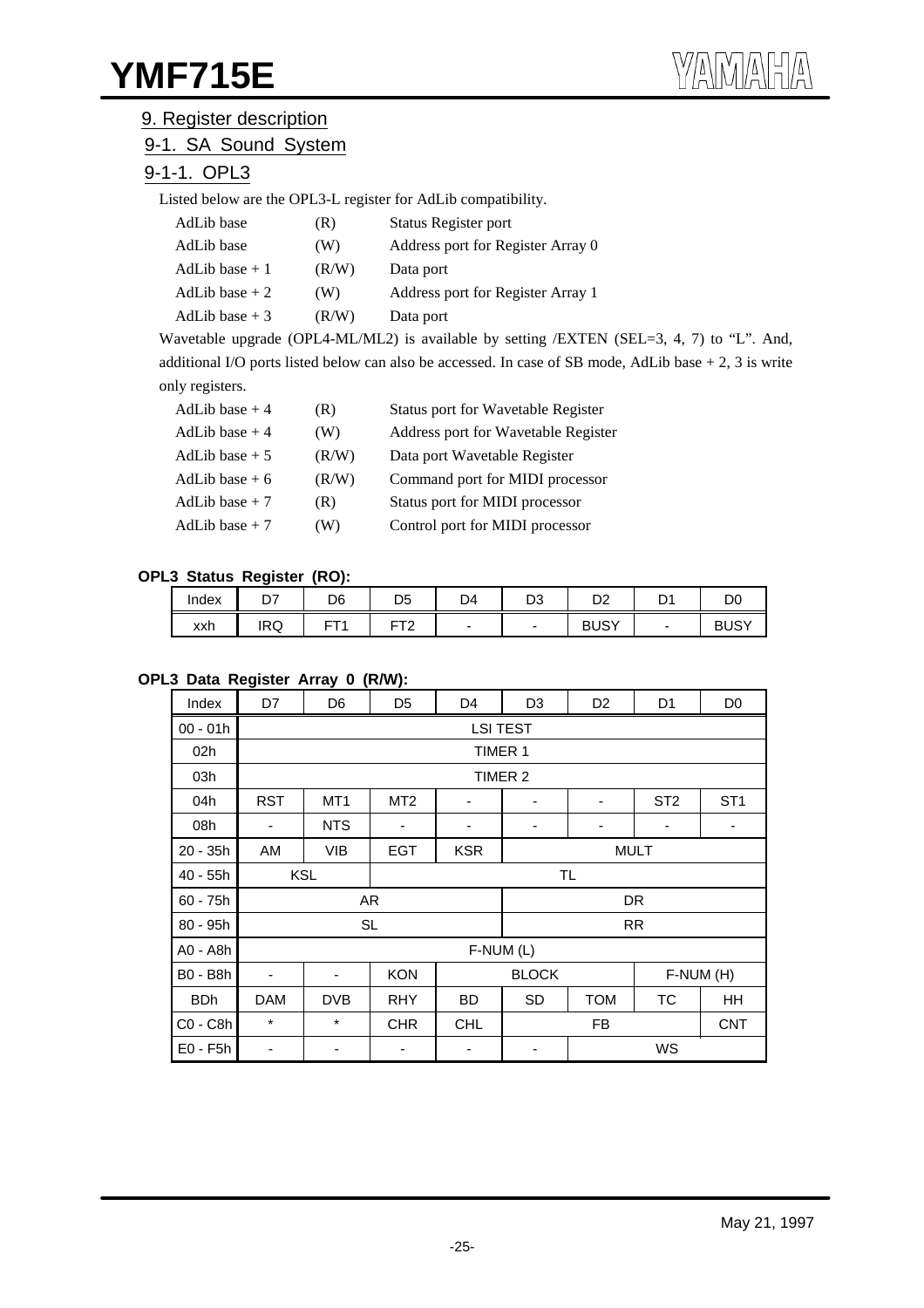| Index      | ັ<br>D7  | D <sub>6</sub> | D <sub>5</sub> | D <sub>4</sub>            | D <sub>3</sub>        | D <sub>2</sub>   | D <sub>1</sub> | D <sub>0</sub> |
|------------|----------|----------------|----------------|---------------------------|-----------------------|------------------|----------------|----------------|
|            |          |                |                |                           |                       |                  |                |                |
| $00 - 01h$ |          |                |                | <b>LSI TEST</b>           |                       |                  |                |                |
| 04h        | -        | ٠              |                |                           | <b>CONNECTION SEL</b> |                  |                |                |
| 05h        | -        | ٠              | ۰              | ۰                         | ۰                     | NEW <sub>3</sub> | $^\star$       | <b>NEW</b>     |
| 20 - 35h   | AM       | <b>VIB</b>     | <b>EGT</b>     | <b>MULT</b><br><b>KSR</b> |                       |                  |                |                |
| $40 - 55h$ |          | <b>KSL</b>     |                |                           | <b>TL</b>             |                  |                |                |
| $60 - 75h$ |          |                | AR             |                           |                       |                  | <b>DR</b>      |                |
| 80 - 95h   |          |                | <b>SL</b>      |                           |                       |                  | <b>RR</b>      |                |
| A0 - A8h   |          |                |                | F-NUM (L)                 |                       |                  |                |                |
| B0 - B8h   | ٠        | <b>KON</b>     |                |                           | <b>BLOCK</b>          |                  | F-NUM (H)      |                |
| C0 - C8h   | $^\star$ | $\star$        | <b>CHR</b>     | <b>CHL</b><br><b>FB</b>   |                       |                  | <b>CNT</b>     |                |
| $E0 - F5h$ |          |                |                | WS                        |                       |                  |                |                |

#### **OPL3 Data Register Array 1 (R/W)**

The bit remarked \* indicates that these can be read and written but not effective.

Note :

The wait time of 960ns(min.) is needed before access to OPL3 registers.

## 9-1-2. Sound Blaster Pro compatibility

The followings are the I/Os for Sound Blaster Pro compatibility.

| SB base          | (R)   | <b>OPL3</b> Status port                |
|------------------|-------|----------------------------------------|
| SB base          | (W)   | OPL3 Address port for Register Array 0 |
| $SB$ base $+1h$  | (R/W) | OPL3 Data register                     |
| $SB$ base $+$ 2h | (W)   | OPL3 Address port for Register Array 1 |
| $SB$ base $+3h$  | (R/W) | OPL3 Data port                         |
| $SB$ base $+$ 4h | (W)   | SB Mixer Address port                  |
| $SB$ base $+$ 5h | (R/W) | SB Mixer Data port                     |
| $SB$ base $+$ 6h | (W)   | DSP Reset port                         |
| $SB$ base $+$ 8h | (R)   | <b>OPL3</b> Status port                |
| $SB$ base $+$ 8h | (W)   | OPL3 Address port for Register Array 0 |
| $SB$ base $+$ 9h | (R/W) | OPL3 Data port                         |
| $SB$ base $+$ Ah | (R)   | DSP Read Data port                     |
| $SB$ base + $Ch$ | (R)   | DSP Write-buffer status port           |
| SB base + Ch     | (W)   | DSP Write Command/Data port            |
| SB base + Eh     | (R)   | DSP Read-buffer status port            |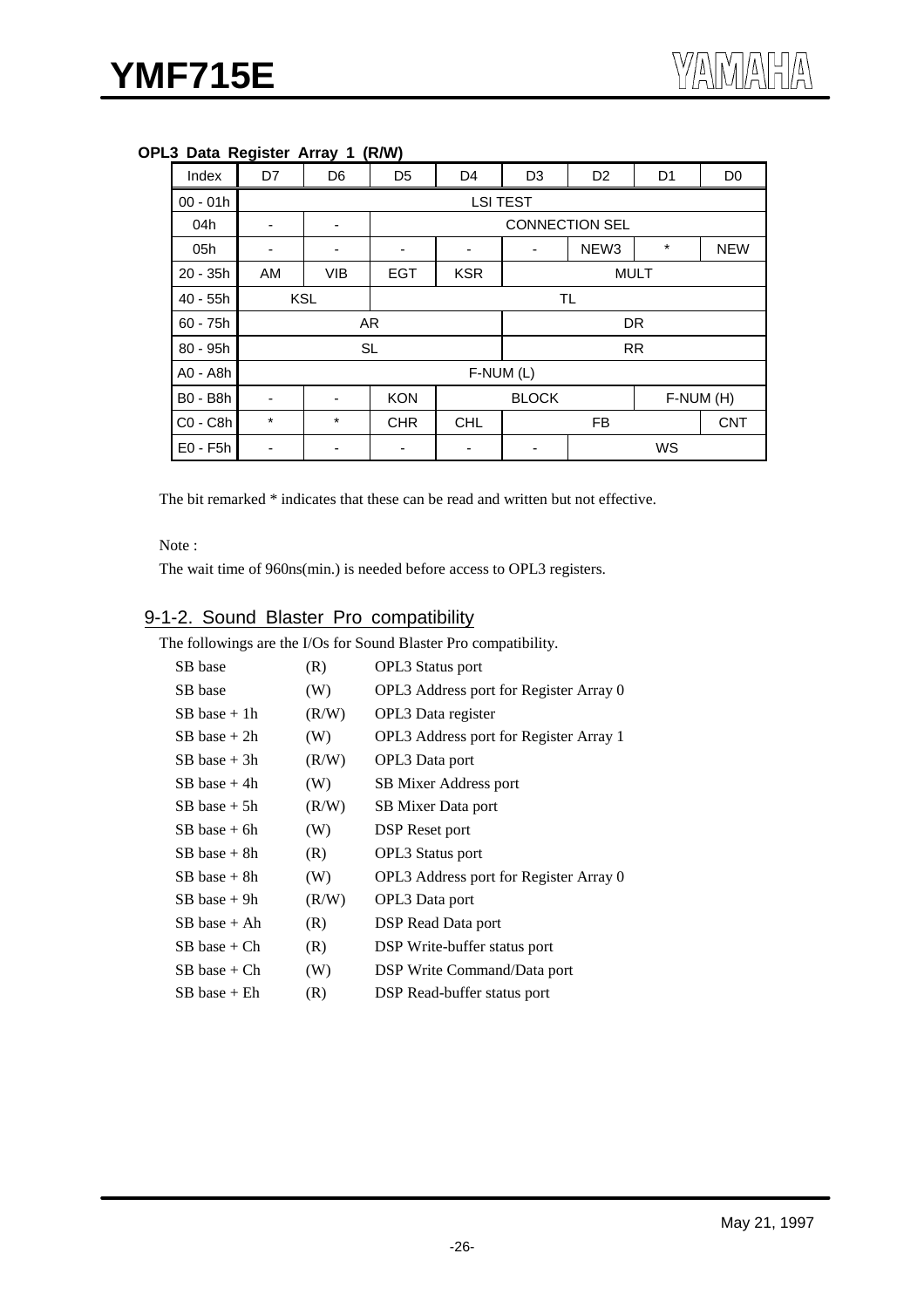## YMF715E

|                  |              | 9-1-2-1. DSP Command                                                                    |
|------------------|--------------|-----------------------------------------------------------------------------------------|
|                  |              | Listed below are the supported commands of DSP defined Sound Blaster Pro compatibility. |
|                  |              | CMD Support Function                                                                    |
| 10h              | o            | 8bit direct mode digitized sound I/O output                                             |
| 14h              | o            | 8bit single-cycle DMA mode digitized sound output                                       |
| 16h              | $*1$         | 8bit to 2bit ADPCM single-cycle DMA mode digitized sound output                         |
| 17h              | $*1$         | 8bit to 2bit ADPCM single-cycle DMA mode digitized sound output with ref. byte          |
| 1Ch              | $\mathsf{o}$ | 8bit auto-init DMA mode digitized sound output                                          |
| 1Fh              | $*1$         | 8bit to 2bit ADPCM auto-init DMA mode digitized sound output with ref. byte             |
| 20h              | $*1$         | 8bit direct mode single byte digitized sound input                                      |
| 24h              | $*1$         | 8bit single-cycle DMA mode digitized sound input                                        |
| 2Ch              | $*1$         | 8bit auto-init DMA mode digitized sound input                                           |
| 30h              | o            | Polling mode MIDI input                                                                 |
| 31h              | o            | Interrupt mode MIDI input                                                               |
| 34h              | o            | UART polling mode MIDI I/O                                                              |
| 35h              | o            | UART interrupt mode MIDI I/O                                                            |
| 36h              | $o(^{*}2)$   | UART polling mode MIDI I/O with time stamping                                           |
| 37h              | $o(^{*}2)$   | UART interrupt mode MIDI I/O with time stamping                                         |
| 38h              | o            | MIDI output                                                                             |
| 40h              | o            | Set digitized sound transfer Time Constant                                              |
| 48h              | o            | Set DSP block transfer size                                                             |
| 74h              | o            | 8bit to 4bit ADPCM single-cycle DMA mode digitized sound output                         |
| 75h              | o            | 8bit to 4bit ADPCM single-cycle DMA mode digitized sound output with ref. byte          |
| 76h              | $*1$         | 8bit to 3bit ADPCM single-cycle DAM mode digitized sound output                         |
| 77h              | $*1$         | 8bit to 3bit ADPCM single-cycle DMA mode digitized sound output with ref. byte          |
| 7Dh              | o            | 8bit to 4bit ADPCM auto-init DMA mode digitized sound output with ref. byte             |
| 7Fh              | $*1$         | 8bit to 3bit ADPCM auto-init DMA mode digitized sound output with ref. byte             |
| 80h              | o            | Pause DAC for a duration                                                                |
| 90h              | o            | 8bit high-speed auto-init DMA mode digitized sound output                               |
| 91h              | o            | 8bit high-speed single-cycle DMA mode digitized sound output                            |
| 98h              | $*1$         | 8bit high-speed auto-init DMA mode digitized sound input                                |
| 99h              | $*1$         | 8bit high-speed single-cycle DMA mode digitized sound input                             |
| A0h              | $*1$         | Set input mode to mono                                                                  |
| A8h              | $*1$         | Set input mode to stereo                                                                |
| D0h              | $\mathsf{o}$ | Pause 8bit DMA mode digitized sound I/O                                                 |
| D <sub>1</sub> h | $*1$         | Turn on speaker                                                                         |
| D3h              | $*1$         | Turn off speaker                                                                        |
| D4h              | $\mathsf{o}$ | Continue 8bit DMA mode digitized sound I/O                                              |
| D8h              | $*1$         | Get speaker status                                                                      |
| DAh              | o            | Exit 8bit auto-init DMA mode digitized sound I/O                                        |
| E <sub>1</sub> h | o            | Get DSP version number                                                                  |

#### Note :

- \*1) These commands are performed in state-machine, but they are not effective.
- \*2) MIDI data can not be received.

Additional undocumented commands are included.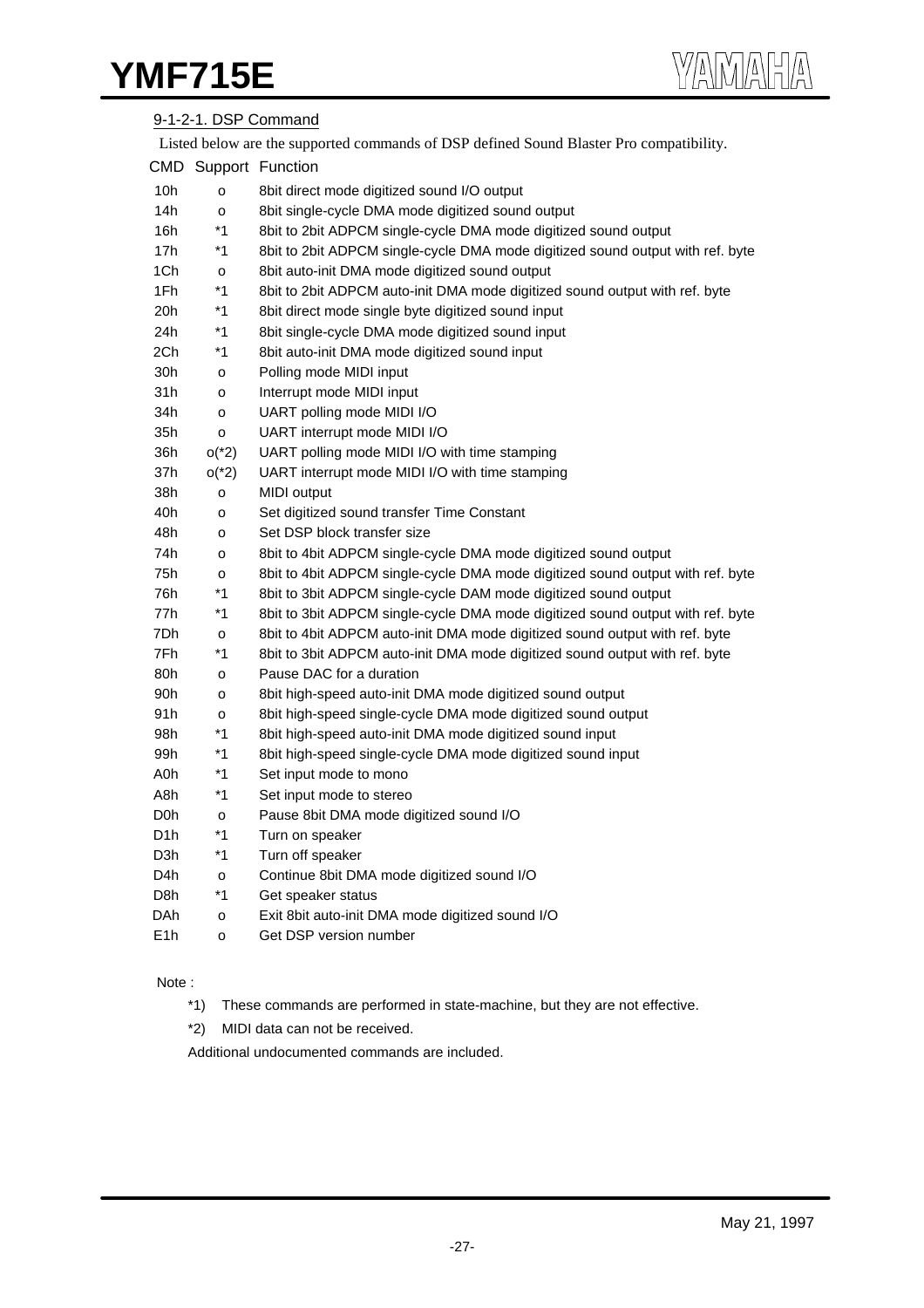#### 9-1-2-2. Sound Blaster Pro compatibility Mixer

The table below is the register map of mixer of Sound Blaster Pro compatibility.

| Index | D7             | D <sub>6</sub>  | D <sub>5</sub>   | D <sub>4</sub> | D <sub>3</sub>     | D <sub>2</sub> | D <sub>1</sub>      | D <sub>0</sub> |
|-------|----------------|-----------------|------------------|----------------|--------------------|----------------|---------------------|----------------|
| 00h   |                |                 |                  |                | <b>Reset Mixer</b> |                |                     |                |
| 04h   |                | Voice Vol. Lch  |                  |                | Voice Vol. Rch     |                |                     |                |
| 0Ah   |                |                 |                  |                |                    |                | MIC Vol.            |                |
| 0Ch   | ٠              |                 | Input<br>Filter  |                | Low Pass<br>Filter |                | <b>Input Source</b> |                |
| 0Eh   | $\overline{a}$ |                 | Output<br>Filter | ۰              |                    |                | Stereo<br><b>SW</b> |                |
| 22h   |                | Master Vol. Lch |                  |                |                    | Master Vol. R  |                     |                |
| 26h   | MIDI Vol. Lch  |                 |                  |                | MIDI Vol. Rch      |                |                     |                |
| 28h   | CD Vol. Lch    |                 |                  |                | CD Vol. Rch        |                |                     |                |
| 2Eh   |                | Line Vol. Lch   |                  |                | Line Vol. Rch      |                |                     |                |

The bit remarked indicates that these can be read and written but not effective.

The actual value written to the Master Vol., MIDI Vol., CD Vol. and Line Vol. is based on the table shown below. And when read, actual value cannot be read and written value to each register is read instead.

|  |   |      |           |           |           | Voice Vol. (04h), CD Vol. (28h), Line Vol. (2Eh) |          |          |      |
|--|---|------|-----------|-----------|-----------|--------------------------------------------------|----------|----------|------|
|  |   | 0    | 1         | 2         | 3         | 4                                                | 5        | 6        | 7    |
|  | 0 | mute | mute      | mute      | mute      | mute                                             | mute     | mute     | mute |
|  | 1 | mute | $-28.5dB$ | $-22.5dB$ | $-16.5dB$ | $-10.5dB$                                        | -7.5dB   | $-3.0dB$ | 0dB  |
|  | 2 | mute | $-22.5dB$ | $-16.5dB$ | -10.5dB   | -7.5dB                                           | $-3.0dB$ | 0dB      | 0dB  |
|  | 3 | mute | $-16.5dB$ | $-10.5dB$ | -7.5dB    | $-3.0dB$                                         | 0dB      | 0dB      | 0dB  |
|  | 4 | mute | $-10.5dB$ | $-7.5dB$  | $-3.0dB$  | 0dB                                              | 0dB      | 0dB      | 0dB  |
|  | 5 | mute | -7.5dB    | $-3.0dB$  | 0dB       | 0dB                                              | 0dB      | 0dB      | 0dB  |
|  | 6 | mute | $-3.0dB$  | 0dB       | 0dB       | 0dB                                              | 0dB      | 0dB      | 0dB  |
|  | 7 | mute | 0dB       | 0dB       | 0dB       | 0dB                                              | 0dB      | 0dB      | 0dB  |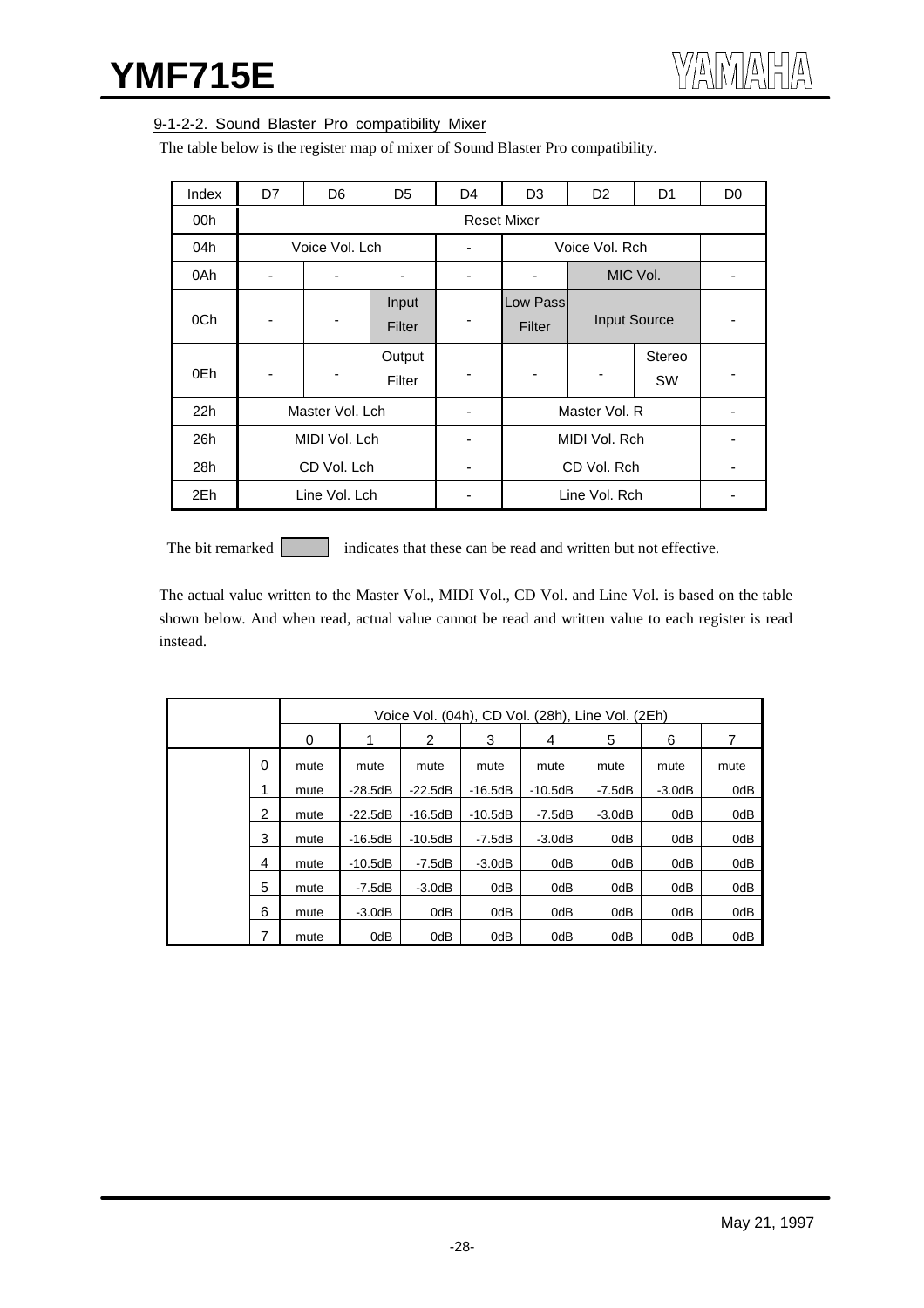|  |   | MIDI Vol. (26h) |           |           |           |          |          |          |          |  |
|--|---|-----------------|-----------|-----------|-----------|----------|----------|----------|----------|--|
|  |   | 0               | 1         | 2         | 3         | 4        | 5        | 6        | 7        |  |
|  | 0 | mute            | mute      | mute      | mute      | mute     | mute     | mute     | mute     |  |
|  | 1 | mute            | $-24.0dB$ | $-18.0dB$ | $-12.0dB$ | $-6.0dB$ | $-3.0dB$ | $+1.5dB$ | $+4.5dB$ |  |
|  | 2 | mute            | $-18.0dB$ | $-12.0dB$ | $-6.0dB$  | $-3.0dB$ | $+1.5dB$ | $+4.5dB$ | $+4.5dB$ |  |
|  | 3 | mute            | $-12.0dB$ | $-6.0dB$  | $-3.0dB$  | $+1.5dB$ | $+4.5dB$ | $+4.5dB$ | $+4.5dB$ |  |
|  | 4 | mute            | $-6.0dB$  | $-3.0dB$  | $+1.5dB$  | $+4.5dB$ | $+4.5dB$ | $+4.5dB$ | $+4.5dB$ |  |
|  | 5 | mute            | $-3.0dB$  | $+1.5dB$  | $+4.5dB$  | $+4.5dB$ | $+4.5dB$ | $+4.5dB$ | $+4.5dB$ |  |
|  | 6 | mute            | $+1.5dB$  | $+4.5dB$  | $+4.5dB$  | $+4.5dB$ | $+4.5dB$ | $+4.5dB$ | $+4.5dB$ |  |
|  | 7 | mute            | $+4.5dB$  | $+4.5dB$  | $+4.5dB$  | $+4.5dB$ | $+4.5dB$ | $+4.5dB$ | $+4.5dB$ |  |

#### Mixer register

| <b>SB</b> Mixer | <b>WSS Mixer</b> |
|-----------------|------------------|
| MIDI Vol.       | AIIX2 Vol.       |
| CD Vol.         | AUX1 Vol.        |
| Line Vol.       | Line Vol.        |

## default

| <b>SB</b> Mixer  |                            |
|------------------|----------------------------|
| Master Vol.      | (99h)<br>$=$               |
| MIDI Vol.        | $= +4.5dB(99h)$            |
| Voice Vol.       | 0dB (99h)<br>$=$ $-$       |
| CD Vol.          | $=$ mute (11h)             |
| Line Vol.        | $=$ mute (11h)             |
| <b>WSS Mixer</b> |                            |
| AUX2 Vol.        | $= +4.5dB(05h)$            |
| AUX1 Vol.        | $=$ mute (88h)             |
| Voice Vol.       | $=$ mute (80h)             |
| Line Vol.        | $=$ mute (88h)             |
| Mono Vol.        | $=$ mute(MIN, MOUT) (C0h)  |
| <b>SA3 CTRL</b>  |                            |
|                  | Master Vol. $= -14dB(07h)$ |
| MIC Vol.         | $=$ mute (88h)             |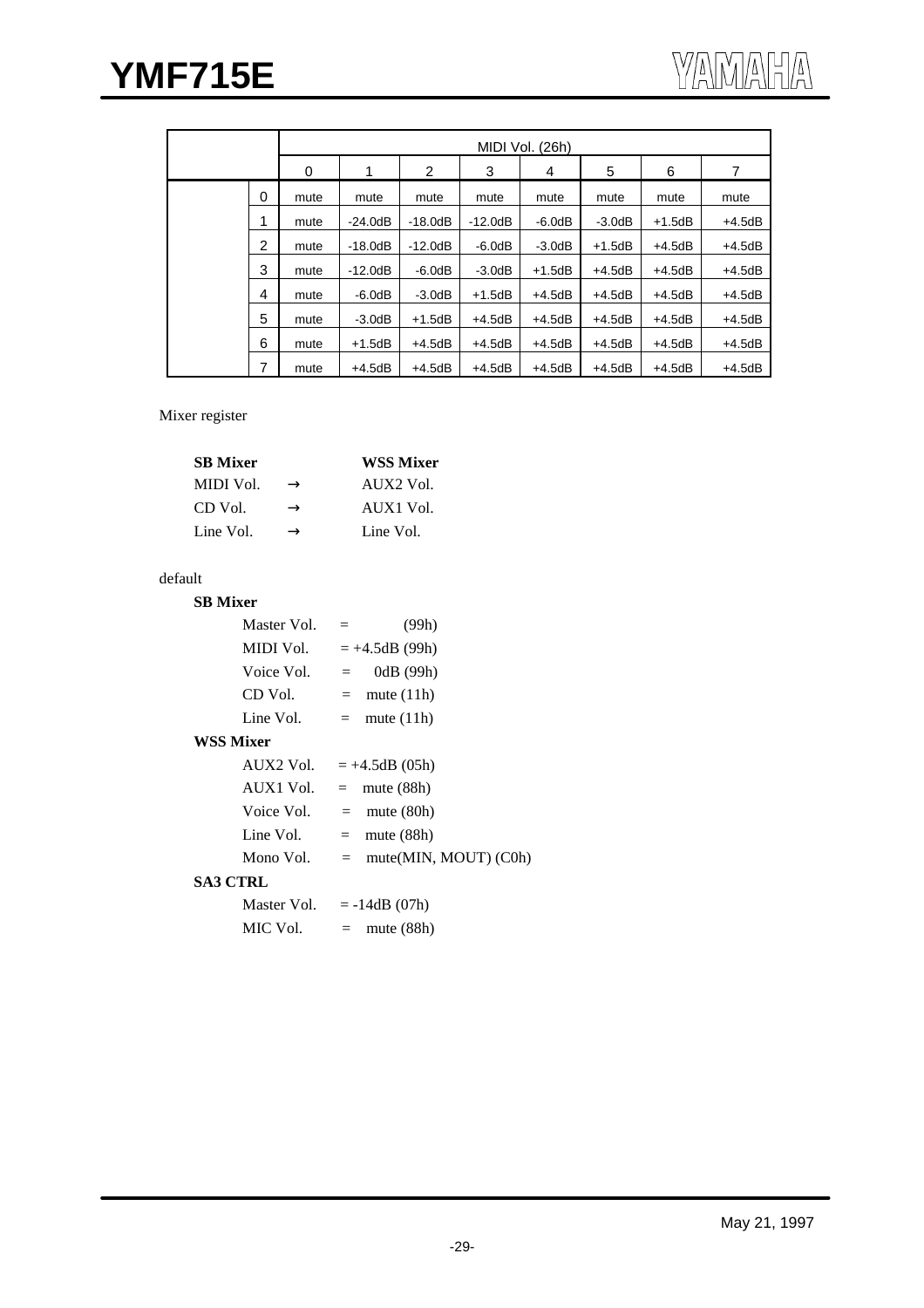## 9-1-3. WSS compatible 16-bit CODEC

| The followings are the I/Os for Window Sound System compatibility. |  |  |
|--------------------------------------------------------------------|--|--|

| WSS base          | (R)   | <b>WSS Configuration Register port</b> |
|-------------------|-------|----------------------------------------|
| $WSS base + 3h$   | (R)   | <b>WSS Status Register port</b>        |
| WSS base $+4h$    | (R/W) | WSS CODEC Index address port           |
| $WSS base + 5h$   | (R/W) | WSS CODEC Index data port              |
| $WSS$ base $+$ 6h | (R/W) | WSS CODEC Status port                  |
| $WSS base + 7h$   | (R/W) | WSS CODEC PIO Data port                |

## **WSS Configuration Register (RO):**

| . .<br>port | --<br>، ب<br>_ - | <br>D6    | nr<br>◡ | D <sub>4</sub>         | n o<br>υJ | D <sub>n</sub><br>◡▵ | ņ٠<br>ັ    | DO |
|-------------|------------------|-----------|---------|------------------------|-----------|----------------------|------------|----|
| $+0h$       | "∩"              | $``\cap"$ |         | ID <sub>O</sub><br>שחו |           |                      | <b>DMA</b> |    |

This register is used to indicate what resources is assigned and it is read only register.

#### IRQ:

| $\lq\lq\lq\lq\lq\lq\lq$       | No interrupt channel is available. |
|-------------------------------|------------------------------------|
| 41                            | IRO7 is available                  |
| $\lq\lq\lq\lq\lq\lq$          | IRO9 is available                  |
| ``3"                          | IRQ10 is available                 |
| 4.4                           | IRQ11 is available                 |
|                               | " $5$ " $-$ " $7$ ": reserved.     |
| DMA:                          |                                    |
| "0":                          | No DMA channel is available        |
| 4.1                           | DMA <sub>0</sub>                   |
| $\mathcal{L}$                 | DMA1                               |
| ``3"                          | DMA3                               |
| " $4$ " $-$ " $7$ ": reserved |                                    |
| $\lambda$                     |                                    |

#### Notice)

In the case that CODEC is in Dual DMA mode, only playback DMA channels are valid and recording DMA channels are ignored.

#### **WSS Status Register (RO):**

| port   | --<br><u>.</u> | D6  | D5 | D4 | D <sub>3</sub> | n o<br>◡▵<br>-- | n.<br>◡ | D <sub>0</sub> |
|--------|----------------|-----|----|----|----------------|-----------------|---------|----------------|
| $+03h$ | SBHC           | "ሰ" |    |    | "04h"          |                 |         |                |

#### **WSS CODEC Direct Registers (R/W):**

|       |             | - -                                                                    |                |               |    |                |    |                |  |
|-------|-------------|------------------------------------------------------------------------|----------------|---------------|----|----------------|----|----------------|--|
| port  | D7          | D6                                                                     | D <sub>5</sub> | D4            | D3 | D <sub>2</sub> | D1 | D <sub>0</sub> |  |
| $+4h$ | <b>INIT</b> | <b>MCE</b>                                                             | TRD            | Index Address |    |                |    |                |  |
| $+5h$ |             |                                                                        |                | Index Data    |    |                |    |                |  |
| $+6h$ | CU/L        | <b>PRDY</b><br>P/R<br>CL/R<br><b>CRDY</b><br>PU/L<br><b>SER</b><br>INT |                |               |    |                |    |                |  |
| $+7h$ |             | PIO Data                                                               |                |               |    |                |    |                |  |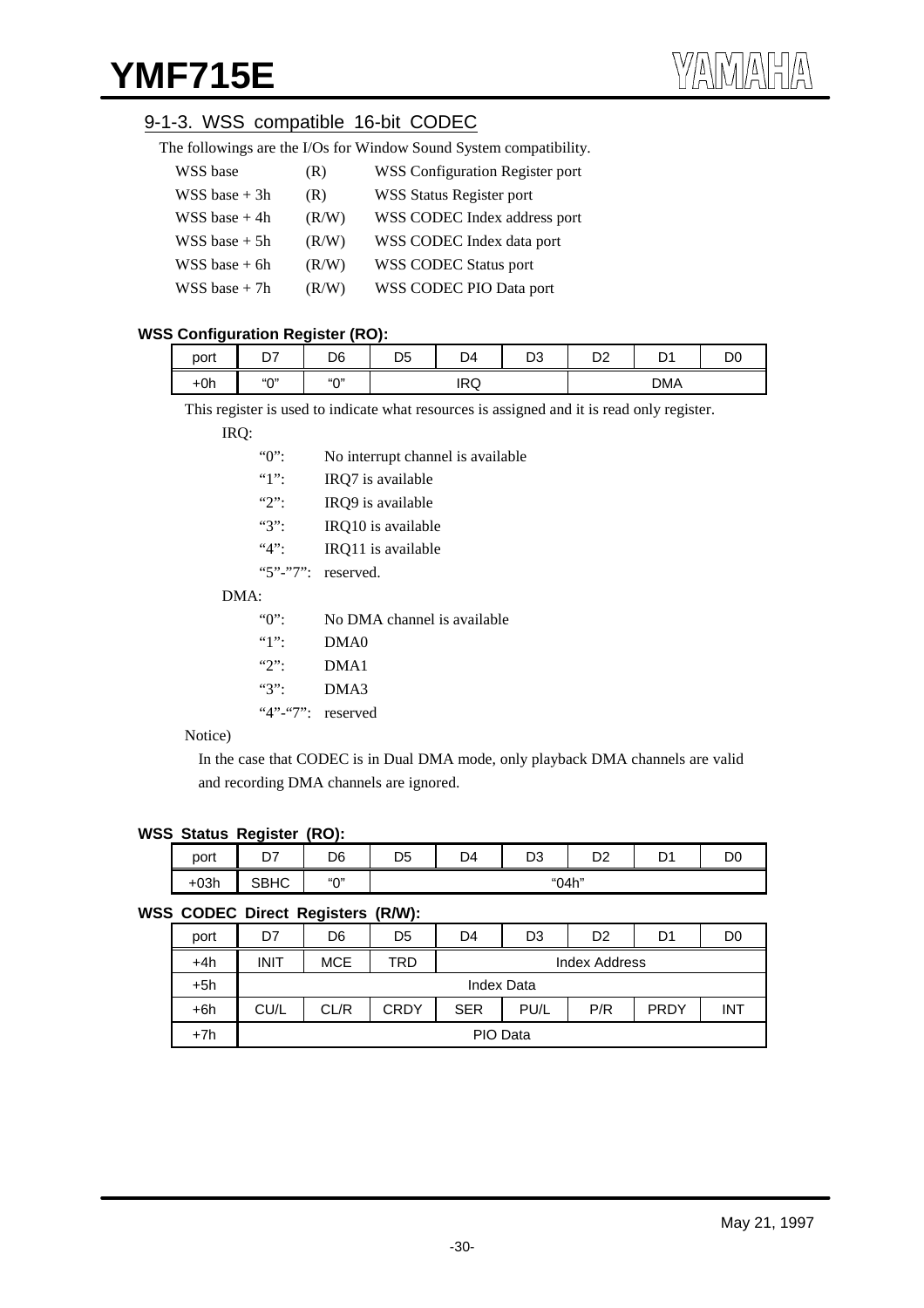## **WSS CODEC Indirect Registers (R/W):**

| Index | D7               | D <sub>6</sub>           | D <sub>5</sub>               | D <sub>4</sub>           | D <sub>3</sub>   | D <sub>2</sub>           | D <sub>1</sub>           | D <sub>0</sub>   |
|-------|------------------|--------------------------|------------------------------|--------------------------|------------------|--------------------------|--------------------------|------------------|
| 00h   | LSS1             | LSS0                     | LMGE                         | $\blacksquare$           | LIG <sub>3</sub> | LIG <sub>2</sub>         | LIG1                     | LIG <sub>0</sub> |
| 01h   | RSS <sub>1</sub> | RSS <sub>0</sub>         | RMGE                         |                          | RIG <sub>3</sub> | RIG <sub>2</sub>         | RIG1                     | RIG <sub>0</sub> |
| 02h   | LX1M             |                          |                              | LX1G4                    | LX1G3            | LX1G2                    | LX1G1                    | <b>LX1G0</b>     |
| 03h   | RX1M             | $\blacksquare$           | $\overline{\phantom{a}}$     | <b>RX1G4</b>             | <b>RX1G3</b>     | <b>RX1G2</b>             | <b>RX1G1</b>             | RX1G0            |
| 04h   | LX2M             | $\overline{\phantom{0}}$ | $\qquad \qquad \blacksquare$ | LX2G4                    | LX2G3            | LX2G2                    | LX2G1                    | LX2G0            |
| 05h   | RX2M             |                          | $\overline{\phantom{a}}$     | RX2G4                    | RX2G3            | RX2G2                    | RX2G1                    | RX2G0            |
| 06h   | <b>LOM</b>       | $\blacksquare$           | LOA5                         | LOA4                     | LOA3             | LOA <sub>2</sub>         | LOA1                     | LOA0             |
| 07h   | <b>ROM</b>       | $\overline{\phantom{a}}$ | ROA <sub>5</sub>             | ROA4                     | ROA3             | ROA <sub>2</sub>         | ROA1                     | ROA0             |
| 08h   | FM1              | <b>FM0</b>               | C/L                          | S/M                      | CFS <sub>2</sub> | CFS1                     | CFS <sub>0</sub>         | <b>CSL</b>       |
| 09h   | <b>CPIO</b>      | <b>PPIO</b>              | $\blacksquare$               | $\overline{\phantom{a}}$ | ACAL             | <b>SDC</b>               | <b>CEN</b>               | <b>PEN</b>       |
| 0Ah   | XTL1*            | XTL0*                    | $\blacksquare$               |                          |                  |                          | <b>IEN</b>               |                  |
| 0Bh   | <b>COR</b>       | <b>PUR</b>               | <b>ACI</b>                   | <b>DRS</b>               | "О"              | "О"                      | "О"                      | "O"              |
| 0Ch   | <b>MID</b>       | <b>MODE</b>              | $\sim$                       | $\sim$                   | ID <sub>3</sub>  | ID <sub>2</sub>          | ID <sub>1</sub>          | ID <sub>0</sub>  |
| 0Dh   | LBA5             | LBA4                     | LBA3                         | LBA2                     | LBA1             | LBA0                     | $\sim$                   | LBE              |
| 0Eh   | PUB7             | PUB <sub>6</sub>         | PUB <sub>5</sub>             | PUB4                     | PUB <sub>3</sub> | PUB <sub>2</sub>         | PUB <sub>1</sub>         | PUB <sub>0</sub> |
| 0Fh   | PLB7             | PLB6                     | PLB5                         | PLB4                     | PLB <sub>3</sub> | PLB <sub>2</sub>         | PLB1                     | PLB <sub>0</sub> |
| 10h   | OLB              | <b>TE</b>                | <b>CMCE</b>                  | <b>PMCE</b>              |                  |                          | $\blacksquare$           | <b>DACZ</b>      |
| 11h   | $\blacksquare$   | $\blacksquare$           |                              | $\blacksquare$           |                  |                          | $\blacksquare$           | HPF*             |
| 12h   | LLM              | $\blacksquare$           | $\blacksquare$               | LLG4                     | LLG3             | LLG <sub>2</sub>         | LLG1                     | LLG <sub>0</sub> |
| 13h   | <b>RLM</b>       | $\blacksquare$           | ۰.                           | RLG4                     | RLG3             | RLG <sub>2</sub>         | RLG1                     | RLG0             |
| 14h   | TL7              | TL6                      | TL <sub>5</sub>              | TL <sub>4</sub>          | TL <sub>3</sub>  | TL <sub>2</sub>          | TL <sub>1</sub>          | TL <sub>0</sub>  |
| 15h   | TU7              | TU6                      | TU <sub>5</sub>              | TU <sub>4</sub>          | TU3              | TU <sub>2</sub>          | TU1                      | TU0              |
| 16h   |                  | $\overline{\phantom{a}}$ | $\overline{\phantom{a}}$     |                          |                  |                          |                          |                  |
| 17h   | $\frac{1}{2}$    | $\blacksquare$           |                              |                          |                  |                          |                          |                  |
| 18h   | $\blacksquare$   | TI                       | CI                           | PI                       | CU               | CO                       | PO                       | PU               |
| 19h   | V <sub>2</sub>   | V <sub>1</sub>           | V <sub>0</sub>               |                          | $\sim$           | CID <sub>2</sub>         | CID1                     | CID <sub>0</sub> |
| 1Ah   | MIM              |                          |                              |                          | MIA3             | MIA <sub>2</sub>         | MIA1                     | MIA0             |
| 1Bh   | $\blacksquare$   | $\omega$                 | $\omega$                     | $\overline{\phantom{a}}$ | $\frac{1}{2}$    | $\overline{\phantom{0}}$ | ۰                        | ۰                |
| 1Ch   | FMT1             | FMT0                     | C/L                          | S/M                      | ۰.               | ۰                        | $\overline{\phantom{a}}$ | ۰                |
| 1Dh   | $\Box$           | $\Box$                   | $\blacksquare$               | $\Box$                   |                  | $\overline{\phantom{a}}$ | $\blacksquare$           | ÷,               |
| 1Eh   | CUB7             | CUB <sub>6</sub>         | CUB <sub>5</sub>             | CUB4                     | CUB <sub>3</sub> | CUB <sub>2</sub>         | CUB1                     | CUB <sub>0</sub> |
| 1Fh   | CLB7             | CLB <sub>6</sub>         | CLB <sub>5</sub>             | CLB4                     | CLB <sub>3</sub> | CLB <sub>2</sub>         | CLB1                     | CLB <sub>0</sub> |

The bit remarked \* indicates that these can be read and written but not effective.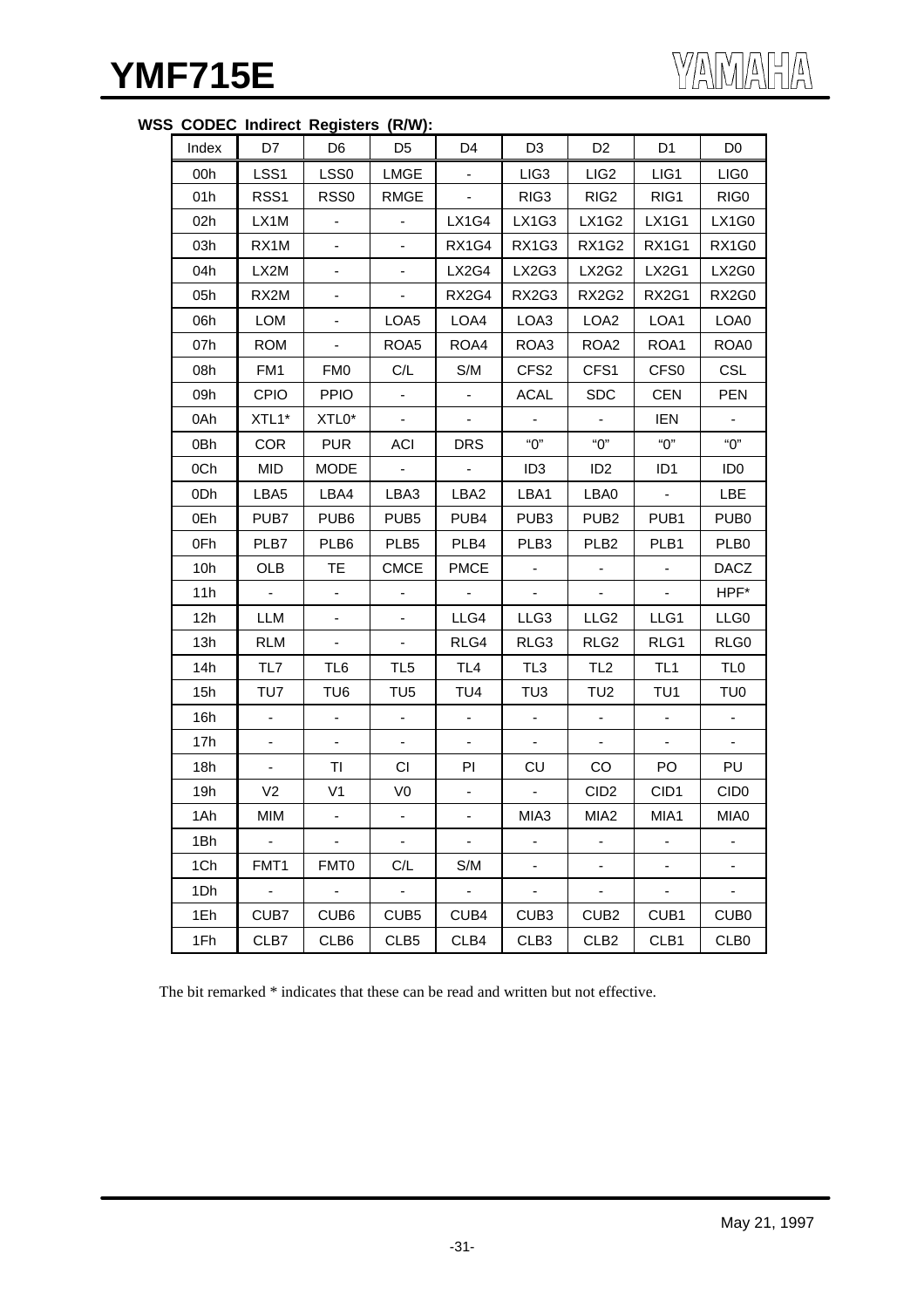#### Mixer default:

| $02h:AVX1L = 88h$ (mute)   |
|----------------------------|
| $03h:AUX1R = 88h$ (mute)   |
| $04h:AUX2L = 05h (+4.5dB)$ |
| $05h:AUX2R = 05h (+4.5dB)$ |
| $06h:DACL = 80h$ (mute)    |
| $07h:DACR = 80h$ (mute)    |
| $12h$ :LineL = 88h (mute)  |
| $13h$ :LineR = 88h (mute)  |
| $1Ah: Monoln = C0h$ (mute) |
|                            |

## 9-1-4. MPU401

The followings are the I/Os for MPU401 compatibility.

| MPU base      | (R/W) | <b>MIDI</b> Data port |
|---------------|-------|-----------------------|
| MPU base $+1$ | (R)   | Status Register port  |
| MPU base $+1$ | (W)   | Command Register port |

## 9-1-5. OPL3-SA3 control register

This register is used to control the additional functions (ex. power management, wide stereo).

| CTRL base      | (R/W) | Index port |
|----------------|-------|------------|
| CTRL base $+1$ | (R/W) | Data port  |

#### **Power Management (R/W):**

| Index                                                                         | D7                                                                    | D6                | D <sub>5</sub>                                                         | D4  | D <sub>3</sub> | D <sub>2</sub> | D <sub>1</sub> | D <sub>0</sub> |  |  |
|-------------------------------------------------------------------------------|-----------------------------------------------------------------------|-------------------|------------------------------------------------------------------------|-----|----------------|----------------|----------------|----------------|--|--|
| 01h                                                                           | "О"                                                                   | "О"               | <b>ADOWN</b>                                                           | "በ" | "በ"            | <b>PSV</b>     | <b>PDN</b>     | <b>PDX</b>     |  |  |
| ADOWN (Analog Down) Analog power supplies can be removed from OPL3-SA3, if    |                                                                       |                   |                                                                        |     |                |                |                |                |  |  |
| $ADOWN='1".$                                                                  |                                                                       |                   |                                                                        |     |                |                |                |                |  |  |
| Set this bit to "0", before analog power is supplied again.                   |                                                                       |                   |                                                                        |     |                |                |                |                |  |  |
| Setting this bit to "1" makes OPL3-SA3 in power save mode<br>PSV (power save) |                                                                       |                   |                                                                        |     |                |                |                |                |  |  |
| that is categorized into two types.                                           |                                                                       |                   |                                                                        |     |                |                |                |                |  |  |
| Power save mode 1                                                             |                                                                       |                   |                                                                        |     |                |                |                |                |  |  |
| where PSV=PDX="1", clock oscillation is disabled and power                    |                                                                       |                   |                                                                        |     |                |                |                |                |  |  |
|                                                                               |                                                                       |                   | dissipation of digital portion becomes about 100uA(typ.), and that of  |     |                |                |                |                |  |  |
|                                                                               |                                                                       |                   | analog portion becomes about $5mA(typ)$ .                              |     |                |                |                |                |  |  |
|                                                                               |                                                                       | Power save mode 2 |                                                                        |     |                |                |                |                |  |  |
|                                                                               |                                                                       |                   | where $PSV = "1"$ and $PDX = 0$ , clock oscillation is active. However |     |                |                |                |                |  |  |
|                                                                               |                                                                       |                   | power dissipation of digital portion becomes about 10mA(typ.), and     |     |                |                |                |                |  |  |
|                                                                               |                                                                       |                   | that of analog portion becomes about 5mA(typ.).                        |     |                |                |                |                |  |  |
|                                                                               | PDN (Power down)<br>Setting this bit to "1" makes in power down mode. |                   |                                                                        |     |                |                |                |                |  |  |
|                                                                               | PDX (Oscillation stop)                                                |                   | Setting this bit to "1" makes the clock oscillation halt.              |     |                |                |                |                |  |  |
| default: 00h                                                                  |                                                                       |                   |                                                                        |     |                |                |                |                |  |  |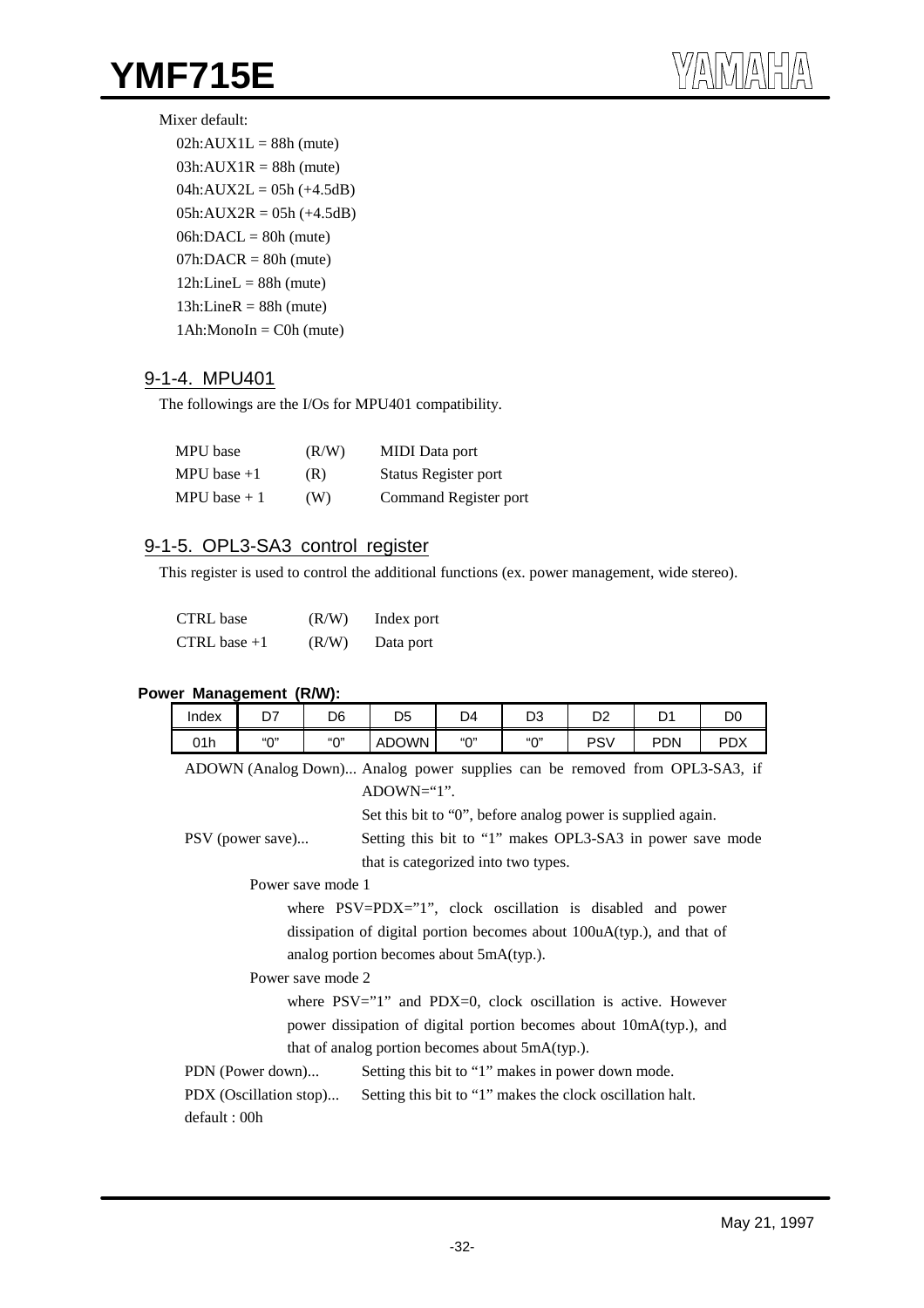#### Notice)

1) Set D7, D6, D4 and D3 bits to "0".

2) In the power save modes 1, 2, the OUTL/R pins will keep the VREF voltage. In the power down mode, VREF voltage slowly decays to ground on transition into this mode, and quickly returns to VREF on transition from this mode. During these modes (power save/down), master volume is automatically muted, so all audio sources cannot be heard. After resuming these modes, master volume is still muted.

3) The Joystick portion must be re-initialized by writing any value to the Joystick port after resuming from the power down/save mode.

#### **System control (R/W):**

| Index          | D7          |  | D <sub>6</sub>                                                     | D <sub>5</sub>   | D <sub>4</sub>                                                            | D <sub>3</sub>       | D <sub>2</sub>       | D <sub>1</sub>  | D <sub>0</sub> |  |
|----------------|-------------|--|--------------------------------------------------------------------|------------------|---------------------------------------------------------------------------|----------------------|----------------------|-----------------|----------------|--|
| 02h            | <b>SBHE</b> |  |                                                                    |                  | YMODE1 YMODE0                                                             |                      | <b>IDSEL1</b>        | <b>IDSEL0</b>   | <b>VZE</b>     |  |
| SBHE           |             |  | When AT-bus is used, set to "0" and set to "1" in case of XT-bus.  |                  |                                                                           |                      |                      |                 |                |  |
| YMODE1-0       |             |  | 3D Enhancement mode according to the application can be selected   |                  |                                                                           |                      |                      |                 |                |  |
|                |             |  |                                                                    |                  | by these two bits as follows.                                             |                      |                      |                 |                |  |
|                |             |  |                                                                    | YMODE1           | YMODE0                                                                    |                      | 3D Enhancement mode  |                 |                |  |
|                |             |  |                                                                    | $\boldsymbol{0}$ | $\theta$                                                                  | Desktop mode         |                      |                 |                |  |
|                |             |  |                                                                    | $\Omega$         | 1                                                                         | Notebook PC mode (1) |                      |                 |                |  |
|                |             |  | 1                                                                  |                  | $\theta$                                                                  |                      | Notebook PC mode (2) |                 |                |  |
|                |             |  |                                                                    | 1                | 1                                                                         | Hi-Fi mode           |                      |                 |                |  |
| IDSEL1, IDSEL0 |             |  | These two bits specify the DSP version of Sound Blaster compatible |                  |                                                                           |                      |                      |                 |                |  |
|                |             |  |                                                                    | portion.         |                                                                           |                      |                      |                 |                |  |
|                |             |  |                                                                    |                  | The different return value of DSP command E1h (Get DSP version            |                      |                      |                 |                |  |
|                |             |  | number) of Sound Blaster Pro is got by these bits in.              |                  |                                                                           |                      |                      |                 |                |  |
|                |             |  |                                                                    |                  |                                                                           | 1st byte             |                      | 2nd byte        |                |  |
|                |             |  |                                                                    | <b>IDSEL1</b>    | <b>IDSEL0</b>                                                             | (major ver)          |                      | (minor ver)     |                |  |
|                |             |  |                                                                    | $\theta$         | $\overline{0}$                                                            | 03h                  |                      | 01 <sub>h</sub> |                |  |
|                |             |  |                                                                    | $\Omega$         | 1                                                                         | 02h                  |                      | 01 <sub>h</sub> |                |  |
|                |             |  |                                                                    | 1                | $\theta$                                                                  | 01h                  |                      | 05h             |                |  |
|                |             |  |                                                                    | 1                | 1                                                                         | 00 <sub>h</sub>      |                      | 00 <sub>h</sub> |                |  |
| VZE            |             |  |                                                                    |                  | I <sup>2</sup> S audio format can be fed to BCLK_ZV, LRCK_ZV, SIN_ZV pins |                      |                      |                 |                |  |
|                |             |  |                                                                    |                  | of OPL3-SA3 by setting this bit to "1" regardless of the /EXTEN,          |                      |                      |                 |                |  |
|                |             |  |                                                                    |                  | when Zoomed Video port is in use.                                         |                      |                      |                 |                |  |

default : 00h

Notice)

Input signals, BCLK\_ZV and LRCK\_ZV pins which appear on SEL=4 or 5 mode, should be oscillated, when VZE=1.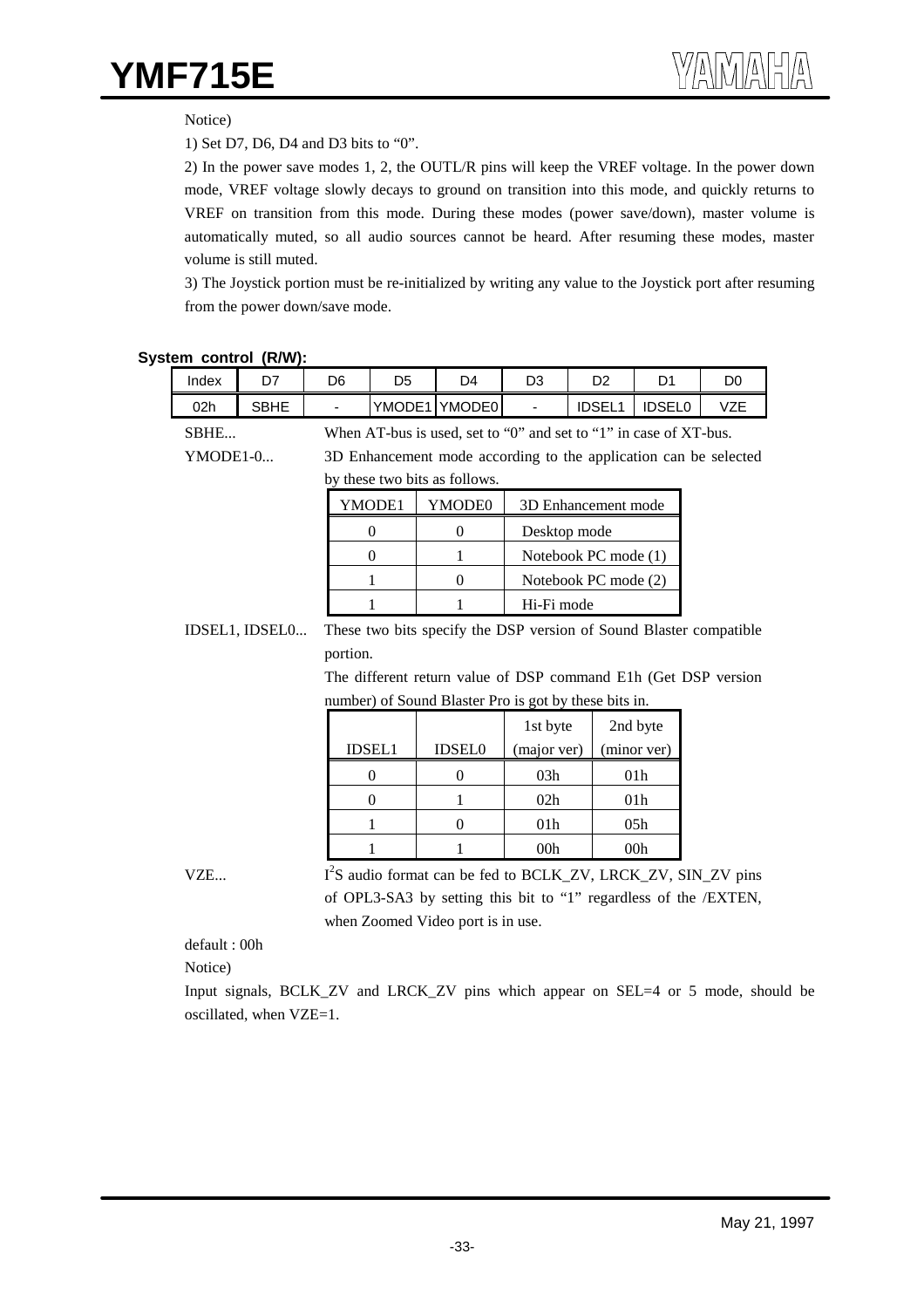#### **Interrupt Channel configuration (R/W):**

| Index | n7   | D6         | D5        | D4         | D3    | D2         | D1 | D0         |  |
|-------|------|------------|-----------|------------|-------|------------|----|------------|--|
|       |      |            | IRQ-B     |            | IRQ-A |            |    |            |  |
|       | OPL3 | <b>MPU</b> | <b>SB</b> | <b>WSS</b> | OPL3  | <b>MPU</b> | SB | <b>WSS</b> |  |

There are four devices (WSS (Windows Sound System CODEC), SB (Sound Blaster compatible portion), OPL3, MPU (MPU401)) that can be an interrupt source. This register specifies what interrupt source is routed to two physical interrupt (IRQA and IRQB) of OPL3-SA3. The device written to "1" is assigned to the corresponding interrupt. And by writing all "1" to upper or lower half byte, it is possible to share all interrupt sources to a single physical interrupt line.

default : 69h

IRQ-A: WSS + OPL3  $IRQ-B:$   $SB + MPU401$ 

Notice)

Do not assign a device to both IRQA and IRQB.

#### **Interrupt (IRQ-A) status (RO):**

| Index | r,<br>יש | D6        | D <sub>5</sub>    | D4        | D3 | no.<br>◡▵ | D١<br>$\overline{\phantom{a}}$ | D <sub>0</sub> |
|-------|----------|-----------|-------------------|-----------|----|-----------|--------------------------------|----------------|
| 04h   |          | <b>MV</b> | י וחר<br>◡┎<br>∟ບ | MP'<br>ັບ | SB |           | $\sim$<br>◡                    | ום             |

This register is the status register that indicates which is the interrupt source of IRQA. When an interrupt occurs, the corresponding bit becomes "1" and its flag (except MV bit) is cleared when the interrupt routine is completed. This register is not cleared by writing to this register.

| MV   | Hardware Volume Interrupt Flag : If configured VEN=1(index 0Ah, D7         |
|------|----------------------------------------------------------------------------|
|      | bit), the interrupt occurs when either /VOLUP or /VOLDW is low level or    |
|      | when both are low level to request mute. The interrupt will be posted in   |
|      | the IRQ-A channel, if IRQ-A $MV=1$ (index 17h, D4 bit).                    |
|      | Note that when the muting is in effect, the subsequent mute requests which |
|      | does not change any register contents will generate interrrupts. The       |
|      | ignored UP/DOWN requests (UP requests with 0dB Volume attn.,               |
|      | DOWN requests with -30dB) will not generate interrupts.                    |
|      | This bit is cleared upon host's reading the Master Volume Lch register at  |
|      | index 07h.                                                                 |
| OPL3 | Internal FM-synthesizer Timer Flag : Note that this flag will become       |
|      | undefined for the configurations (SEL=3,4,7) using external synthesizer    |
|      | $(i.e. OPL4-ML/ML2).$                                                      |
| MPU  | MPU401 Interrupt Flag                                                      |
| SB   | Sound Blaster compatible Playback Interrupt Flag                           |
| TI   | Timer Flag of CODEC                                                        |
| $CL$ | Recording Flag of CODEC                                                    |
| PI   | Playback Flag of CODEC                                                     |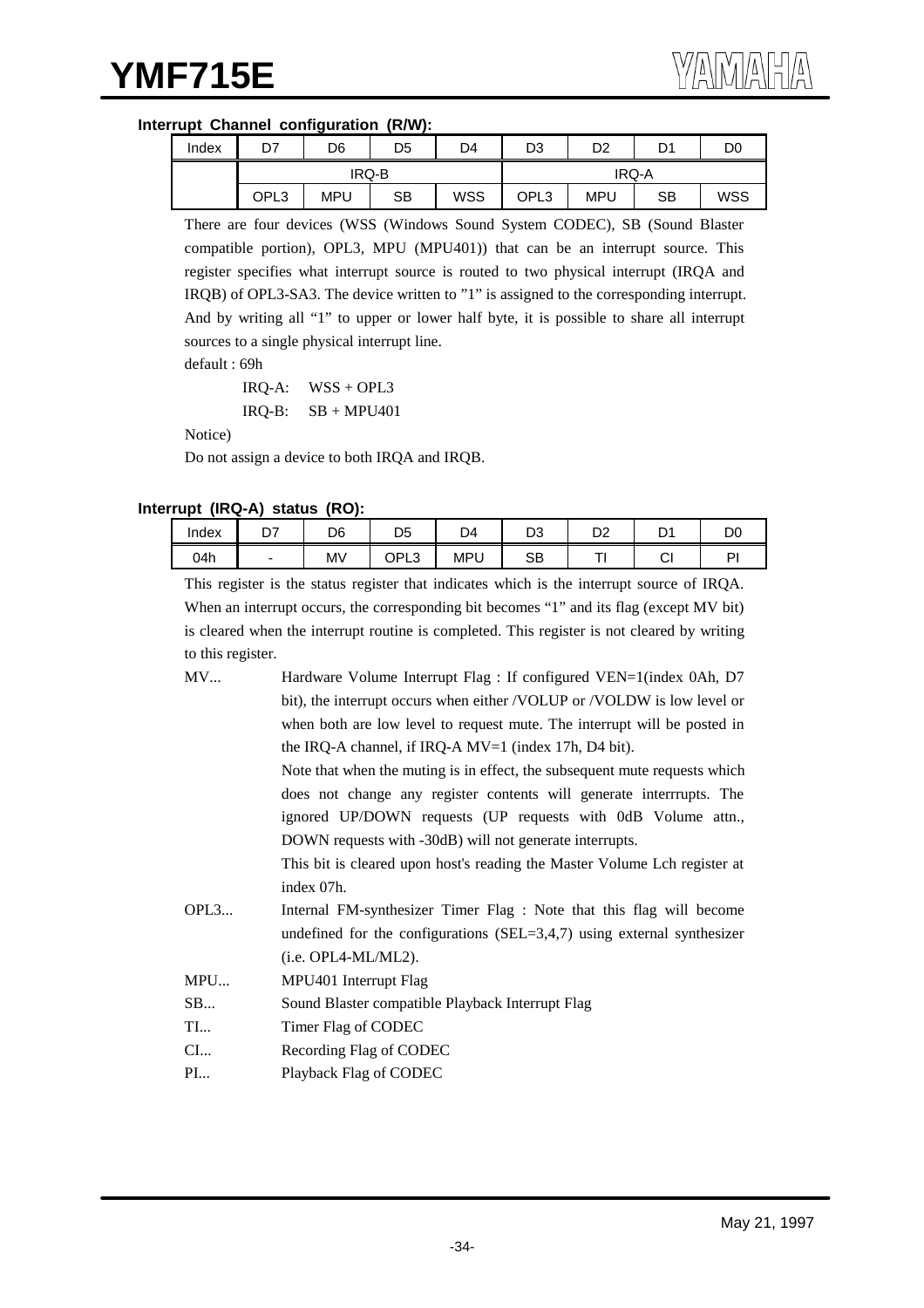#### **Interrupt (IRQ-B) status (RO):**

| Index | $\sim$<br><b>_,</b> | D6        | D <sub>5</sub>   | D4         | n o<br>טש | no.<br>◡▵ | r.<br>ັ     | D.<br>◡ |
|-------|---------------------|-----------|------------------|------------|-----------|-----------|-------------|---------|
| 05h   |                     | <b>MV</b> | י ום∩<br>∟ບ<br>ັ | <b>MPU</b> | SB        |           | $\sim$<br>◡ | D       |

|                   | This register is the status register that indicates which is the interrupt source of IRQB.  |
|-------------------|---------------------------------------------------------------------------------------------|
|                   | When an interrupt occurs, the corresponding bit becomes "1" and its flag (except MV bit)    |
|                   | is cleared when the interrupt routine is completed. This register is not cleared by writing |
| to this register. |                                                                                             |
| MV                | Hardware Volume Interrupt Flag : If configured VEN=1(index 0Ah, D7                          |
|                   | bit), the interrupt occurs when either /VOLUP or /VOLDW is low level or                     |
|                   | when both are low level to request mute. The interrupt will be posted in                    |
|                   | the IRQ-B channel, if IRQ-B MV=1 (index 17h, D5 bit).                                       |
|                   | Note that when the muting is in effect, the subsequent mute requests which                  |
|                   | does not change any register contents will generate interrrupts. The                        |
|                   | ignored UP/DOWN requests (UP requests with 0dB Volume attn.,                                |
|                   | DOWN requests with -30dB) will not generate interrupts.                                     |
|                   | This bit is cleared upon host's reading the Master Volume Lch register at                   |
|                   | index 07h.                                                                                  |
| OPL3              | Internal FM-synthesizer Timer Flag : Note that this flag will become                        |
|                   | undefined for the configurations (SEL=3,4,7) using external synthesizer                     |
|                   | $(i.e. OPL4-ML/ML2).$                                                                       |
| MPU               | MPU401 Interrupt Flag                                                                       |
| SB                | Sound Blaster compatible Playback Interrupt Flag                                            |
| TI                | Timer Flag of CODEC                                                                         |
| $CL$              | Recording Flag of CODEC                                                                     |
| $\rm{PI}$         | Playback Flag of CODEC                                                                      |

#### **DMA configuration (R/W):**

| Index | D7 | D6 | D5    | D4    | D3                       | D2 | D1    | DO    |  |
|-------|----|----|-------|-------|--------------------------|----|-------|-------|--|
|       |    |    | DMA-B |       | DMA-A                    |    |       |       |  |
|       | ۰  | SB | WSS-R | WSS-P | $\overline{\phantom{0}}$ | SB | WSS-R | WSS-P |  |

There are three devices (WSS-P (Windows Sound System CODEC playback), WSS-R (Windows Sound System CODEC recording) , SB(Sound Blaster compatible playback)) that may use a DMA channel. However 2 DMA channels (DMAA and DMAB) are available at maximum, this register specifies which device is routed to the physical DMA channels. And the device written to "1" is assigned to the corresponding DMA channel. default : 61h

```
DMA-A: WSS-P
DMA-B: WSS-R + SB
```
Notice)

Do not assign a device to both DMA-A and DMA-B.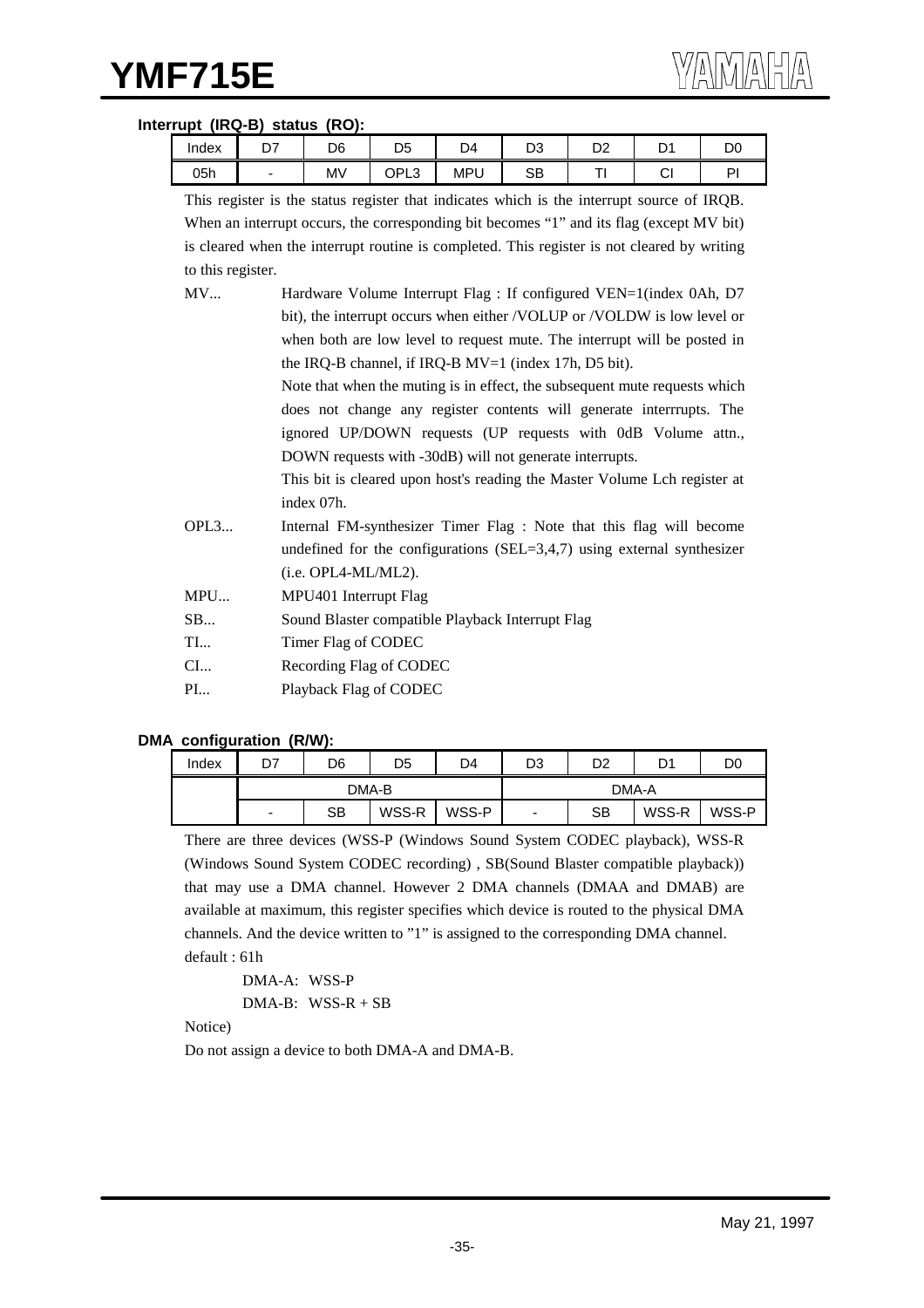#### **Master Volume Lch (R/W):**

| Index | D7          | D6 | D <sub>5</sub> | D4 | n^<br>υs | D <sub>2</sub>   | n,<br>້    | DО          |
|-------|-------------|----|----------------|----|----------|------------------|------------|-------------|
| 07h   | <b>MVLM</b> | -  | -              | -  | MVL3     | MVL <sub>2</sub> | <b>MVL</b> | <b>MVL0</b> |

This register specifies the master volume of left channel.

MVLM... Setting to "1" to this bit makes Master Volume Left Channel muted.

MVL3-0... These bits determine the attenuation level of Master Volume Left Channel by -2dB step. When all bits are set to "0", volume is maximum (0dB) and when all bits are set to "1", volume is minimum (-30dB).

default : 07h (-14dB)

Notice)

During the power on reset and power down/save mode, master volume is automatically muted, so all audio sources can not be heard. In resuming from power down/save mode, it is still muted.

#### **Master Volume Rch (R/W):**

| Index | --<br>◡     | D6                       | DΕ<br>◡ | D4 | n۵<br>ບບ | מח<br>◡▵         | r.<br>ັ          | DC               |
|-------|-------------|--------------------------|---------|----|----------|------------------|------------------|------------------|
| 08h   | <b>MVRM</b> | $\overline{\phantom{0}}$ | -       | -  | MVR3     | MVR <sub>2</sub> | MVR <sup>1</sup> | MVR <sub>0</sub> |

This register specifies the master volume of right channel.

MVRM... Setting to "1" to this bit makes Master Volume Right Channel muted.

MVR3-0... These bits determine the attenuation level of Master Volume Right Channel by -2dB step. When all bits are set to "0", volume is maximum (0dB) and when all bits are set to "1", volume is minimum (-30dB).

default : 07h (-14dB)

Notice)

During the power on reset and power down/save mode, master volume is automatically muted, so all audio sources can not be heard. In resuming from power down/save mode, it is still muted.

#### **MIC Volume (R/W):**

| Index | n7<br>- 1   | D6 | D5 | D4   | מח<br>υ3         | nn<br>υz         | n,<br>◡          | DC               |
|-------|-------------|----|----|------|------------------|------------------|------------------|------------------|
| 09h   | <b>MICM</b> | -  | -  | MCV4 | MCV <sub>3</sub> | MCV <sub>2</sub> | MCV <sub>1</sub> | MCV <sub>0</sub> |

This register specifies the master volume of MIC.

MICM... Setting to "1" to this bit makes Mic Volume muted.

MCV4-0... These bits determine the gain level of Mic volume by -1.5dB step. When all bits are set to "0", volume is maximum(+12dB) and when all bits are set to "1", volume is minimum (-34.5dB).

default : 88h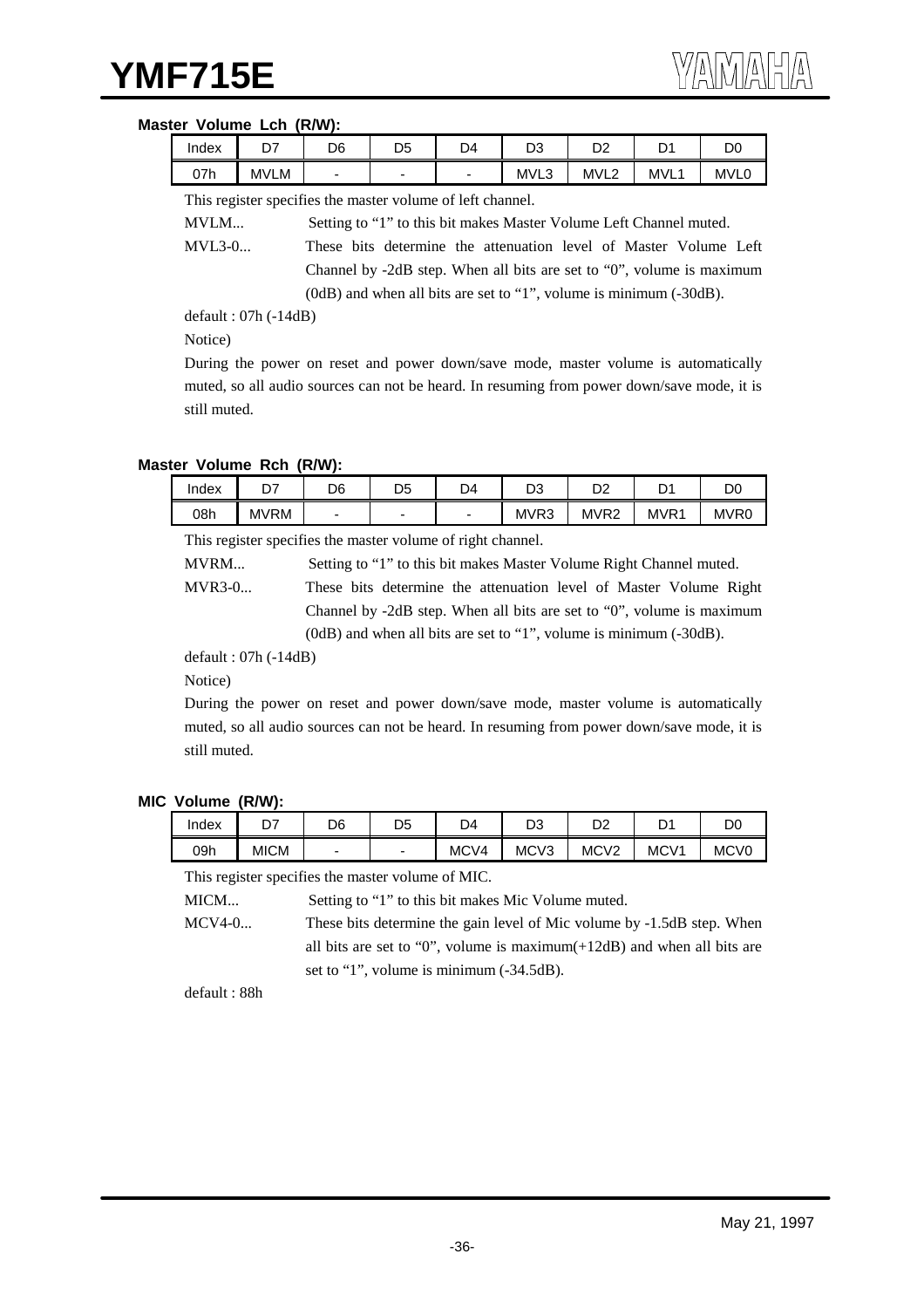#### **Miscellaneous:**

| Index                                                                        | D7                                                                               | D <sub>6</sub>                                                     | D <sub>5</sub> | D <sub>4</sub> | D <sub>3</sub>                                                       | D <sub>2</sub> | D <sub>1</sub> | D <sub>0</sub>   |  |  |  |  |
|------------------------------------------------------------------------------|----------------------------------------------------------------------------------|--------------------------------------------------------------------|----------------|----------------|----------------------------------------------------------------------|----------------|----------------|------------------|--|--|--|--|
| 0Ah                                                                          | <b>VEN</b>                                                                       | <b>MCSW</b><br><b>MODE</b><br>VER <sub>2</sub><br>VER <sub>1</sub> |                |                |                                                                      |                |                | VER <sub>0</sub> |  |  |  |  |
| VEN<br>This bit enables the hardware volume control. Default is VEN="1".     |                                                                                  |                                                                    |                |                |                                                                      |                |                |                  |  |  |  |  |
| MCSW<br>This bit determines whether Rch of Mic input or loopback of monaural |                                                                                  |                                                                    |                |                |                                                                      |                |                |                  |  |  |  |  |
| output is connected to A/D. This will be useful to support the echo          |                                                                                  |                                                                    |                |                |                                                                      |                |                |                  |  |  |  |  |
| cancellation. When "0" is set to this bit, Rch of Mic input is selected.     |                                                                                  |                                                                    |                |                |                                                                      |                |                |                  |  |  |  |  |
| MODE                                                                         |                                                                                  |                                                                    |                |                | This bit indicates the SB or WSS mode. If MODE=0, it is the SB mode. |                |                |                  |  |  |  |  |
|                                                                              |                                                                                  | This bit is read only.                                             |                |                |                                                                      |                |                |                  |  |  |  |  |
|                                                                              | $VER2-0$<br>These bits indicate the version of OPL3-SA3 and read only (VER2="1", |                                                                    |                |                |                                                                      |                |                |                  |  |  |  |  |
|                                                                              |                                                                                  | $VER1 = "0", VER0 = "0").$                                         |                |                |                                                                      |                |                |                  |  |  |  |  |
|                                                                              |                                                                                  |                                                                    |                |                |                                                                      |                |                |                  |  |  |  |  |

default : 84h

#### **WSS DMA Base counter (R/W):**

| Index | D7                           | D1                            | D0 |  |  |  |  |  |  |  |  |  |
|-------|------------------------------|-------------------------------|----|--|--|--|--|--|--|--|--|--|
| 0Bh   |                              | Playback Base Counter (Low)   |    |  |  |  |  |  |  |  |  |  |
| 0Ch   | Playback Base Counter (High) |                               |    |  |  |  |  |  |  |  |  |  |
| 0Dh   |                              | Recording Base Counter (Low)  |    |  |  |  |  |  |  |  |  |  |
| 0Eh   |                              | Recording Base Counter (High) |    |  |  |  |  |  |  |  |  |  |

These registers are to load the value to WSS DMA base counter and read out the present value. Initial value is FFh.

In case of loading the value, both high and low bytes are loaded to internal DMA counter when the high byte is written. The value set to this register is "(the number of transfer byte) -1" that is same as WSS CODEC indirect register 0Eh, 0Fh, 1Eh and 1Fh.

When read these registers, the present value of DMA base counter is read out.

These registers are used mainly to support the suspend/resume feature that is very important for Notebook PC application.

#### **WSS Interrupt Scan out/in (R/W):**

| Index | n7<br>- '                | D6 | D5 | D4 | מח<br>υs | n o<br>◡              | D١<br>້       | DО       |
|-------|--------------------------|----|----|----|----------|-----------------------|---------------|----------|
| 0Fh   | $\overline{\phantom{0}}$ | -  | -  |    | -        | $\sim$ $\pm$<br>ا ا ب | $\sim$<br>ಎರ್ | CD.<br>ᇬ |

Use the bits in this register to set WSS interrupt-flags(WSS CODEC indirect Register, index 18h, D6-D4 bits).

STI... "1" in this bit means TI="1" and corresponding IRQ active.

SCI... "1" in this bit means CI="1" and corresponding IRQ active.

SPI... "1" in this bit means PI="1" and corresponding IRQ active.

default : 00h

Notice)

To make IRQ active, it is necessary to set "1" to WSS CODEC indirect register index 0Ah IEN bit.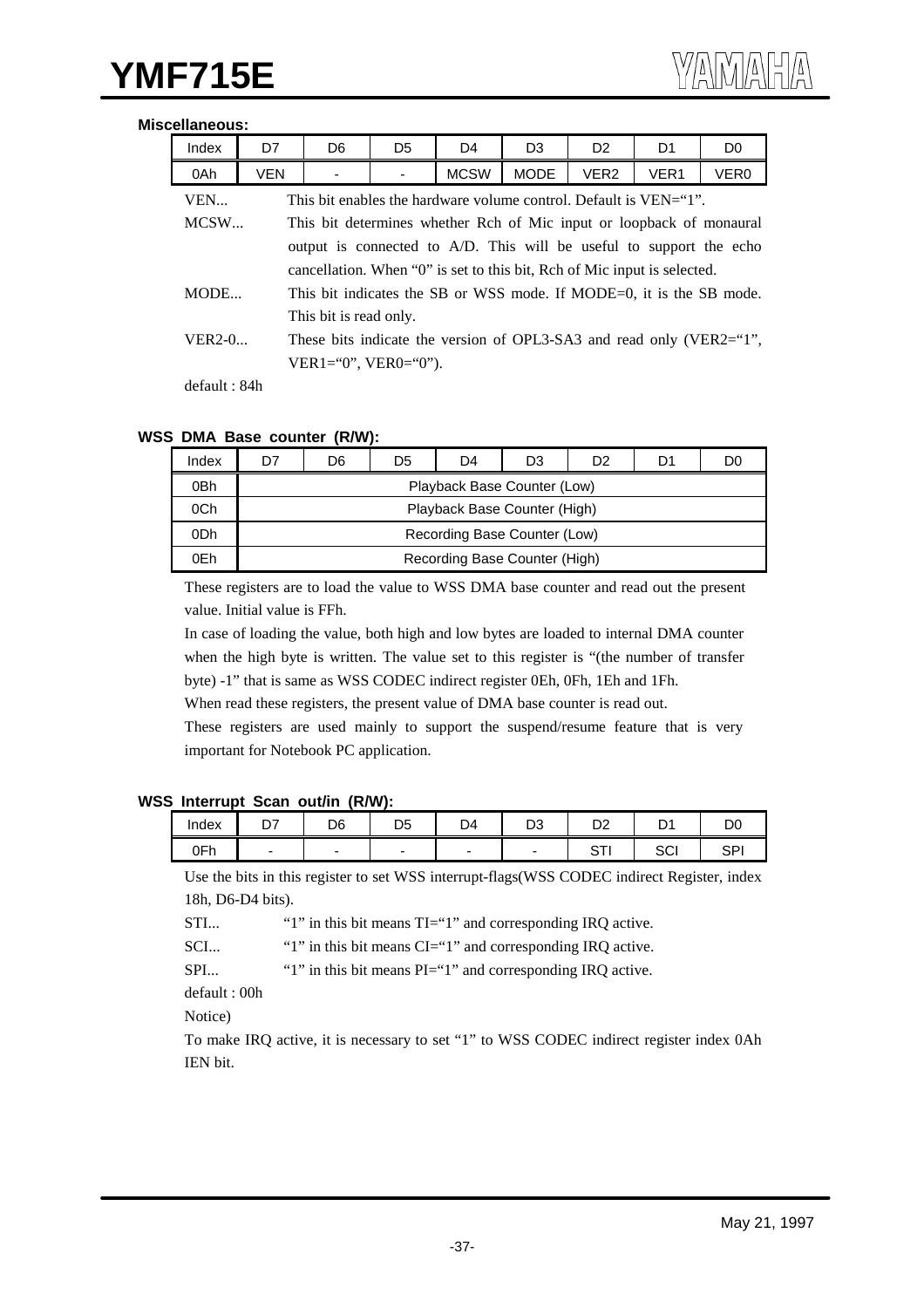#### **Sound Blaster compatibility Internal State Scan out/in (R/W):**

| Index | D7    | D <sub>6</sub>                                                                | D <sub>5</sub> | D <sub>4</sub> | D <sub>3</sub>                                                                     | D <sub>2</sub> | D <sub>1</sub> | D <sub>0</sub> |  |  |  |  |
|-------|-------|-------------------------------------------------------------------------------|----------------|----------------|------------------------------------------------------------------------------------|----------------|----------------|----------------|--|--|--|--|
| 10h   | SBPDA | <b>SM</b><br>SS                                                               |                |                |                                                                                    |                | SE.            | <b>SBPDR</b>   |  |  |  |  |
| SBPDA |       | Sound Blaster Power Down Acknowledgment: "1" in SBPDA acknowledges            |                |                |                                                                                    |                |                |                |  |  |  |  |
|       |       | that OPL3-SA3 is ready for scanning internal state data in/out or for power   |                |                |                                                                                    |                |                |                |  |  |  |  |
|       |       | down operation. This flag is read-only.                                       |                |                |                                                                                    |                |                |                |  |  |  |  |
| SS    |       | Scan Select : Set "1" in this bit when reading or writing internal state.     |                |                |                                                                                    |                |                |                |  |  |  |  |
|       |       | Set "0" for normal operation.                                                 |                |                |                                                                                    |                |                |                |  |  |  |  |
| SM    |       | Scan Mode : Setting "1" in this bit means the internal state's are read(out). |                |                |                                                                                    |                |                |                |  |  |  |  |
|       |       | Set "0" for write(in).                                                        |                |                |                                                                                    |                |                |                |  |  |  |  |
| SE    |       |                                                                               |                |                | Scan Enable : "1" to "0" transition in this bit clocks the shifting internal state |                |                |                |  |  |  |  |
|       |       | scan data out 1-bit at a time.                                                |                |                |                                                                                    |                |                |                |  |  |  |  |
| SBPDR |       |                                                                               |                |                | Sound Blaster Power Down Request : "1" in this bit inhibits further DMA            |                |                |                |  |  |  |  |
|       |       |                                                                               |                |                | requests and have the internal state begin shutdown procedure. "1" in              |                |                |                |  |  |  |  |
|       |       |                                                                               |                |                | SBPDA signals the shutdown procedure completion.                                   |                |                |                |  |  |  |  |

default : 00h

#### **Sound Blaster compatibility Internal State Scan Data (R/W):**

| Index | n,<br>יש | D6 | D <sub>5</sub> | D4 | D3               | D0<br>◡∠ | n.<br>້ | D0 |
|-------|----------|----|----------------|----|------------------|----------|---------|----|
| 11h   |          |    |                |    | <b>SCAN DATA</b> |          |         |    |

SCAN DATA... Data port for internal state scan data in/out.

default : 00h

Notice)

The Sound Blaster compatibility internal state scan out/in sequence are shown in the following Fig.9-1.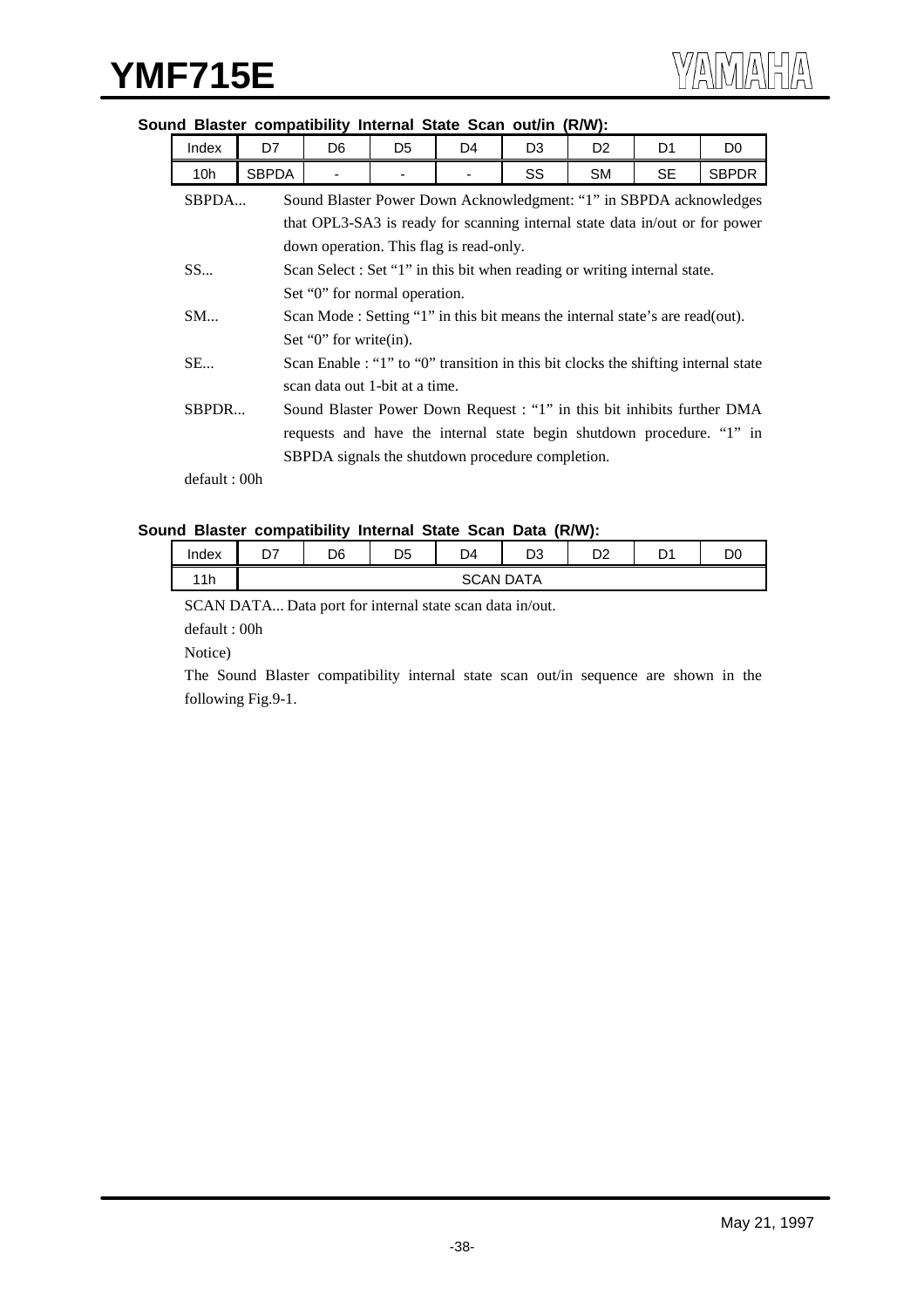## **YMF715E**

i) Scan Out







**Fig. 9-1 Sound Blaster compatibility Internal State Scan out/in Sequence**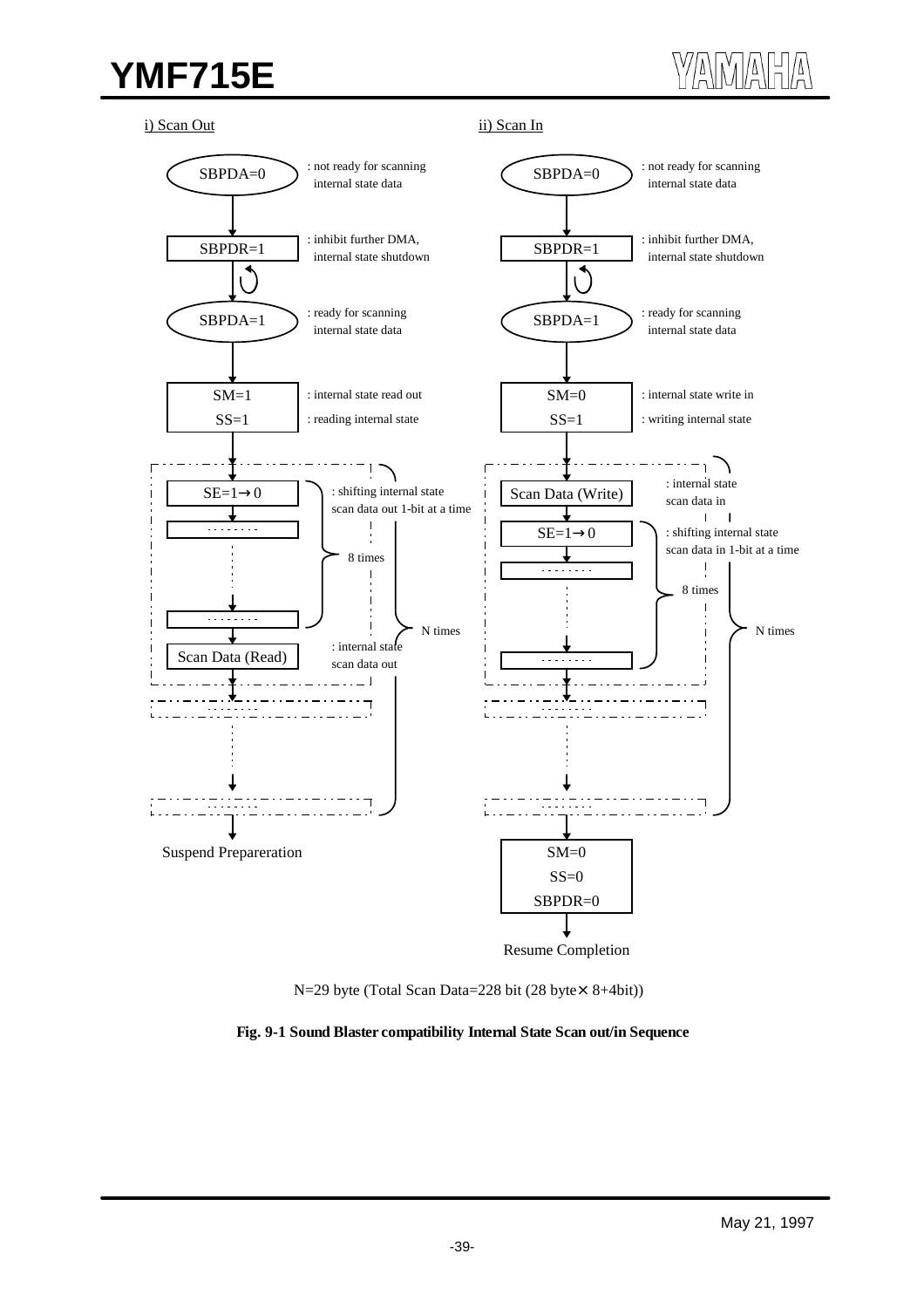## Index | D7 | D6 | D5 | D4 | D3 | D2 | D1 | D0 12h | JOY | MPU |MCLKO | FM |WSS\_R |WSS\_P | SB | PnP This register specifies the partial power management of the digital portion. This function is to spare power dissipation in unneeded blocks. JOY... Setting this bit to "1" makes the Joystick portion in power down mode. Note that the Joystick portion must be re-initialized by writing any value to the Joystick port after resuming from the Joystick portion power down mode. MPU... Setting this bit to "1" makes the MPU401 portion in power down mode. MCLKO when set to "1", Master Clock(33.8688MHz) is disable, which appears on the pin MP9(SEL= $1,3,4,7$ ). when set to "0", normal operation is active. FM... Setting this bit to "1" makes the internal FM(OPL3) portion in power down mode. WSS\_R... Setting this bit to "1" makes the WSS recording portion in power down mode. WSS\_P... Setting this bit to "1" makes the WSS playback portion and the digital loopback portion in power down mode. SB... Setting this bit to "1" makes the Sound Blaster compatible portion in power down mode. PnP... Setting this bit to "1" makes the PnP portion in power down mode. default : 00h

#### **Digital Block Partial Power Down (R/W):**

#### **Analog Block Partial Power Down (R/W):**

| Index | <b>.</b>       | D6                       | D5 | D4           | n۵<br>טש | D2  | r.<br>້ | DО   |
|-------|----------------|--------------------------|----|--------------|----------|-----|---------|------|
| 13h   | $\blacksquare$ | $\overline{\phantom{0}}$ |    | <b>FMDAC</b> | A/D      | D/A | SBDAC   | WIDE |

This register specifies the partial power management of the analog portion. The respective outputs of the blocks which are to be disabled should be muted beforehand.

| FMDAC        | Setting this bit to "1" makes the FMDAC portion for the internal FM(OPL3)   |
|--------------|-----------------------------------------------------------------------------|
|              | or external synthesizer (OPL4-ML/ML2) or ZV port etc. in power down         |
|              | mode. AUX2 should be muted via register before setting the FMDAC            |
|              | portion to power down.                                                      |
| A/D          | Setting this bit to "1" makes the A/D portion for the WSS recording in      |
|              | power down mode.                                                            |
| D/A          | Setting this bit to "1" makes the D/A portion for the WSS playback in power |
|              | down mode. WSS CODEC indirect register, index 06h and 07h, LOM and          |
|              | ROM bits must be "1", before doing this.                                    |
| SBDAC        | Setting this bit to "1" makes the SBDAC portion in power down mode. SB      |
|              | master volume should be muted via register before setting the SBDAC         |
|              | portion to power down.                                                      |
| WIDE         | Setting this bit to "1" makes the Wide Stereo (3D Enhanced Control) portion |
|              | in power down mode. The 3D Enhanced parameter registers at index 14, 15,    |
|              | and 16h must be 00h, when doing this.                                       |
| default: 00h |                                                                             |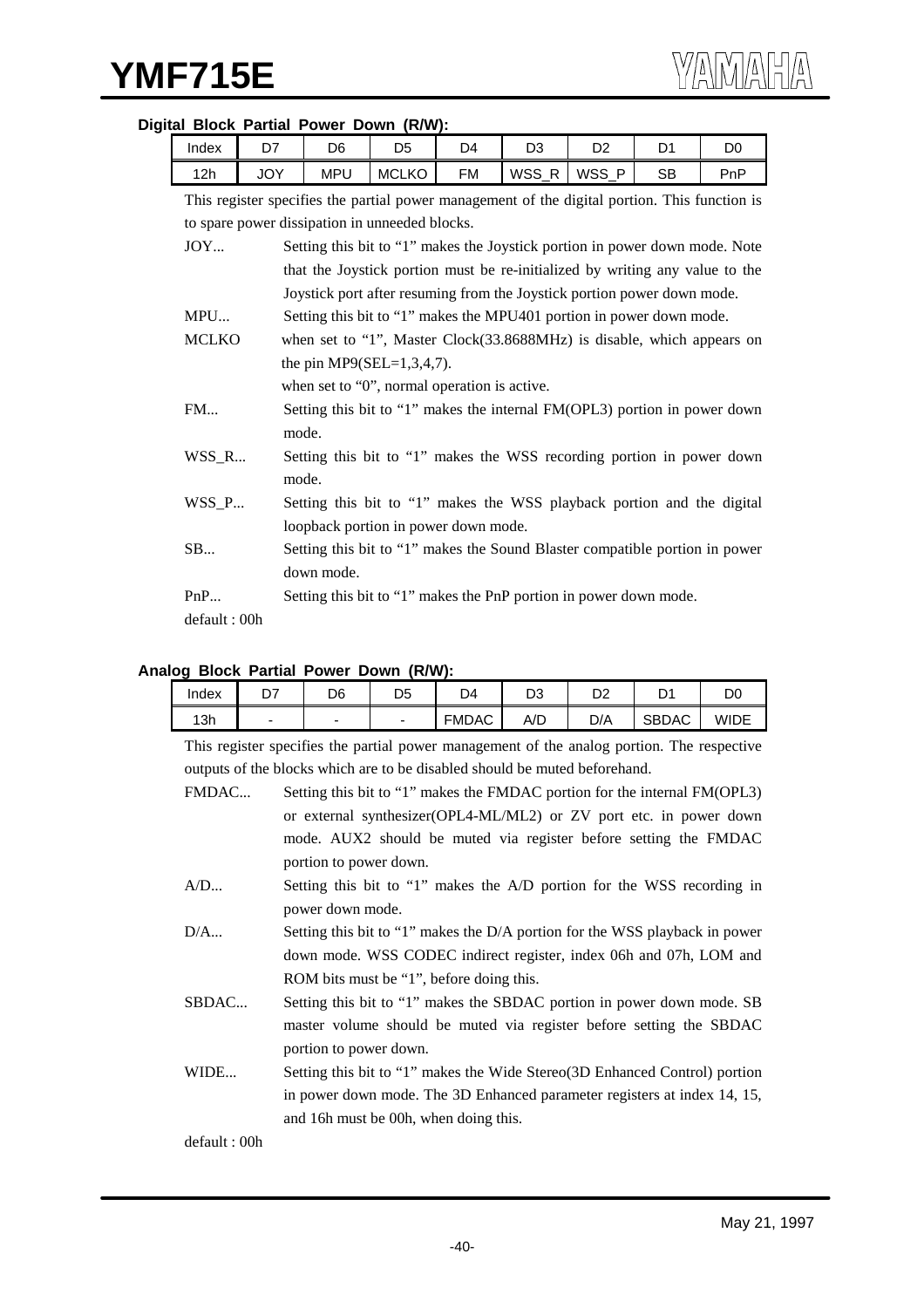## **YMF715E**

Notice)

In the partial power down mode, master volume is not muted, so all analog input sources and enabled digital sources (i.e. FM, SB, WSS etc.) can be heard. Note that AUX2 inputs are exceptions in this regard since setting FMDAC bit inhibits the inputs altogether.

### **3D Enhanced control(WIDE) (R/W):**

| Index                                                              |   | D6 | D5                   | D4 | D3                       |                    |         | DC            |  |
|--------------------------------------------------------------------|---|----|----------------------|----|--------------------------|--------------------|---------|---------------|--|
| 14h                                                                | - |    | WIDER2 WIDER1 WIDER0 |    | $\overline{\phantom{0}}$ | WIDEL <sub>2</sub> | WIDEL 1 | <b>WIDELO</b> |  |
| This register specifies the wide level of the 3D enhanced control. |   |    |                      |    |                          |                    |         |               |  |

WIDER2-0... These bits determine the wide level of 3D enhanced control on Right Channel by 8 step (if WIDER2-0=0, 0%, and WIDER2-0=7, 100%).

WIDEL2-0... These bits determine the wide level of 3D enhanced control on Left Channel by 8 step (if WIDEL2-0=0, 0%, and WIDEL2-0=7,  $100\%$ ).

default:00h

### **3D Enhanced control(BASS) (R/W):**

| Index | D6                 | D5     | D4     | n^ | ⊃∠                 |        | DО            |
|-------|--------------------|--------|--------|----|--------------------|--------|---------------|
| 15h   | BASSR <sub>2</sub> | BASSR1 | BASSR0 |    | BASSL <sub>2</sub> | BASSL1 | <b>BASSL0</b> |

This register specifies the bass level of the 3D enhanced control.

BASSR2-0... These bits determine the bass level of 3D enhanced control on Right Channel by 1.5dB step(Max. 10.5dB).

BASSL2-0... These bits determine the bass level of 3D enhanced control on Left Channel by 1.5dB step(Max. 10.5dB).

default : 00h

## **3D Enhanced control(TREBLE) (R/W):**

| Index | רח<br>וש                 | D6    | D5    | D4    | D3                       | D2                          | n٠<br>້     | DC          |
|-------|--------------------------|-------|-------|-------|--------------------------|-----------------------------|-------------|-------------|
| 16h   | $\overline{\phantom{0}}$ | TRER2 | TRER1 | TRER0 | $\overline{\phantom{a}}$ | ום ס־<br>$\sqrt{2}$<br>◝––– | TREL.<br>◝– | <b>FREI</b> |

This register specifies the treble level of the 3D enhanced control.

TRER2-0... These bits determine the treble level of 3D enhanced control on Right Channel by 1.5dB step(Max. 10.5dB).

TREL2-0... These bits determine the treble level of 3D enhanced control on Left Channel by 1.5dB step(Max. 10.5dB).

default : 00h

Notice)

The 3D Enhanced control parameter registers at index 14h, 15h and 16h must be 00h, when doing the Wide Stereo portion in power down mode (setting SA3 control register, index 13h, WIDE bit to "1").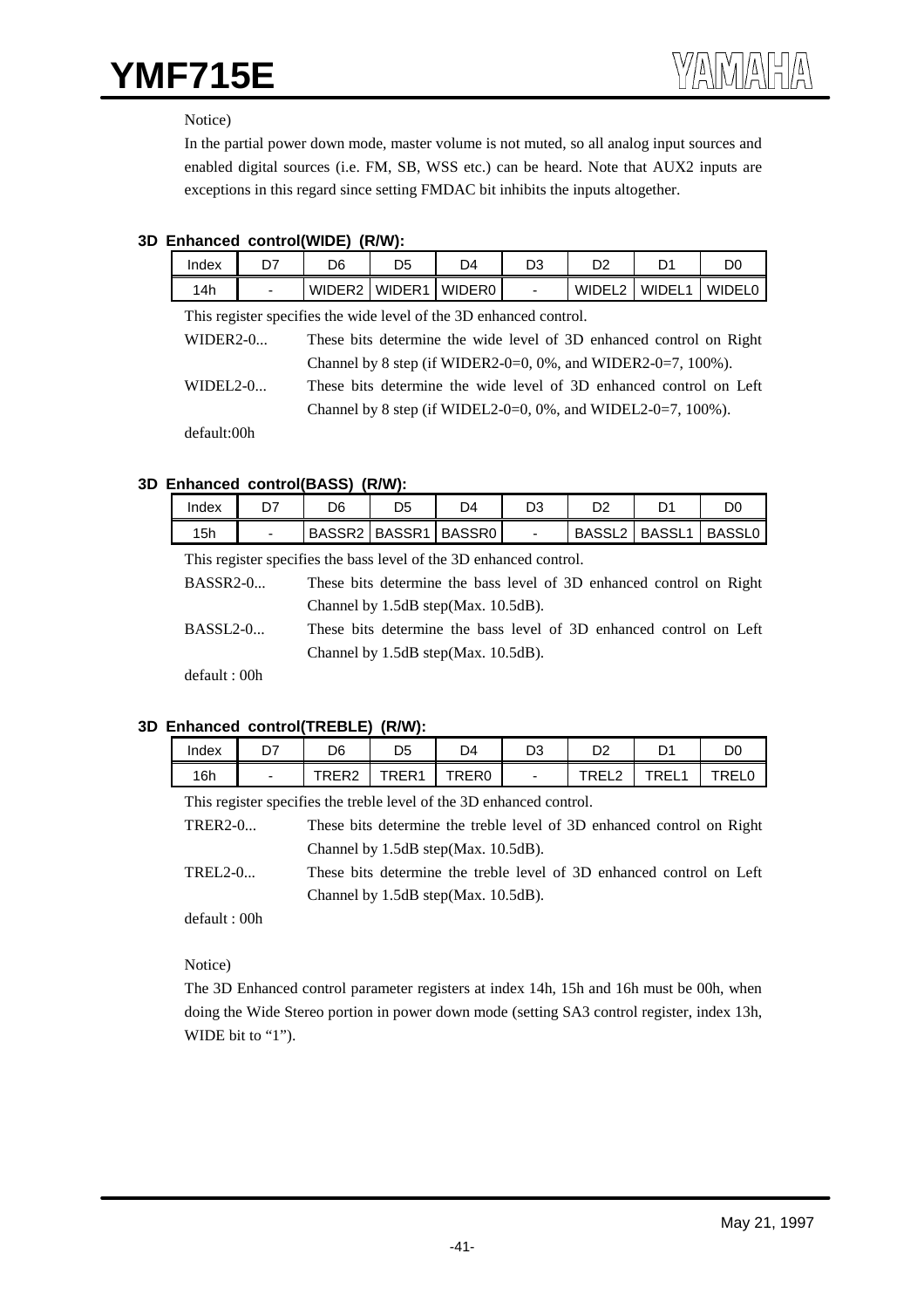#### **Hardware Volume Interrupt Channel Configuration (R/W):**

| Index | D6 | D5       | D4              | no.<br>◡ | no.<br>ັ | D. | D0 |
|-------|----|----------|-----------------|----------|----------|----|----|
| 17h   |    | IRQ-B MV | <b>IRQ-A MV</b> | -        |          |    |    |

The Hardware Volume can source interrupt. This register indicates which interrupt channel will be used. If IRQ-A MV="1", assigned to IRQ-A. default : 00h

Notice)

Writing to the other bit positions is invalid, though the bits remarked \* (D2-D0) will retain written values. D3, D6 and D7 will always returns "0" when read.

#### **Multi-purpose Select Pin Status (RO):**

| Index | ~-<br>יש | D6                   | D <sub>5</sub> | D4                       | no.<br>υა | n o<br>◡∠ | ņ٠<br>ັ | DO     |
|-------|----------|----------------------|----------------|--------------------------|-----------|-----------|---------|--------|
| 18h   | 33.433   | 0.512<br>- 1<br>◡∟∟∠ | ו⊐י<br>◡└└     | $\sim$ $-1$<br>.<br>◡∟∟◡ |           |           | -       | (0.03) |

This is a status register that indicates the state of multi-purpose pin.

SEL2-0... The state of SEL2-0 pins is reflected to these bits. The multi-purpose function of YMF715E (OPL3-SA3) can be confirmed by reading the bits. These bits are read only.

default :  $(1xxx0000)_b$ 

#### 9-2. Joystick

| port |      | D6   | D <sub>5</sub> | D4   | מח<br>υs    | D2          | D <sub>1</sub><br>້ | DO          |
|------|------|------|----------------|------|-------------|-------------|---------------------|-------------|
| xxh  | JBB2 | JBB1 | JAB2           | JAB1 | <b>JBCY</b> | <b>JBCX</b> | <b>JACY</b>         | <b>JACX</b> |

JACX... Joystick A, Coordinate X

JACY... Joystick A, Coordinate Y

JBCX... Joystick B, Coordinate X

JBCY... Joystick B, Coordinate Y

JAB1... Joystick A, Button 1

JAB2... Joystick A, Button 2

JBB1... Joystick B, Button 1

JBB2... Joystick B, Button 2

Notice)

The Joystick portion must be re-initialized by writing any value to the Joystick port after resuming from the power down/save or the Joystick portion power down mode.

## 9-3. MODEM

The following pins are for MODEM interface with PnP supported.

/MCS... chip select (eight consecutive byte I/O)

MIRQ... interrupt signal

And MIN is the analog input to mix the telephone line.

MIN... analog input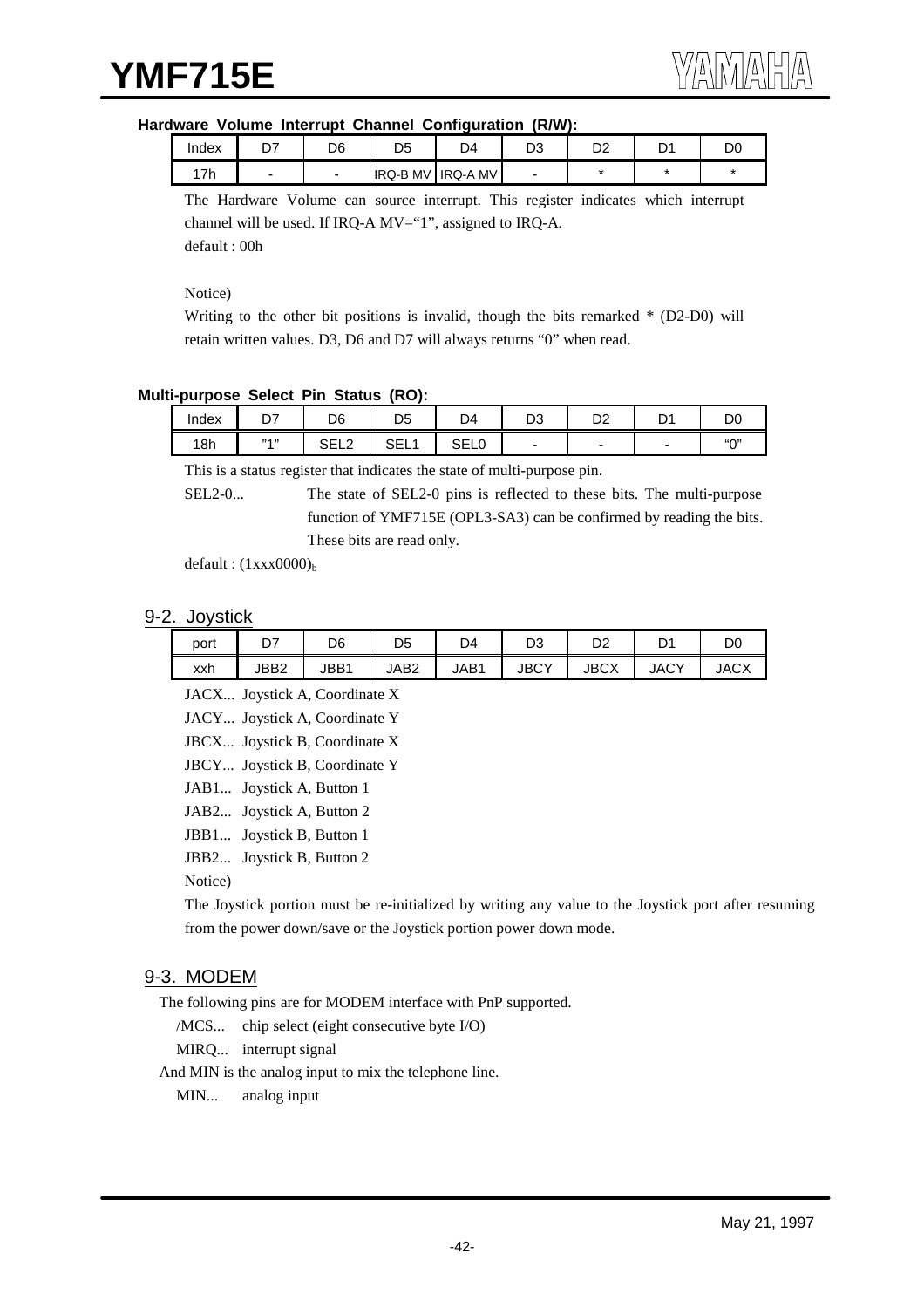## YMF715E

## 9-4. CD-ROM

The following pins are for IDE CD-ROM interface with PnP supported.

/CDCS0... chip select for CD-ROM

/CDCS1... chip select for CD-ROM

CDIRQ... interrupt signal

Other signals needed for CD-ROM must be generated by the external PALs, which is described in section 1-3.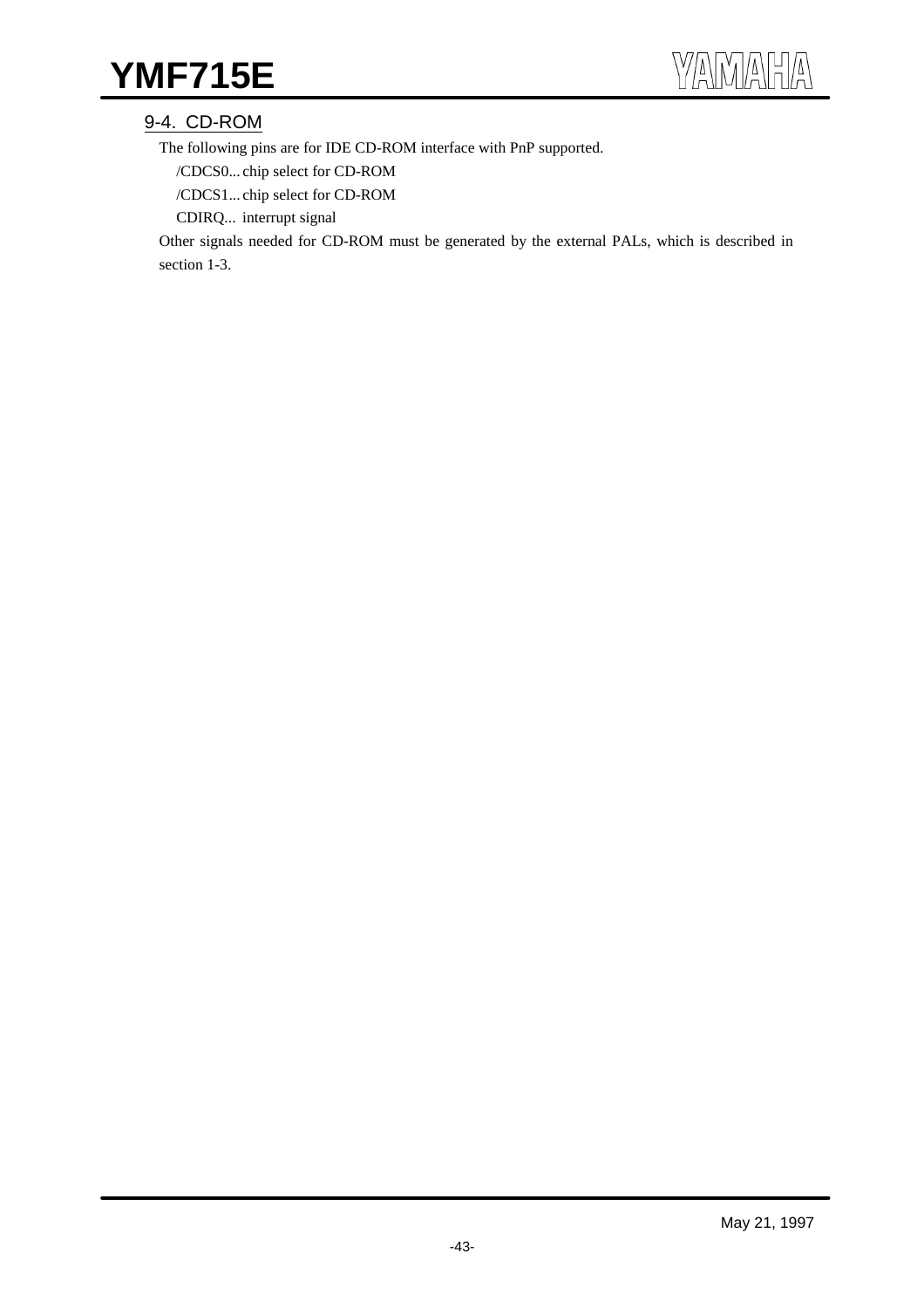## Electrical Characteristics

## Absolute Maximum Ratings

| Item                                  | Symbol        | Minimum       | Maximum      | Unit |
|---------------------------------------|---------------|---------------|--------------|------|
| Power Supply Voltage (Analog/Digital) | $\rm V_{DD}$  | $V_{ss}$ -0.5 | $V_{SS}+7.0$ | V    |
| <b>Input Voltage</b>                  | $\rm V_{IN}$  | $V_{SS}$ -0.5 | $V_{DD}+0.5$ | V    |
| <b>Output Voltage</b>                 | $\rm V_{OUT}$ | $V_{SS}$ -0.3 | $V_{DD}+0.3$ | V    |
| <b>Input Current</b>                  | $\rm I_{IN}$  | $-20$         | 20           | mA   |
| <b>Storage Temperature</b>            | $T_{STG}$     | $-50$         | 125          |      |

 $Note: V_{DD} = DV_{DD} = AV_{DD}$ ,  $V_{SS} = DV_{SS} = AV_{SS} = 0[V]$ 

## Recommended Operating Conditions

| Item                                 | Symbol    | Min. | Typ. | Max. | Unit |
|--------------------------------------|-----------|------|------|------|------|
| Power Supply 1<br>(Analog)           | $AV_{DD}$ | 4.75 | 5.00 | 5.25 |      |
| 5.0V Spec.<br>(Digital)              | $DV_{DD}$ | 4.75 | 5.00 | 5.25 |      |
| Power Supply 2<br>(Analog)           | $AV_{DD}$ | 4.75 | 5.00 | 5.25 |      |
| 3.3V Spec.<br>(Digital)              | $DV_{DD}$ | 3.00 | 3.30 | 3.60 |      |
| <b>Operating Ambient Temperature</b> | $T_{OP}$  |      | 25   | 70   |      |

 $Note: DV_{SS} = AV_{SS} = 0[V]$ 

## DC Characteristics 1  $(DV_{DD} = 5.0 \pm 0.25[V])$

| Item                         | Symbol            | Condition                      | Min.         | Typ. | Max.          | Unit    |
|------------------------------|-------------------|--------------------------------|--------------|------|---------------|---------|
| <b>TTL-Input Pins</b>        |                   |                                |              |      |               |         |
| High Level Input Voltage 1   | $V_{\text{III}}$  | Except                         | 2.0          |      |               | V       |
| Low Level Input Voltage 1    | $V_{IL1}$         | schmitt inputs                 |              |      | 0.8           | V       |
| <b>CMOS-Input Pins</b>       |                   |                                |              |      |               |         |
| High Level Input Voltage 2   | $V_{I H2}$        |                                | $0.7DV_{DD}$ |      |               | V       |
| Low Level Input Voltage 2    | $V_{IL2}$         |                                |              |      | $10.2DV_{DD}$ | V       |
| Schmitt<br>$Vt-$ (H to L)    | $V_{t}$ -         |                                | 0.8          |      | 1.5           | V       |
| Schmitt<br>$Vt+ (L to H)$    | $V_t +$           |                                | 1.3          |      | 2.1           | V       |
| Schmitt<br>Hysteresis        | $V_{h1}$          | $*1$                           | 0.3          |      |               | V       |
|                              | $V_{h2}$          | $*2$                           | 0.1          |      |               | V       |
| <b>Input Leakage Current</b> | $I_L$             | $V_{IN} = DV_{SS}$ , $DV_{DD}$ | $-10$        |      | 10            | $\mu$ A |
| <b>Input Capacitance</b>     | $C_I$             |                                |              |      | 10            | pF      |
|                              | $R_{U1}$          | <b>RXD</b>                     | 20           | 50   | 100           | k       |
| Pull up Register             | $R_{U2}$          | $GP7 \sim 4$                   | 30           | 100  | 200           | k       |
|                              | $R_{U3}$          | Otherwise                      | 50           | 200  | 400           | k       |
| <b>TTL-Output Pins</b>       |                   |                                |              |      |               |         |
| High Level Output Voltage 1  | $V_{OH1}$         |                                | 2.4          |      |               | V       |
| Low Level Output Voltage 1   | $V_{OL1}$         | $*3$                           |              |      | 0.4(0.5)      | V       |
| <b>TTL Output Current</b>    | $I_{\text{OHL1}}$ | $D7 \sim 0$ pins *3            | 16(24)       |      |               | mA      |
|                              | $I_{\text{OHL2}}$ | IRQn, DRQn pins *3             | 8(12)        |      |               | mA      |
|                              | $I_{\text{OHL3}}$ | TXD pin                        | 4            |      |               | mA      |
|                              | $I_{\text{OHL4}}$ | $MP9 \sim 0$ pins              | 2            |      |               | mA      |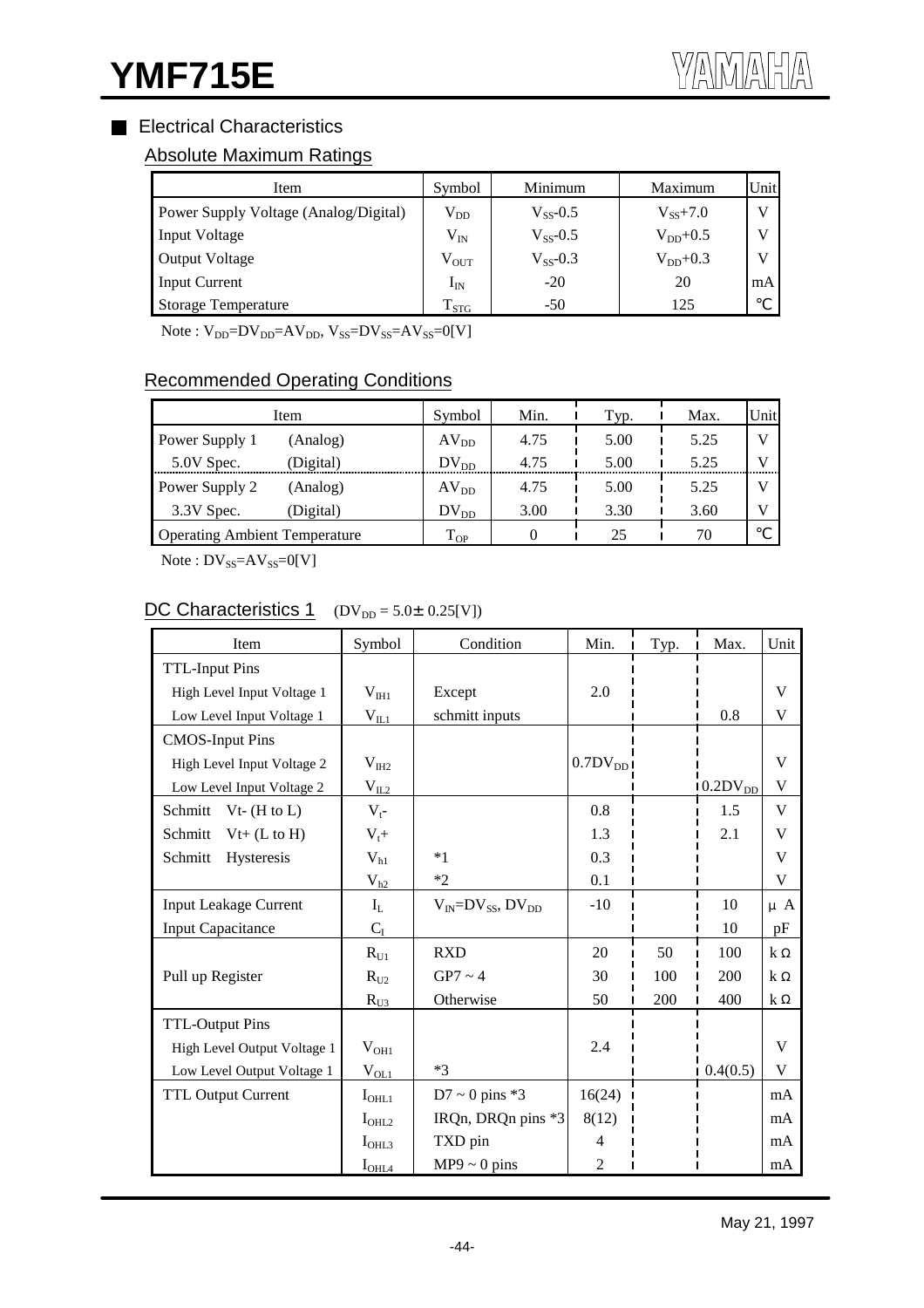| Item                          | Symbol        | Condition                                                                              | Min.                   | Typ. | Max. | Unit    |
|-------------------------------|---------------|----------------------------------------------------------------------------------------|------------------------|------|------|---------|
| CMOS Output pins              |               |                                                                                        |                        |      |      |         |
| High Level Output Voltage 2   | $\rm V_{OH2}$ | $I_{OH} = 2mA$                                                                         | $0.8$ DV <sub>DD</sub> |      |      | V       |
| Low Level Output Voltage 2    | $\rm V_{OL2}$ | $I_{\Omega} = 2mA$                                                                     |                        |      | 0.4  |         |
| <b>Output Leakage Current</b> | $O_L$         | $\text{Hi\_Z:} \text{V}_{\text{IN}} = \text{DV}_{\text{SS}}$ , $\text{DV}_{\text{DD}}$ | $-10$                  |      | 10   | $\mu$ A |
| <b>Output Capacitance</b>     | $C_{\Omega}$  |                                                                                        |                        |      | 10   | pF      |

Note :  $DV_{SS} = AV_{SS} = 0[V]$ ,  $T_{OP} = 0 \sim 70$ ,  $AV_{DD} = 5.0[V]$ 

\*1 : Applicable to schmitt input pins without /VOLUP, /VOLDW.

\*2 : Applicable to /VOLUP and /VOLDW pins.

 $*3$ : When V<sub>OL1</sub>=max. 0.5V, the value into the brackets is specified at I<sub>OHL1, 2</sub>.

### DC Characteristics 2  $(DV_{DD} = 3.3 \pm 0.30[V])$

| Item                          | Symbol            | Condition                         | Min.             | Typ. | Max.                        | Unit    |
|-------------------------------|-------------------|-----------------------------------|------------------|------|-----------------------------|---------|
| <b>TTL-Input Pins</b>         |                   |                                   |                  |      |                             |         |
| High Level Input Voltage 1    | $V_{\text{III}}$  | Except                            | 2.0              |      |                             | V       |
| Low Level Input Voltage 1     | $V_{IL1}$         | schmitt inputs                    |                  |      | 0.8                         | V       |
| <b>CMOS-Input Pins</b>        |                   |                                   |                  |      |                             |         |
| High Level Input Voltage 2    | $V_{I H2}$        |                                   | $0.7$ D $V_{DD}$ |      |                             | V       |
| Low Level Input Voltage 2     | $V_{IL2}$         |                                   |                  |      | $10.2\text{DV}_{\text{DD}}$ | V       |
| Schmitt<br>$Vt-$ (H to L)     | $V_t$ -           |                                   | 0.8              |      | 1.5                         | V       |
| Schmitt<br>$Vt+ (L to H)$     | $V_t +$           |                                   | 1.3              |      | $2.2 *$                     | V       |
| Schmitt<br>Hysteresis         | V <sub>h</sub>    |                                   | $0.3 *$          |      |                             | V       |
| <b>Input Leakage Current</b>  | $I_L$             | $V_{IN} = DV_{SS}$ , $DV_{DD}$    | $-10$            |      | 10                          | $\mu$ A |
| <b>Input Capacitance</b>      | $C_I$             |                                   |                  |      | 10                          | pF      |
|                               | $R_{U1}$          | <b>RXD</b>                        | 20               | 50   | 100                         | k       |
| Pull up Register              | $R_{U2}$          | $GP7 \sim 4$                      | 30               | 100  | 200                         | $\bf k$ |
|                               | $R_{U3}$          | Otherwise                         | 50               | 200  | 400                         | k       |
| <b>TTL-Output Pins</b>        |                   |                                   |                  |      |                             |         |
| High Level Output Voltage 1   | $V_{OH1}$         |                                   | 2.4              |      |                             | V       |
| Low Level Output Voltage 1    | $V_{OL1}$         |                                   |                  |      | 0.4                         | V       |
| <b>TTL Output Current</b>     | $I_{\text{OHL1}}$ | $D7 \sim 0$ pins                  | $2*$             |      |                             | mA      |
|                               | $I_{\text{OHL2}}$ | IRQn, DRQn pins                   | $2*$             |      |                             | mA      |
|                               | I <sub>OHL3</sub> | TXD pin                           | $2 *$            |      |                             | mA      |
|                               | $I_{\text{OHL4}}$ | $MP9 \sim 0$ pins                 | $\overline{2}$   |      |                             | mA      |
| <b>CMOS</b> Output pins       |                   |                                   |                  |      |                             |         |
| High Level Output Voltage 2   | $V_{OH2}$         | $I_{OH} = 2mA$                    | $0.8$ D $V_{DD}$ |      |                             | V       |
| Low Level Output Voltage 2    | $V_{0L2}$         | $I_{OL} = 2mA$                    |                  |      | 0.4                         | V       |
| <b>Output Leakage Current</b> | $O_L$             | $Hi_Z: V_{IN} = DV_{SS}, DV_{DD}$ | $-10$            |      | 10                          | μA      |
| <b>Output Capacitance</b>     | C <sub>O</sub>    |                                   |                  |      | 10                          | pF      |

Note :  $DV_{SS} = AV_{SS} = 0[V]$ ,  $T_{OP} = 0 \sim 70$ ,  $AV_{DD} = 5.0[V]$ 

The specifications marked "\*" are different from the value at  $DV_{DD} = 5.0 \pm 0.25[V]$ .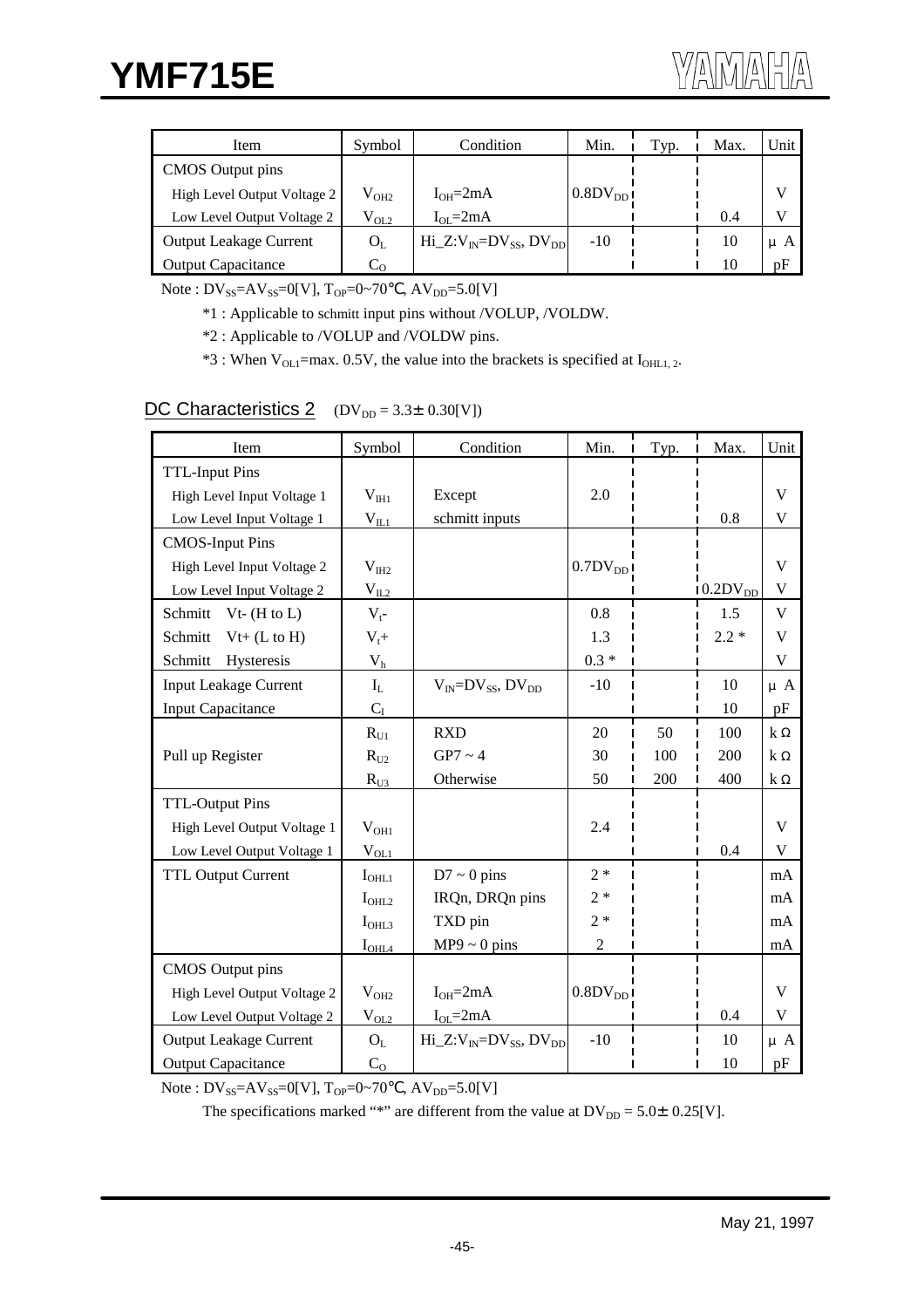## AC Characteristics

## **CPU Interface & DMA BUS Cycle :Fig.1,2,3,4,5,6,7,8**

| Item                                             | Symbol           | Min.     | Typ. | Max.        | Unit    |
|--------------------------------------------------|------------------|----------|------|-------------|---------|
| /DACK inactive to /IOW, /IOR falling edge        | $t_{AKS}$        | 50       |      |             | ns      |
| /DACK active from /IOW, /IOR rising edge         | $t_{AKH}$        | 10       |      |             | ns      |
| Address set up to /IOW, /IOR active              | $t_{AS}$         | 40       |      |             | ns      |
| Address hold to /IOW, /IOR inactive              | $t_{AH}$         | 10       |      |             | ns      |
| <b>TOW Write Pulse Width</b>                     | tww              | 90       |      |             | ns      |
| Write Data set up to /IOW active                 | t <sub>wps</sub> | 20       |      |             | ns      |
| Write Data hold to /IOW inactive                 | $t_{WDH}$        | 10       |      |             | ns      |
| <b><i>IOR Read Pulse Width</i></b>               | $t_{RW}$         | 90       |      |             | ns      |
| Read Data access time                            | $t_{ACC}$        |          |      | 80          | ns      |
| Read Data hold from /IOR inactive                | $t_{RDH}$        | $\Omega$ |      |             | ns      |
| DRQ hold from /IOW, /IOR falling edge            | $t_{\rm DGH}$    | $\Omega$ |      | 20          | ns      |
| /DACK set up to /IOW, /IOR falling edge          | $t_{\rm SF}$     | 25       |      |             | ns      |
| /DACK hold to /IOW, /IOR rising edge             | $t_{HR}$         | 25       |      |             | ns      |
| Time between rising edge of /IOW, /IOR to next   |                  |          |      |             |         |
| falling edge of /IOW, /IOR                       | $t_{NX}$         | 100      |      |             | ns      |
| Valid Address from /SYNCS or /MCS or /CDCS1-0    | $t_{\text{EX1}}$ |          |      | $170(90)$ * | ns      |
| /SYNCS or /MCS or /CDCS1-0 hold to Valid Address | $t_{EX2}$        |          |      | $170(90)$ * | ns      |
| <b>RESET Pulse Width</b>                         | $t_{RST}$        | 90       |      |             | $\mu$ s |

Note :  $DV_{SS} = AV_{SS} = 0[V]$ ,  $T_{OP} = 0 \sim 70$ ,  $DV_{DD} = 5.0 \pm 0.25[V]$  or  $3.3 \pm 0.30[V]$ ,  $AV_{DD} = 5.0[V]$ \*... The value into the brackets is specified at  $DV_{DD}=3.3\pm0.30[V]$ .

|  |  | Serial Audio (Zoomed Video) Interface Input :Fig.9 |  |
|--|--|----------------------------------------------------|--|
|  |  |                                                    |  |

| Item                  | Symbol            | Condition            | Min.   | Typ.        | Max.    | Unit       |
|-----------------------|-------------------|----------------------|--------|-------------|---------|------------|
| <b>BCLK</b> Cycle     | $f_{BCK}$         |                      | 32fs   | 48fs        | $64$ fs | kHz        |
| <b>BCLK Duty</b>      | $D_{\text{BCLK}}$ |                      | 40     | 50          | 60      | $\%$       |
| <b>LRCK Hold Time</b> | $t_{LRH}$         | /LRCK<br><b>BCLK</b> | $-120$ |             | 120     | ns         |
| SIN Set up Time       | $t_{DS}$          | /SIN<br><b>BCLK</b>  | 20     |             |         | ns         |
| SIN Hold Time         | $t_{\rm DH}$      | /SIN<br><b>BCLK</b>  | 20     |             |         | ns         |
| <b>CLKO</b> Frequency | $f_{CLKO33}$      |                      |        | 1 33.8688 1 |         | <b>MHz</b> |
| <b>CLKO</b> Duty      | $D_{CLKO33}$      | $f_{33} = 50\%$      | 40     | 50          | 60      | $\%$       |

Note :  $DV_{SS} = AV_{SS} = 0[V]$ ,  $T_{OP} = 0 \sim 70$ ,  $DV_{DD} = 5.0 \pm 0.25[V]$  or  $3.3 \pm 0.30[V]$ ,  $AV_{DD} = 5.0[V]$ Duty Search Point is 1/2 DV<sub>DD</sub>.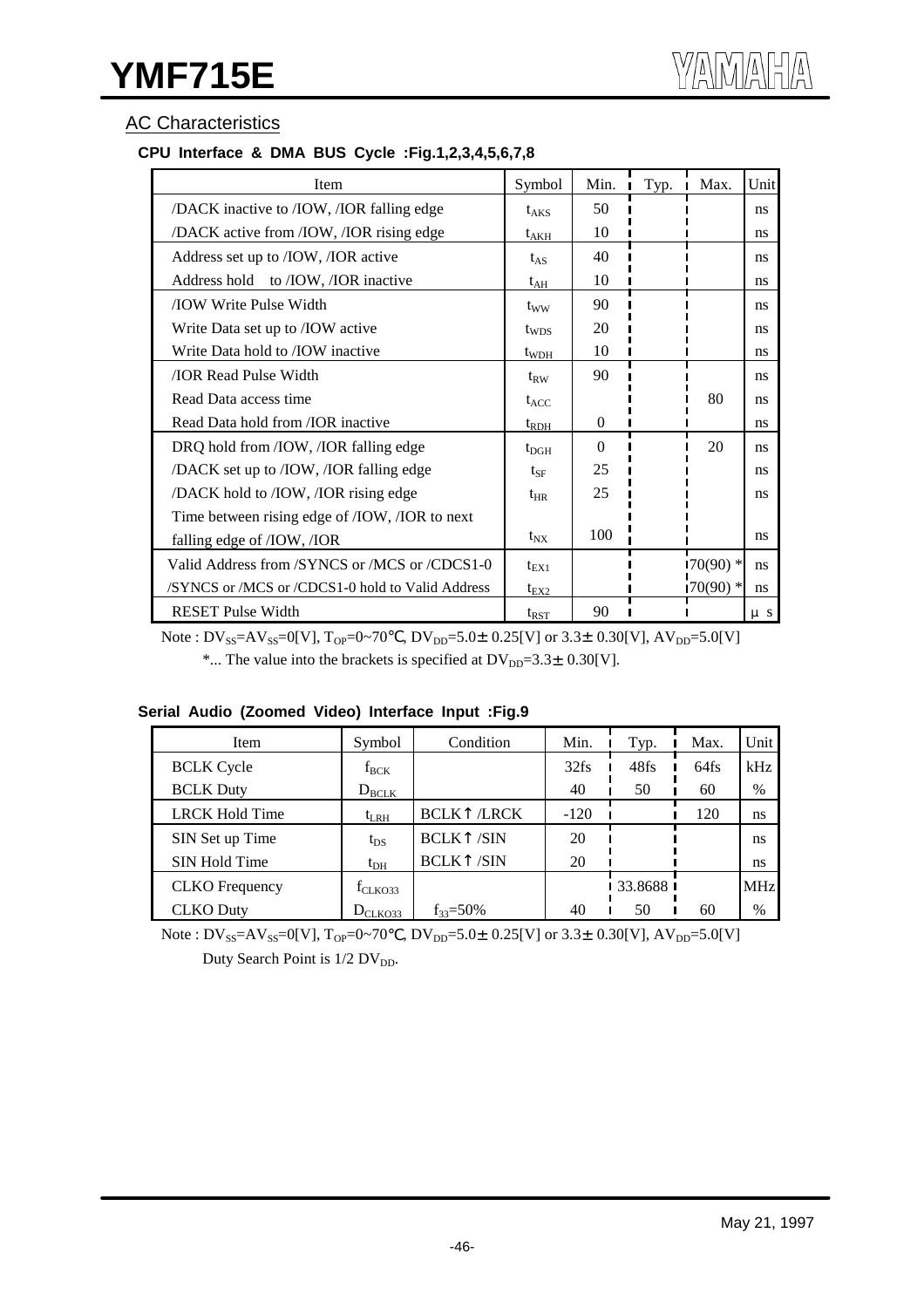## **YMF715E**

#### **Miscellaneous**

| Item                          | Symbol                | Condition                   | Min. | Typ.     | Max. | Unit       |
|-------------------------------|-----------------------|-----------------------------|------|----------|------|------------|
| <b>Master Clock Frequency</b> | $f_{33}$              | $\ast$                      |      | 33.8688  |      | <b>MHz</b> |
| $(X'$ tal 33)<br>Duty         | $D_{\underline{f33}}$ |                             | 40   | 50       | 60   | $\%$       |
| <b>Master Clock Frequency</b> | $f_{24}$              | $\ast$                      |      | 24.5760  |      | <b>MHz</b> |
| $(X'$ tal 24)<br>Duty         | $D_{\underline{f24}}$ |                             | 40   | 50       | 60   | $\%$       |
| Power Consumption 1           | $P_{OP1}$             | $DV_{DD} = 5.0 \pm 0.25[V]$ |      | 40       | 50   | mA         |
| (Normal)                      |                       | $AV_{DD} = 5.0 \pm 0.25[V]$ |      | 50       | 60   | mA         |
|                               | $P_{OP2}$             | $DV_{DD} = 3.3 \pm 0.30[V]$ |      | 25       | 35   | mA         |
| Power Consumption 2           |                       | $DV_{DD} = 5.0 \pm 0.25[V]$ |      | 100      |      | $\mu$ A    |
| (Power Save 1)                |                       | $AV_{DD} = 5.0 \pm 0.25[V]$ |      | 5        |      | mA         |
|                               |                       | $DV_{DD} = 3.3 \pm 0.30[V]$ |      | 80       |      | $\mu$ A    |
| Power Consumption 3           |                       | $DV_{DD} = 5.0 \pm 0.25[V]$ |      | 10       |      | mA         |
| (Power Save 2)                |                       | $AV_{DD} = 5.0 \pm 0.25[V]$ |      | 5        |      | mA         |
|                               |                       | $DV_{DD} = 3.3 \pm 0.30[V]$ |      | 7        |      | mA         |
| Power Consumption 4           |                       | $DV_{DD} = 5.0 \pm 0.25[V]$ |      | 20       |      | mA         |
| (Partial Power Down)          |                       | $AV_{DD} = 5.0 \pm 0.25[V]$ |      | 15       |      | mA         |
|                               |                       | $DV_{DD} = 3.3 \pm 0.30[V]$ |      | 10       |      | mA         |
| Power Consumption 5           |                       | $DV_{DD} = 5.0 \pm 0.25[V]$ |      | 10       | 40   | $\mu$ A    |
| (Power Down)                  |                       | $AV_{DD} = 5.0 \pm 0.25[V]$ |      | $\Omega$ | 10   | $\mu$ A    |
|                               |                       | $DV_{DD} = 3.3 \pm 0.30[V]$ |      | 10       | 30   | $\mu$ A    |

Note :  $DV_{SS} = AV_{SS} = 0[V]$ ,  $T_{OP} = 0 \sim 70$ 

Duty Search Point is  $1/2$  DV<sub>DD</sub>.

\*...  $DV_{DD} = 5.0 \pm 0.25[V]$  or  $3.3V \pm 0.30[V]$ ,  $AV_{DD} = 5.0 \pm 0.25[V]$ 

Power Save1 : SA3 Control Register, index 01h, PSV=PDX=1

Power Save2 : SA3 Control Register, index 01h, PSV=1, PDX=0

Partial power down : SA3 Control Register, index 12h=FFh, index 13h=1Fh

Power Down : SA3 Control Register, index 01h, PDN=PDX=1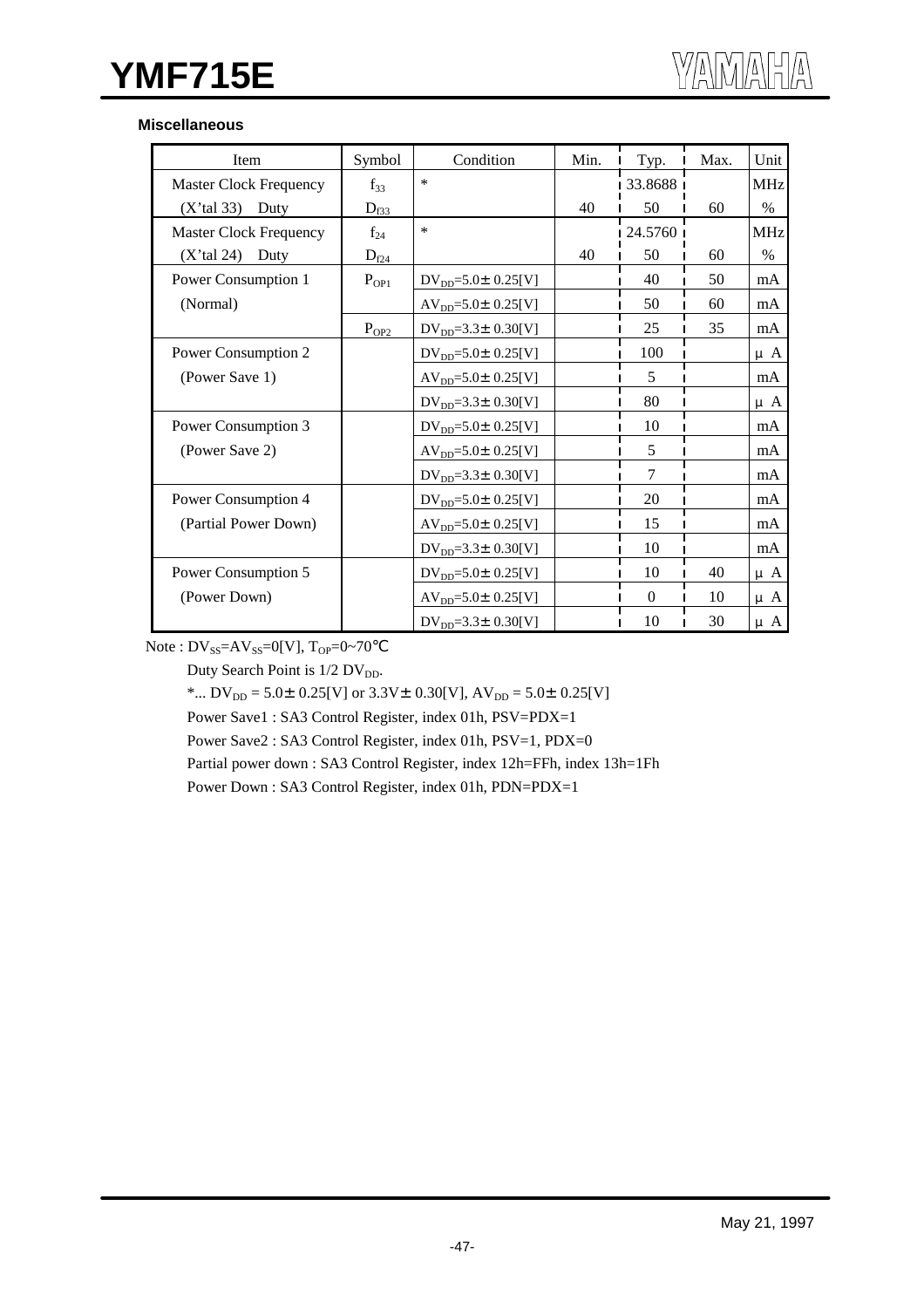## **YMF715E** WAMAHA

## **I/O Write Cycle**



**I/O Read Cycle**

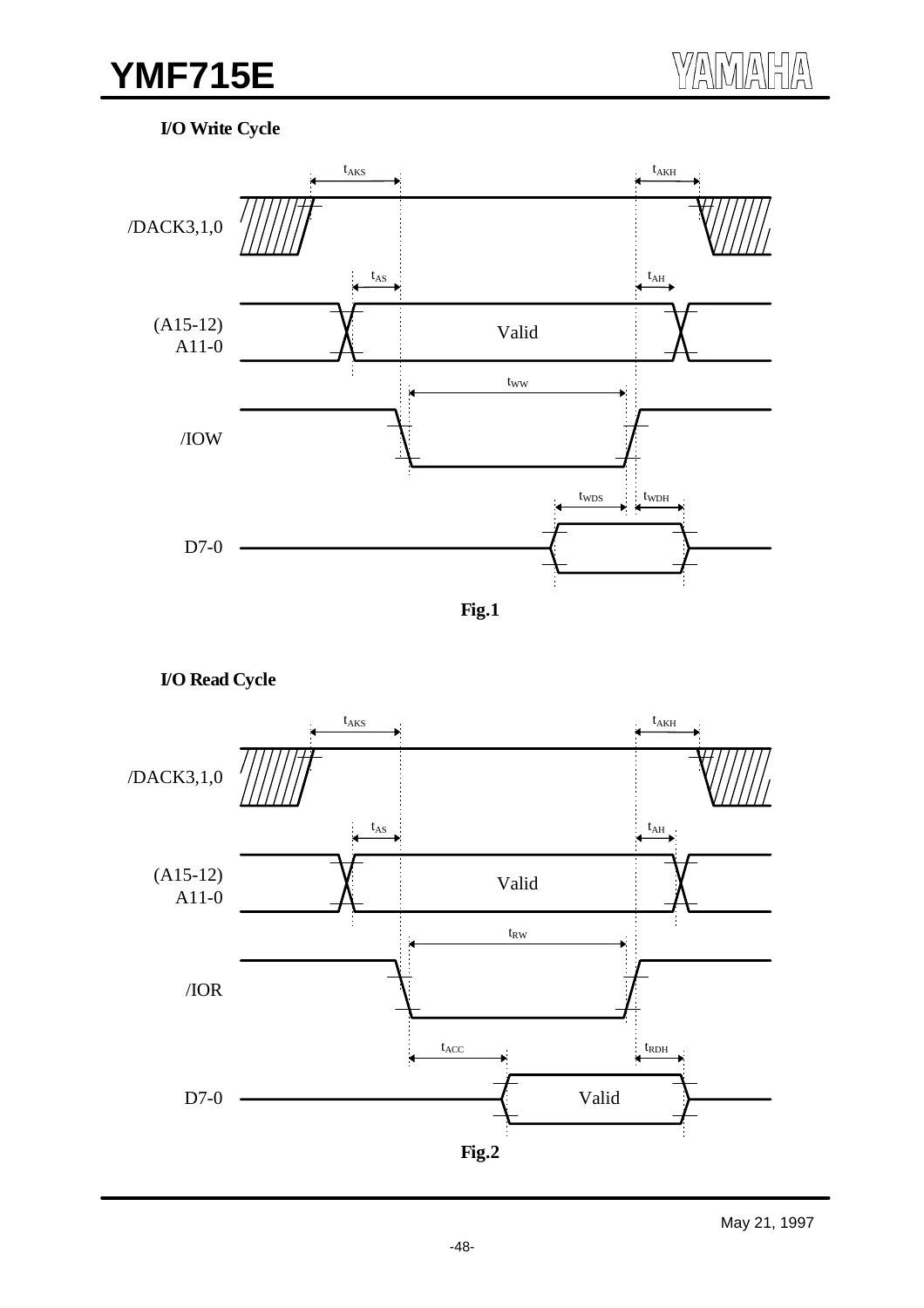## **8bit Mono & ADPCM DMA Write Cycle**



**8bit Mono & ADPCM DMA Read Cycle**

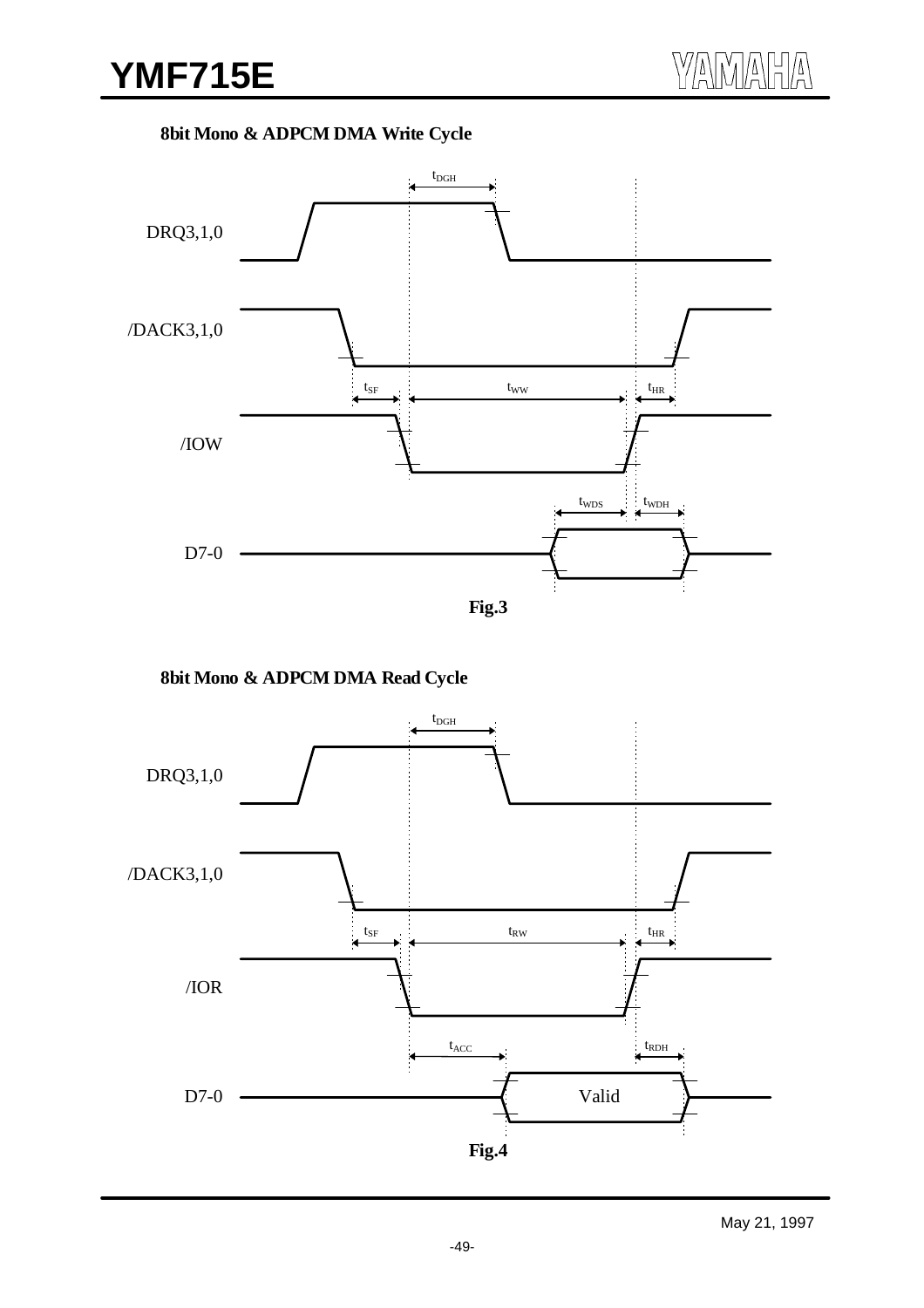## **8bit Stereo or 16bit Mono DMA Cycle**



**16bit Stereo DMA Cycle**

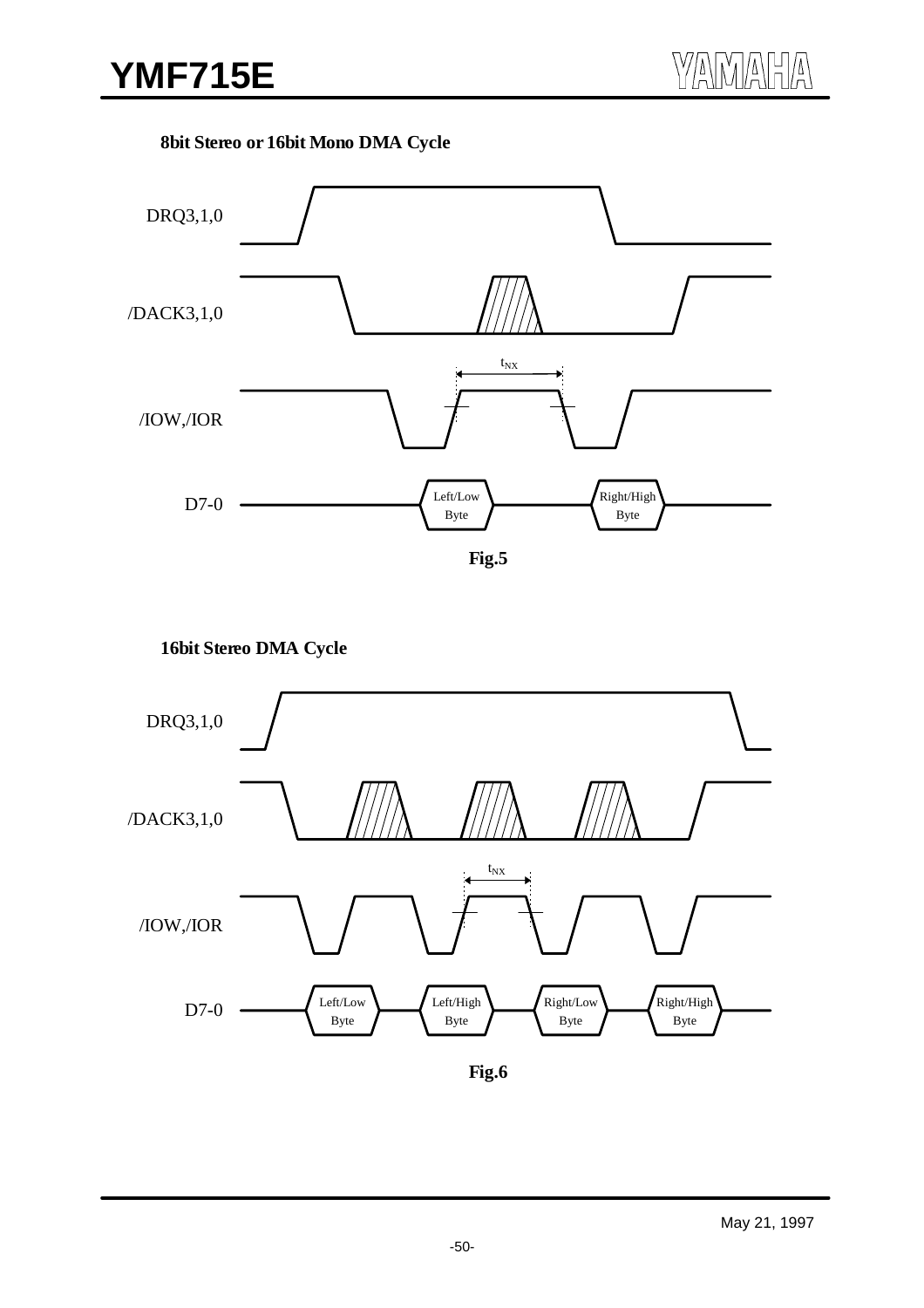## **External Interface (External Synthesizer, CD ROM, Modem)**



**Reset Pulse Width**



## **Serial Audio Interface**

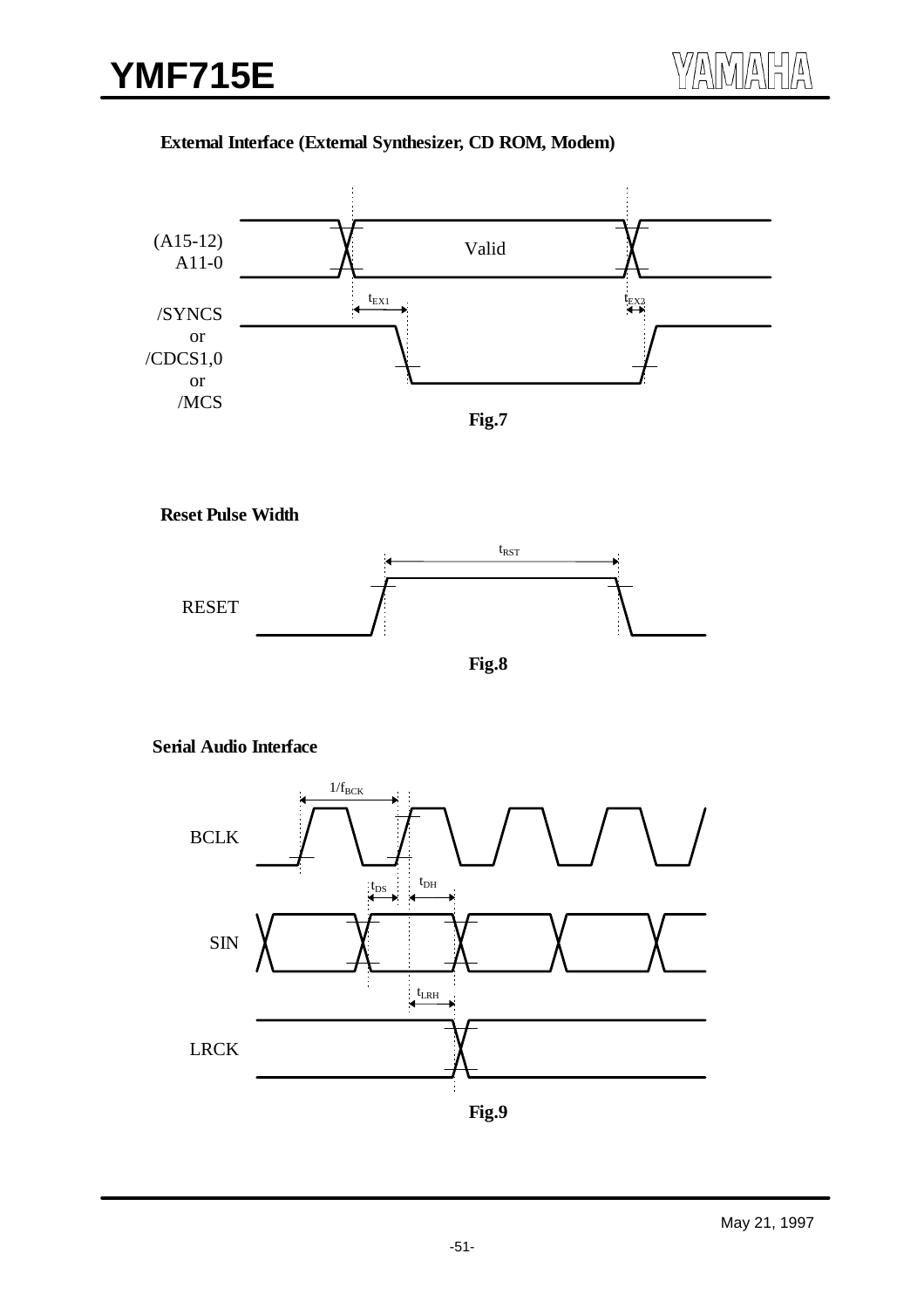#### Analog Characteristics

#### **Analog Input Characteristics**

| Item                      | Condition   | Min.   | Typ. | Max. | Unit     |
|---------------------------|-------------|--------|------|------|----------|
| Full Scale V_Input        |             |        |      |      |          |
| LINE/AUX1,2/MIN/MIC       |             | 2.5    | 2.8  | 3.1  | Vpp      |
| <b>MIC</b>                | $+20dB$     | 0.25   | 0.28 | 0.31 | Vpp      |
| <b>ADC</b> Resolution     |             | 16     |      |      | bit      |
| Recording Path (ADC)      |             |        |      |      |          |
| Signal to Noise ratio     |             |        |      |      |          |
| LINE/AUX1,2/MIN/MIC       |             | 78     | 82   |      | $\rm dB$ |
| <b>MIC</b>                | $+20dB$     | 75     | 80   |      | $\rm dB$ |
| Distortion                |             |        | 0.05 |      | $\%$     |
| Interchannel Isolation    |             | 70     |      |      | dB       |
| L/R Channel Separation    |             | 70     |      |      | dB       |
| Gain Mismatch             | from Spec.  |        |      |      |          |
| $0 \sim -20dB$            |             | $-0.5$ |      | 0.5  | $\rm dB$ |
| $-21dB$ or less           |             | $-1.0$ |      | 1.0  | dB       |
| <b>Frequency Response</b> | 20 to 15kHz | $-3.0$ |      | 0.5  | dB       |
| <b>Input Resistance</b>   |             | 20     |      | 100  | k        |
| <b>Input Capacitance</b>  |             |        |      | 15   | pF       |

Note :  $DV_{SS} = AV_{SS} = 0[V]$ ,  $T_{OP} = 25$ ,  $DV_{DD} = AV_{DD} = 5.0[V]$ ,  $fs = 44.1kHz$ 

#### **Analog Output Characteristics**

| Item                         | Condition       | Min.   | Typ.  | Max.  | Unit       |
|------------------------------|-----------------|--------|-------|-------|------------|
| Full Scale Line Output       |                 |        |       |       |            |
| $OLB=1$                      |                 | 2.4    | 2.8   | 3.1   | Vpp        |
| $OLB=0$                      |                 | 1.7    | 2.0   | 2.2   | <b>Vpp</b> |
| DAC Resolution (WSS_DAC)     |                 | 16     |       |       | bit        |
| Frequency Response (WSS_DAC) | 20 to 17.64 kHz | $-1.0$ |       | 0.5   | $\rm dB$   |
| Mix_path Total               |                 |        |       |       |            |
| Signal to Noise ratio        |                 |        |       |       |            |
| from Input (LINE, AUX1)      |                 | 85     | 90    |       | dB         |
| from Input (AUX2, MIC)       |                 | 82     | 87    |       | dB         |
| from Input (MIC)             | $+20dB$         | 75     | 80    |       | dB         |
| from WSS_DAC                 |                 | 78     | 82    |       | dB         |
| <b>Distortion</b>            |                 |        |       |       |            |
| from Input                   |                 |        | 0.003 | 0.02  | $\%$       |
| from Input (MIC)             | $+20dB$         |        | 0.01  | 0.05  | $\%$       |
| from WSS_DAC                 |                 |        | 0.05  |       | $\%$       |
| Interchannel Isolation       |                 | 70     |       |       | dB         |
| L/R Channel Separation       |                 | 70     |       |       | $\rm dB$   |
| Gain Mismatch                | from Spec.      |        |       |       |            |
| $0 \sim -20dB$               |                 | $-0.5$ |       | 0.5   | $\rm dB$   |
| $-21dB$ or less              |                 | $-1.0$ |       | 1.0   | dB         |
| Mute Attenuation             |                 |        |       | $-80$ | dB         |
| <b>VREFO</b> Voltage output  |                 | 2.3    | 2.5   | 2.7   | V          |

Note :  $DV_{SS} = AV_{SS} = 0[V]$ ,  $T_{OP} = 25$ ,  $DV_{DD} = AV_{DD} = 5.0[V]$ ,  $fs = 44.1kHz$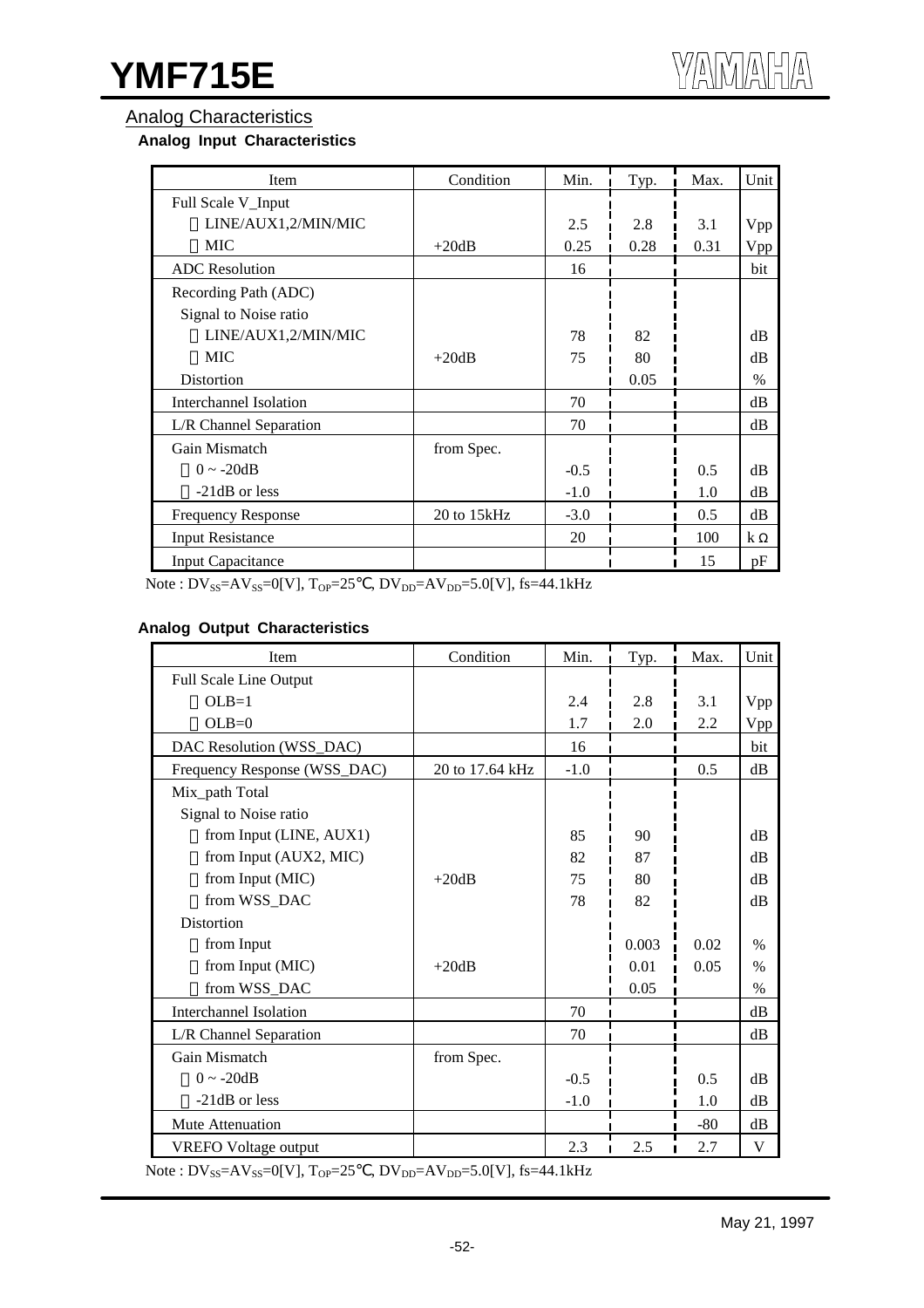External Dimensions



Note : The LSIs for surface mount need especial consideration on storage and soldering conditions. For detailed information, please contact your nearest agent of yamaha.